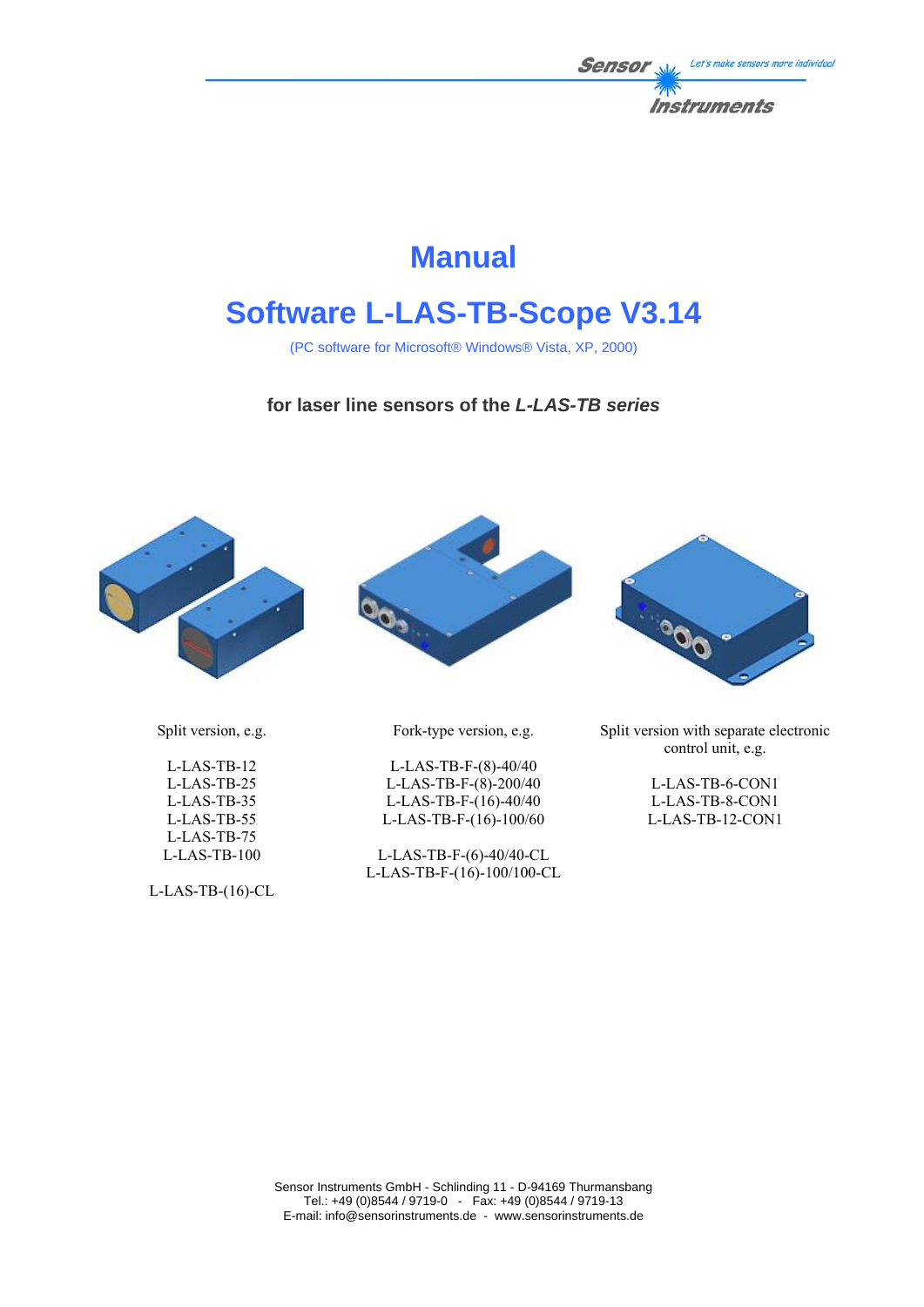#### **Contents**  $\mathbf 0$

| Chapter                         |       | Page |
|---------------------------------|-------|------|
| 1.                              |       |      |
| 1.1                             |       |      |
| 2.                              |       |      |
| 3.                              |       |      |
| 3.1<br>3.2<br>3.3<br>3.4<br>3.5 |       |      |
| 4.                              |       |      |
| 4.1<br>4.2<br>4.3<br>4.4        |       |      |
| 5.                              |       |      |
| 5.1<br>5.2                      |       |      |
| 6.                              |       |      |
| 7.                              | Annex | 32   |
| 7.1<br>7.2<br>7.3<br>7.4<br>7.5 |       |      |
| 7.6                             |       |      |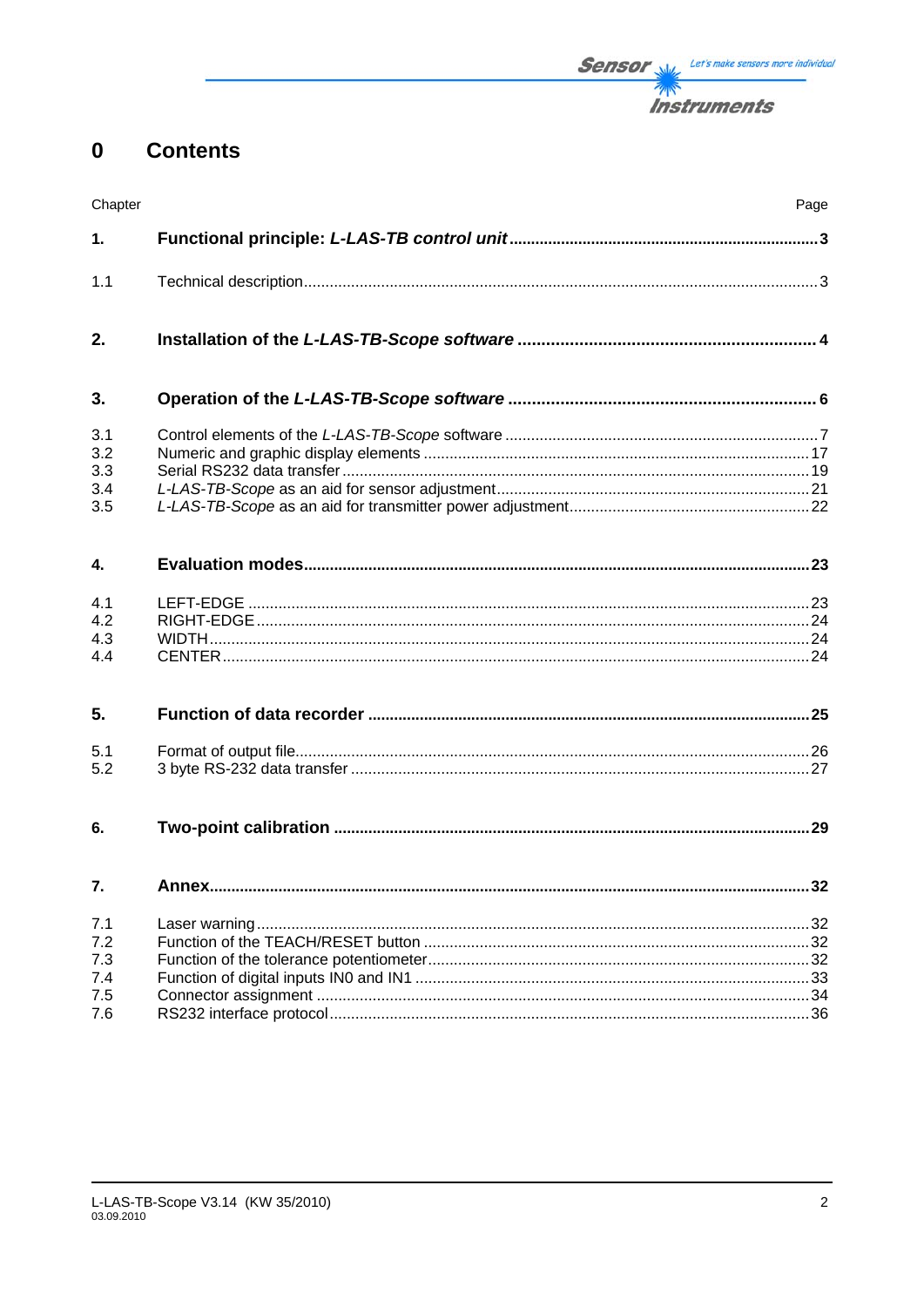

# **1 Functional principle:** *L-LAS-TB control unit*

### 1.1 Technical description

In the laser line sensors of the *L-LAS series* the laser beam of a laser diode (λ=670nm, 1mW power, laser class 2) through suitable collimators and apertures is emitted from the optical transmitter unit as a laser line, i.e. as parallel laser light with homogeneous light distribution. In the optical receiver unit the laser line impinges on a CCD line receiver. This CCD line comprises many closely adjacent individual receiver elements (pixels) that are arranged in a line. The light quantity of each of these receiver elements that is collected during the integration time can be separately read out as an analog voltage and, after performing analog-digital conversion, can be stored in a data field as a digital value.

When there is a non-transparent measuring object in the laser line, the parallel laser light only illuminates those receiver elements (pixels) of the line that lie outside the shadow zone of the measuring object. As a result the pixels within the shadow zone give off a considerably lower analog voltage compared to the illuminated pixels. By way of suitable software algorithms the areas of the shadow zones can be determined from the previously stored data field. Since the distance of the pixels on the CCD line is known, the size and position of the measuring object can therefore be determined. The micro-controller of the *L-LAS-TB sensor* can be parameterized through the serial RS232 interface by means of a Windows PC software. The sensor can be set to operate with different evaluation modes. The housing of the control unit features a TEACH/RESET button [1] and a potentiometer for tolerance setting. Switching states are visualized by means of 4 LEDs (1x green, 1x yellow, and 2x red) that are integrated in the housing of the L-LASsensor. The *L-LAS-TB control unit* has three digital outputs [2] (OUT0, OUT1, OUT2), the output polarity of which can be set with the software. Two digital inputs (IN0, IN1) make it possible to realize an external TEACH/RESET functionality and an external TRIGGER functionality through a PLC. In addition the control unit features a high-speed analog output (0 ... 10V) with 12-bit digital/analog resolution.



[1] not available in case of a model of CL series

<sup>[2]</sup> CL series offers only two digital outputs OUT0, OUT1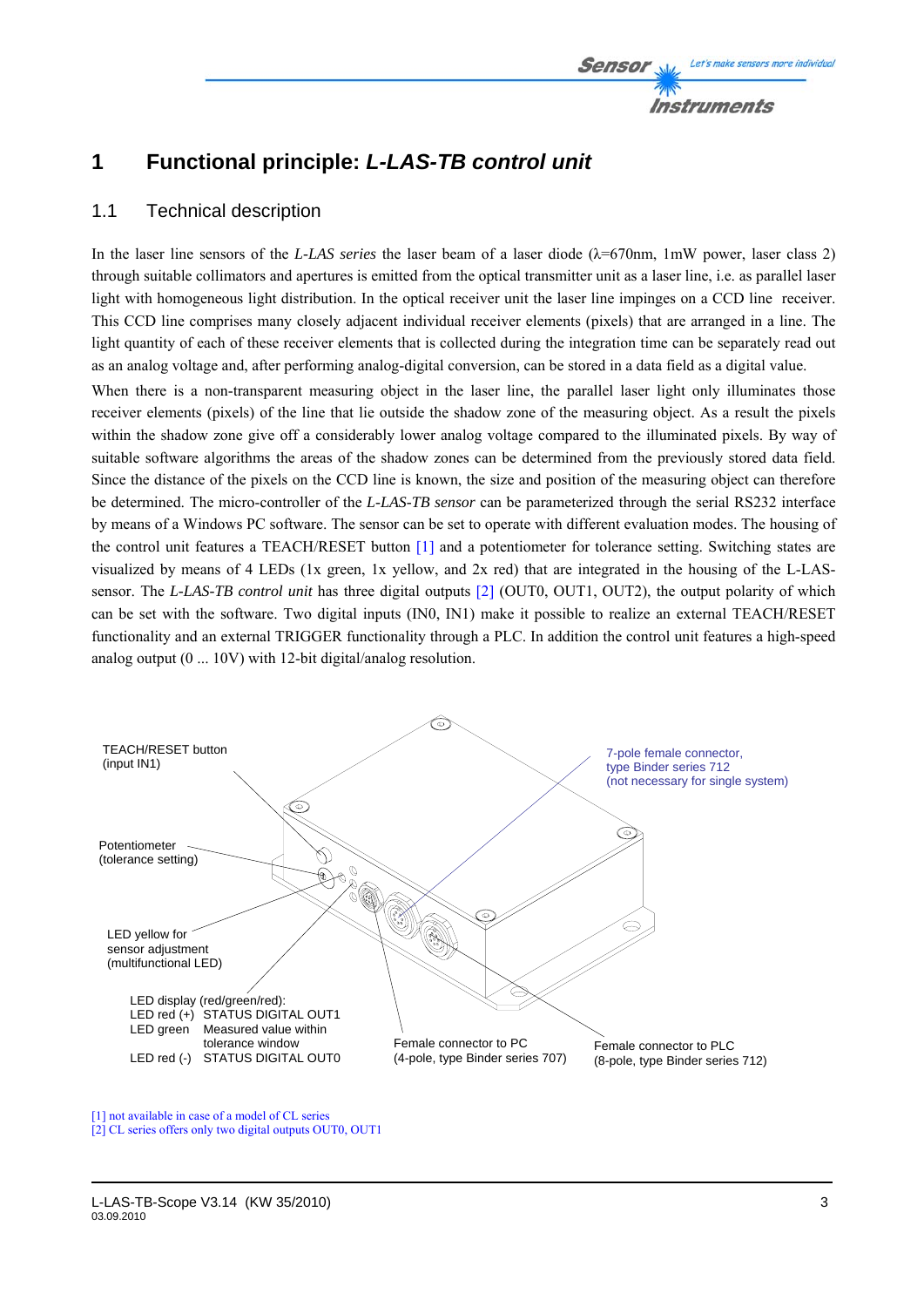

# **2 Installation of the** *L-LAS-TB-Scope* **software**

Hardware requirements for successful installation of the *L-LAS-TB-Scope* software:

- 400 MHz Pentium-compatible processor or better.
- CD-ROM or DVD-ROM drive
- Approx. 10 MByte of free hard disk space
- SVGA graphics card with at least 800x600 pixel resolution and 256 colors or better.
- Windows 98, Windows NT4.0, Windows XP, or Windows Vista operating system
- Free serial RS232 interface or USB port with USB-RS/232 adaptor at the PC

Please install the *L-LAS-TB-Scope* software as described below:

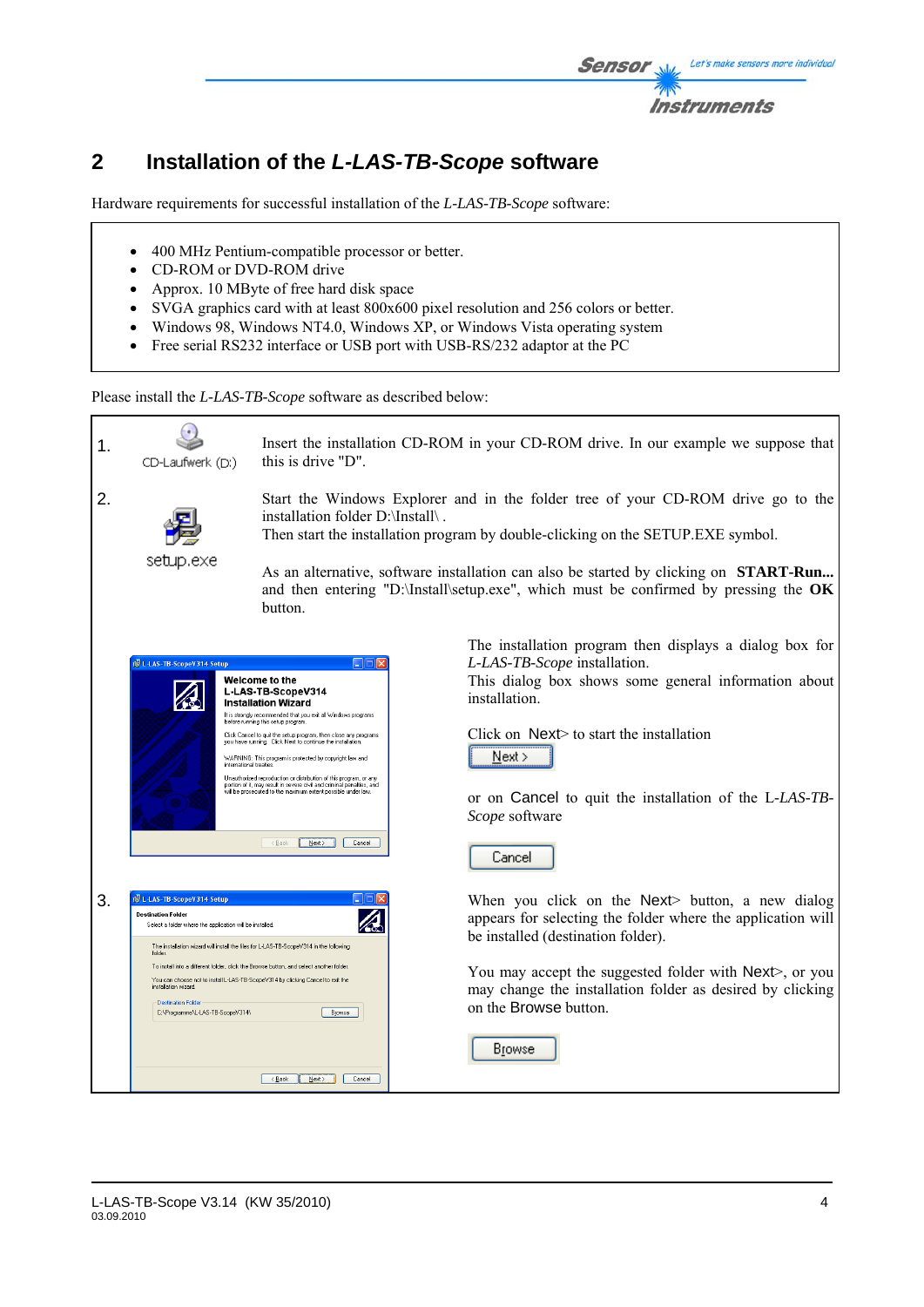

### Deinstallation of the L-LAS-TB-Scope software:

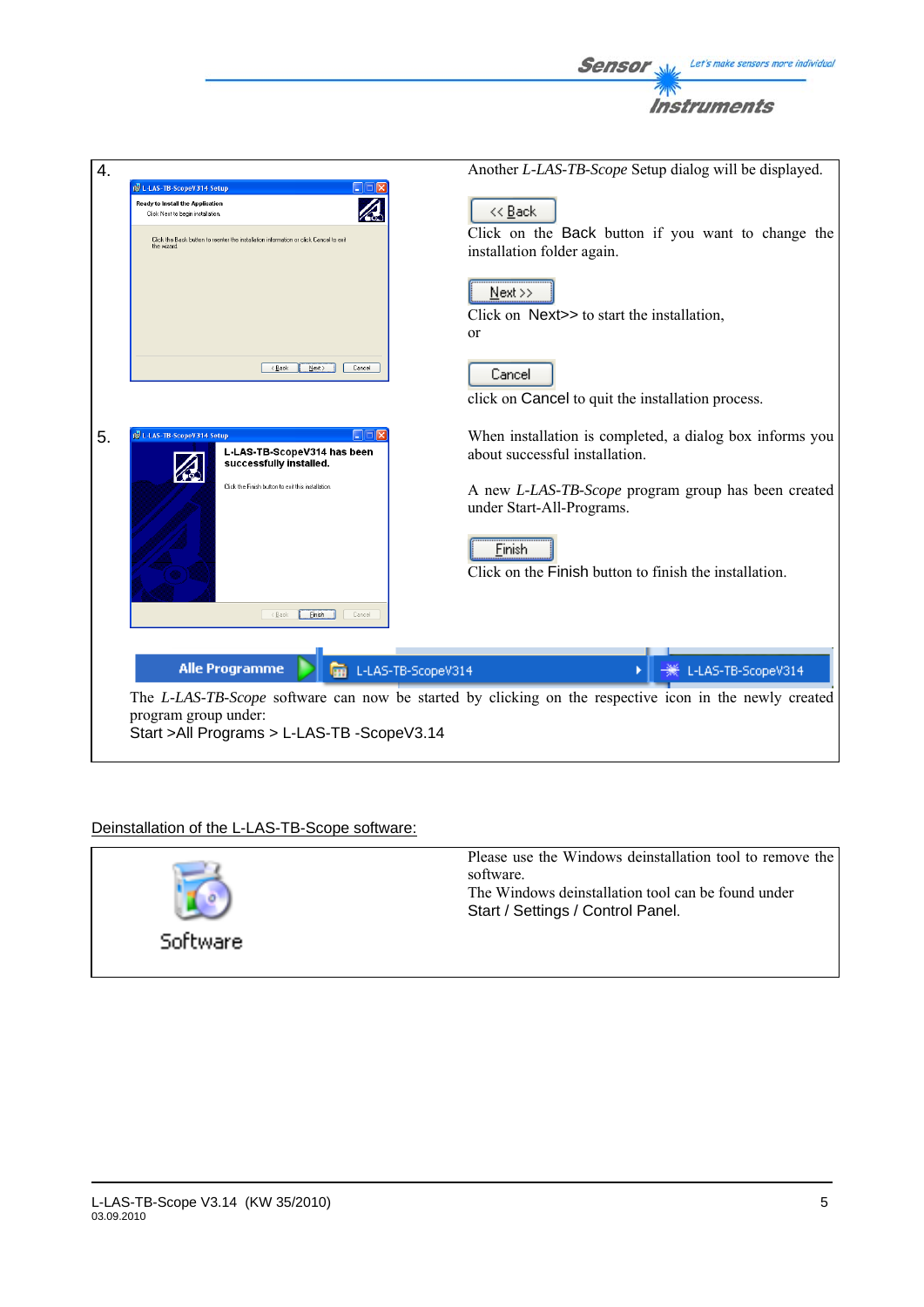

# **3 Operation of the** *L-LAS-TB-Scope* **software**

The *L-LAS-TB-Scope* software is used for parameterizing the electronic control unit used for controlling the *L-LAS* line sensors. The measured values provided by the sensor can be visualized with the PC software, which means that the software among others can be used for adjustment purposes and for setting suitable tolerance limits for the inspection of the measuring object.

Data exchange between the PC user interface and the sensor system is effected through a standard RS232 interface. For this purpose the sensor is connected to the PC with the serial interface cable cab-las-4/PC. When parameterization is finished, the setting values can be permanently saved in an EEPROM memory of the *L-LAS-TB control unit*. The sensor system then continues to operate in "STAND-ALONE" mode without the PC.

When the *L-LAS-TB-Scope* software is started, the following Windows® user interface will be displayed:

| <b>*LEAS-TB-Series CONTROL-PANEL</b>                          |                                                                | $\Box$ o $\times$ |
|---------------------------------------------------------------|----------------------------------------------------------------|-------------------|
| L-LAS-TB-Scope Version 3.14                                   |                                                                |                   |
| PARA1 PARA2<br>REC.<br>$ $ CALIB<br>PARA I: GENERAL-PARAMETER | 1024-<br>BUN<br>896-                                           |                   |
| L-EDGE<br>EVAL-MODE<br>▼                                      | [pixel]<br><b>STOP</b><br>768-<br>$640 -$                      |                   |
| $= 100$<br>TOLERANCE-HIGH                                     | Measurement-Value<br><b>VIDEO</b><br>$512 -$                   |                   |
| $= 100$<br>TOLERANCE -LOW                                     | $384 -$                                                        |                   |
| <b>DISABLE ALL</b><br>HW-MODE                                 | $256 -$<br>$128 -$                                             |                   |
| POLARITY<br>DIRECT<br>▼                                       | $0 -$<br>$\boxed{\mathsf{Q}}$<br>$\theta$                      | 100               |
| $\overline{2}$<br>AVERAGE<br>▼                                | Pixel:                                                         |                   |
| DIRECT 0  10V<br>ANALOG-OUT<br>▼                              | (‡∣<br>E-BEG                                                   | E-END 21024       |
| DIRECT 1:1<br>ZOOM-MODE<br>▼                                  | <b>TOLERANCE</b><br>MEASUREMENT-VALUE<br>E-LEFT<br>$1.59$ [+]  | E-RIGHT           |
| $F$ RAM<br>SEND<br>EEPROM                                     | 0.00<br>$\overline{0}$<br>$\mathbf{0}$<br>[mm]<br>$1.59$ $[-]$ | $\overline{0}$    |
| GET<br>$-$ FILE                                               | 1   L-LAS-TB-16-CL V3.12 02/Sep/10<br><b>CONNECT</b><br>COM:   |                   |

The *L-LAS-TB-Scope* CONTROL PANEL provides a great variety of functions:

- Visualization of measurement data in numeric and graphic output fields.
- Setting of the laser power for the laser transmitter.
- Setting of the polarity of the digital switching outputs OUT0, OUT1, and OUT2. [2]
- Selection of a suitable evaluation mode.
- Presetting of setpoint value and tolerance band.
- Saving of parameters to the RAM, EEPROM memory of the control unit, or to a configuration file on the hard disk of the PC.

### **The following chapters provide explanations of the individual control elements of the**  *L-LAS-TB-Scope* **software.**

[2] CL series offers only two digital outputs OUT0, OUT1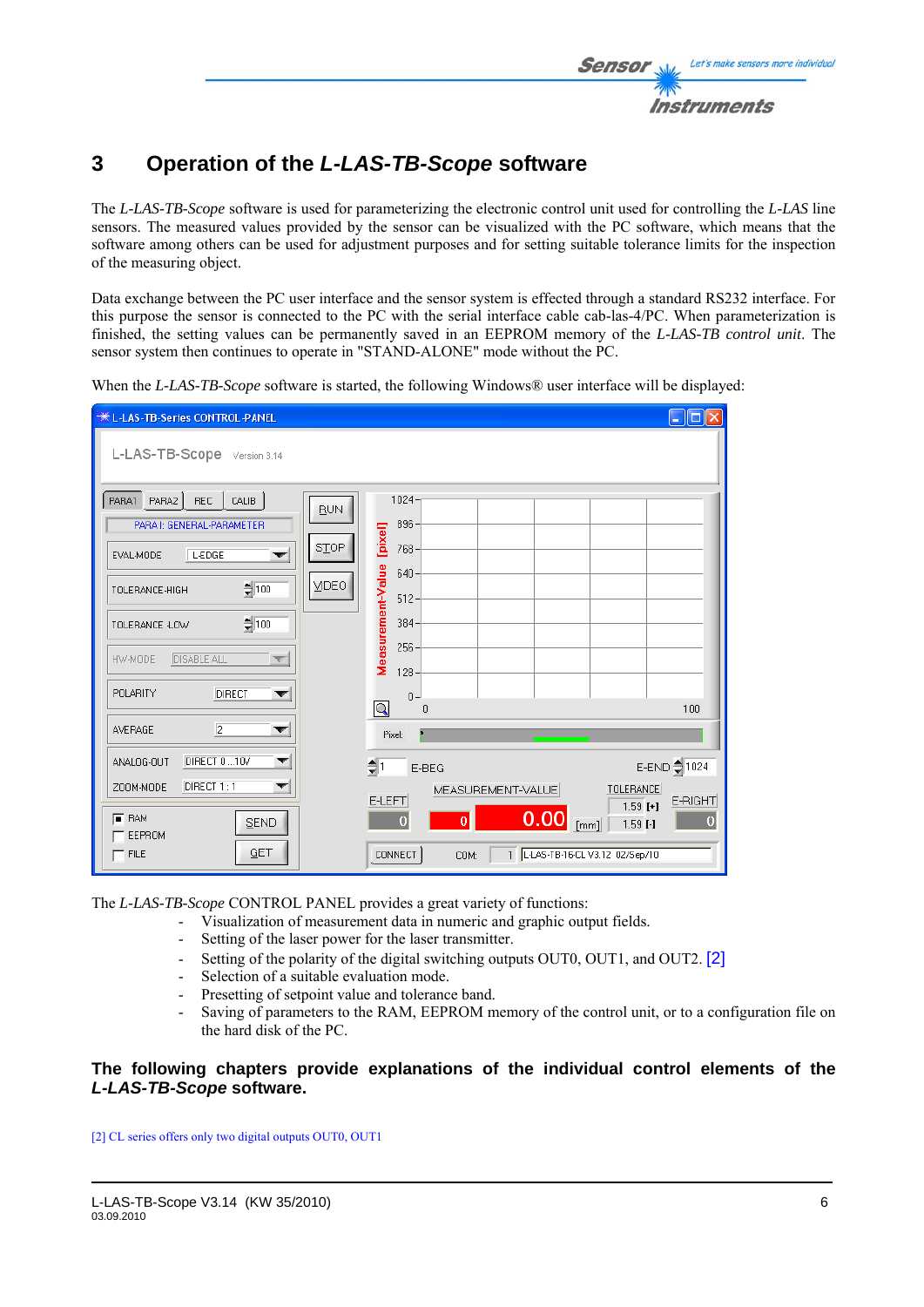

# 3.1 Control elements of the *L-LAS-TB-Scope* software:

| PARA1 PARA2 REC CALIB |                           |                   |
|-----------------------|---------------------------|-------------------|
|                       | PARA I: GENERAL-PARAMETER |                   |
| EVAL-MODE             | L-EDGE                    |                   |
| TOLERANCE-HIGH        |                           | $\frac{4}{3}$ 100 |
| TOLERANCE -LOW        |                           | $\frac{4}{2}$ 100 |
| HW-MOOE -             | <b>E-ISA8LE ALL</b>       |                   |
| POLARITY              |                           | DIRECT            |
| <b>AVERAGE</b>        | 12                        |                   |
| ANALOG-OUT            | DIRECT 0 10V              |                   |
| ZOOM-MODE             | DIRECT 1 : 1              |                   |

| EVAL-MODE | L-EDGE        |  |
|-----------|---------------|--|
|           | L-EDGE<br>v   |  |
|           | <b>R-EDGE</b> |  |
|           | WIDTH         |  |
|           | <b>CENTER</b> |  |

| PARA2 REC CALIB<br>PARA1 |
|--------------------------|
|--------------------------|

A click on the PARA1 button opens the PARAMETER I (PARA I) window, where various general parameters at the control unit can be set.



**Changes that are made in the function fields described below only become active at the control unit of the** *L-LAS-TB sensor* **after a click on the SEND button!**

### **EVAL-MODE:**

This list selection field serves for setting the evaluation mode at the *L-LAS-TB sensor*. Depending on the evaluation mode that is currently set, the edges created from the video signal (intensity profile) of the CCD line will be assessed differently.

### L-EDGE:

The 1st edge (left edge) of the CCD line's intensity profile is used as measurement value.

### R-EDGE:

The 2nd edge (right edge) of the CCD line's intensity profile is used as measurement value.

### WIDTH:

The difference between the second and the first edge is used as measurement value: WIDTH = R-EDGE - L-EDGE

### CENTER:

The mean value of the first edge and the second edge is used as measurement value: CENTER = (L-EDGE+R-EDGE)/2



### **E-BEG:**

Numeric input field for entering the beginning of evaluation. The CCD line is evaluated starting from the pixel that is set here (Evaluation-Begin). (Default value = 1).



### **E-END:**

Numeric input field for entering the end of evaluation. The CCD line is evaluated up to this pixel. Pixels on the right side of the pixel value that is set here will not be evaluated.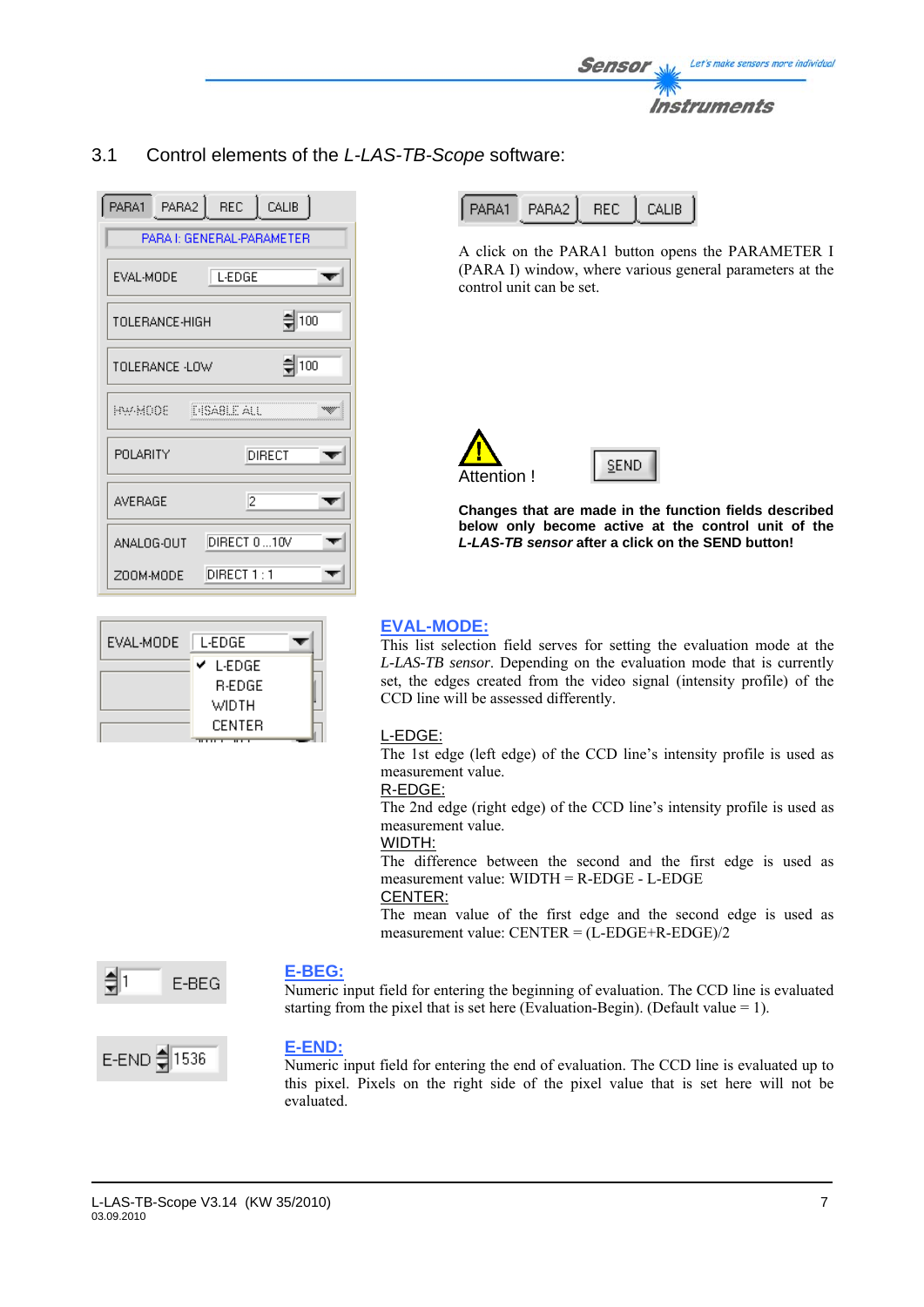



| SLOPE-VALUE A [µm/pixel] |       |  |
|--------------------------|-------|--|
| 3.600                    | 0.000 |  |

| HW-MODE ENABLE TOL-SET | DISABLE ALL<br>ENABLE ALL | ENABLE BUTTON<br>$\checkmark$ enable tol-set |  |
|------------------------|---------------------------|----------------------------------------------|--|
| TOLERANCE HIGH         |                           |                                              |  |
| TOLERANCE 4.0W         |                           |                                              |  |

 $\blacksquare$ 

### **TOLERANCE-HIGH, -LOW:**

In these input fields an upper and lower tolerance value for the tolerance window can be set by entering a numerical value or by clicking on the arrows. The tolerance window is applied symmetrically around the setpoint value (TEACH-VALUE) and is framed by the upper and lower tolerance threshold.

If the TOLERANCE potentiometer at the sensor housing is activated, the values for the upper and lower tolerances that are set at the potentiometer are displayed. The tolerance values that are currently set at the sensor are shown in a numerical display field below the graphic display area in [mm].

Example for the tolerances in combination with the SLOPE-VALUE (sensitivity):

*TOL*[+] [*mm*]= *SLOPE*\**TOLERANCE* \_ *HIGH Here: TOL [mm] = 3.6[µm/Pixel]\*400 Pixel =1.45 mm* 

*TOL*[−] [*mm*]= *SLOPE*\**TOLERANCE* \_ *LOW Here: TOL [mm] = 3.6[µm/Pixel]\*200 Pixel =0.72 mm*

### **HARDWARE (Hardware-Mode) [1]:**

The TOLERANCE potentiometer and the TEACH/RESET button at the housing of the *L-LAS-TB sensor* can be activated (ENABLE) or deactivated (DISABLE) by clicking on the respective item in the list selection field.

The TOLERANCE potentiometer allows the presetting of a tolerance window around the setpoint value. If the function field is set to ENABLE ALL or ENABLE TOL-SET, it is not possible to enter numerical values in the TOLERANCE-VALUE input field of the PC software. The respective function fields will be grayed.



### DISABLE ALL

Both the TEACH/RESET button and the TOLERANCE potentiometer at the housing are deactivated.

### ENABLE ALL:

The TOLERANCE potentiometer at the housing is activated. (clockwise turning increases the tolerance bandwidth) The TEACH/RESET button at the housing is activated. Button pressed for a short time  $(t < 0.7s)$ : RESET function. Button pressed for a long time  $(t > 1.5s)$ : TEACH function.

### ENABLE BUTTON:

Only the TEACH/RESET button at the housing is activated.

### ENABLE TOL-SET:

Only the TOLERANCE potentiometer at the housing is activated.

[1] not available in models of CL series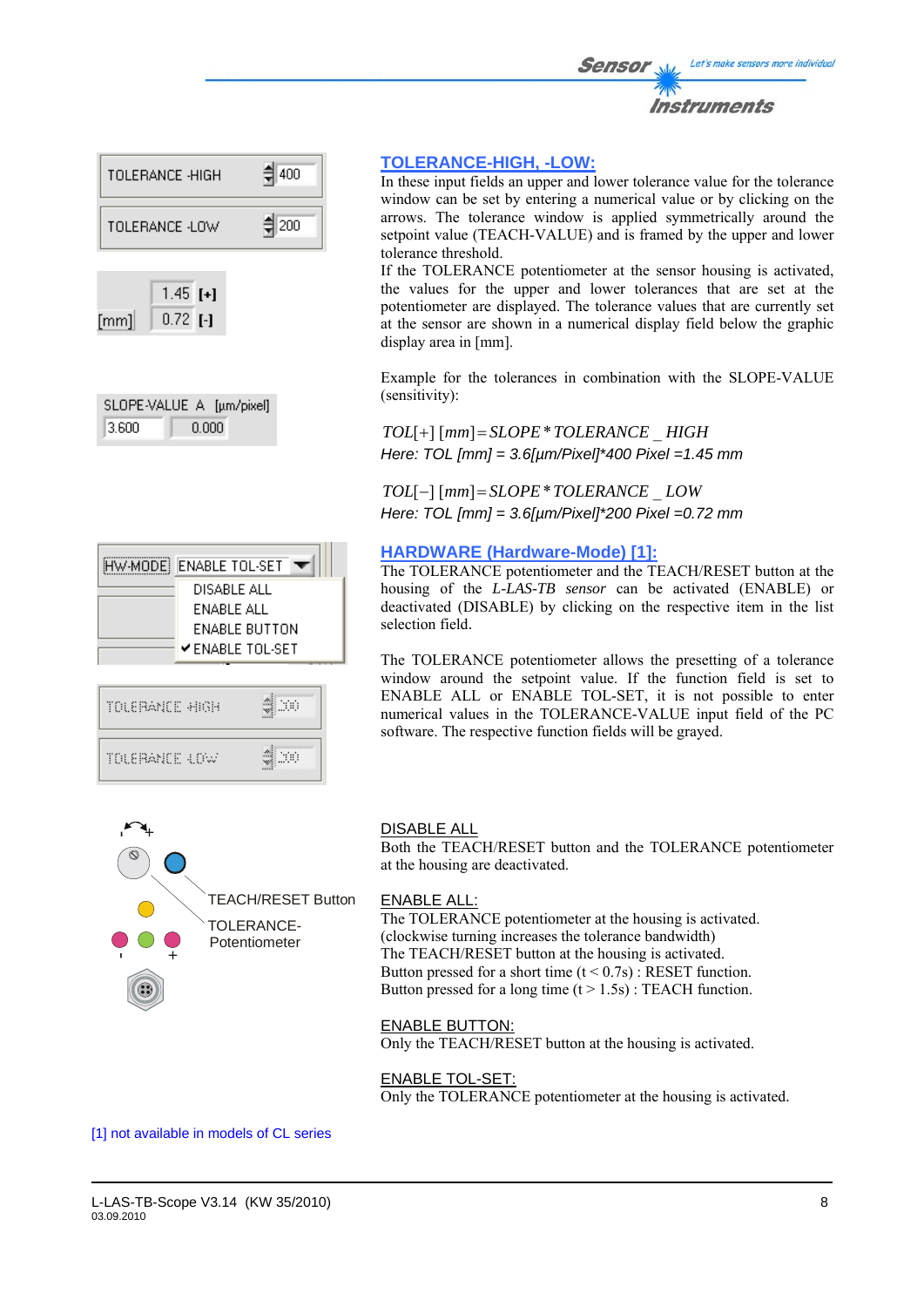#### with a mouse-click on the respective list item. With every cycle of the main program the current measurement value is stored in a ring memory field, and then the average of these values in the ring memory field is calculated.

The average of the ring memory field is used as the MEASUREMENT VALUE. With the AVERAGE value the size of the ring memory can be set from 1 to 256.

# **ANALOG-OUT (Analog-Output-Mode):**

Function element for selecting the output mode of the analog voltage at the L-LAS sensor (pin8/red 8-pol. PLC/POWER female connector). The analog voltage is output in the range from 0 to 10V with a resolution of 12 bit.

### DIRECT 0...10V:

A voltage (0 ... 10V) that is proportional to the current measurement value is provided at the analog output pin8/red.

# MAXIMA:

The current maximum value is provided at the analog output pin8/red/ (drag pointer principle, resetting by input IN1/pin4/yellow pulse of <750ms length, or by pressing the TEACH/RESET button).

# MINIMA:

The current minimum value is provided at the analog output pin8/red/ (drag pointer principle, resetting by input IN1/pin4/yellow pulse of <750ms length, or by pressing the TEACH/RESET button).

# MAX-MIN:

The current difference between maximum and minimum value is provided at the analog output pin8/red/ (drag pointer principle, resetting by input IN1/pin4/yellow pulse of <750ms length, or by pressing the TEACH/RESET button).

| INVERSE.     | In |
|--------------|----|
| WEBSE<br>IV. |    |

**DIRECT** 

# **POLARITY:**

In this function field the output polarity at the *L-LAS-TB sensor* can be set with a mouse-click. The *L-LAS-TB sensor* has 3 digital outputs (OUT0, OUT1, OUT2) through which error states can be sent to the PLC.

### DIRECT:

In case of an error, the respective digital output is set to +Ub (+24VDC  $\pm$ 10%, red LED on).

INVERSE:

**AVERAGE:**

In case of an error, the respective digital output is set to the reference potential (GND/0V, red LED on).

In this function field the averaging at the *L-LAS-TB sensor* can be selected

| AVERAGE |     |
|---------|-----|
|         |     |
|         | 2   |
|         | 4   |
|         | 8   |
|         | 16  |
|         | 32  |
|         | 64  |
|         | 128 |
|         | 256 |
|         |     |

DIRECT 0...10V DIRECT 0 ... 10V MAXIMA

> **MINIMA** MAX - MIN

ANALOG-OUT

ZOOM-MODE

POLARITY

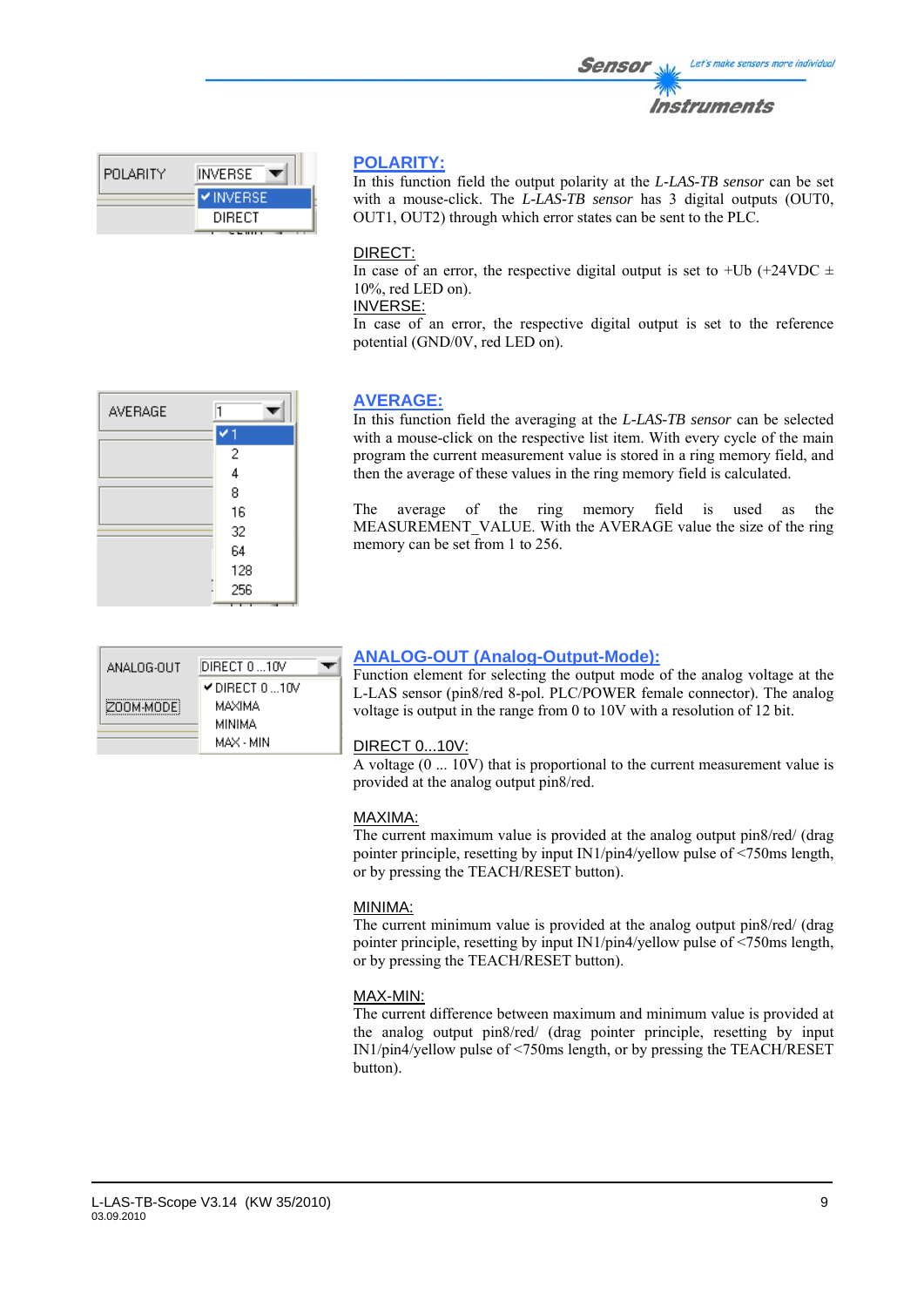



### **Reset button (Maximum-Minimum Values):**

These display elements only appear after one of the three operating modes MAXIMA, MINIMA, or MAXMIN has been selected and activated in the ANALOG-OUT function field.

A click on the RESET button resets the current maximum and minimum values that are detected by the L-LAS sensor. The numeric display fields show the respective current maximum and minimum value.

Resetting of the maximum and minimum values also can be triggered by a short pulse (duration  $t < 750$  ms) at digital input IN1/yellow/pin4 from the PLC. The maximum and minimum values also can be reset by pressing the hardware button at the housing of the L-LAS sensor.

#### Please note:

This RESET function does not perform a hardware/software reset at the *L-LAS* sensor, it only resets the maximum and minimum values!

| ANALOG-OUT | DIRECT 010V                       |
|------------|-----------------------------------|
| ZOOM-MODE  | DIRECT 1 : 1                      |
|            | $\blacktriangledown$ DIRECT 1 : 1 |
|            | Z00M X1 <5V-setpt>                |
|            | Z00MX2 <5V-setpt>                 |
|            | Z00M X4 <5V-setpt>                |
|            | Z00M X8 <5V-setpt>                |
|            | Z00M X16 <5V-setpt>               |
|            | TOL-WIN <5V-range>                |
|            | TOL-WIN <10V-range>               |

### **ZOOM-MODE (Analog-Output):**

Function element for setting various zoom modes at the analog output of the *L-LAS-TB*  sensor*.*

### DIRECT 1:1:

At the analog output pin8/red/ the full measuring range of the sensor is provided as a 0 to +10V voltage swing.

#### ZOOM X1, ZOOM X2 ... ZOOM X16:

The difference between the current measurement value (pixels) and the teach position (teach value in pixels) is provided at the analog output pin8/red/. At the teach position a voltage of +5V is always provided at the analog output. If the current measurement value is lower than the teach position, a voltage  $\leq 5V$  is output, if the current measurement value is higher than the teach value, a voltage  $> 5V$  is output. The deviation from the 5V teach position can be amplified with a zoom factor of X2 to X16.

#### TOL-WIN <5V-range>:

A voltage swing of 5V over the current tolerance window is provided at the analog output pin8/red/. At the lower tolerance limit the voltage value is 2.5V, at the upper tolerance limit 7.5V. A voltage of 5V is provided at the teach position.

### TOL-WIN <10V-range>:

A voltage swing of 10V over the current tolerance window is provided at the analog output pin8/red/. A voltage of 5V is provided at the teach position, at the lower tolerance limit the voltage at the analog output is 0V, at the upper tolerance limit 10V.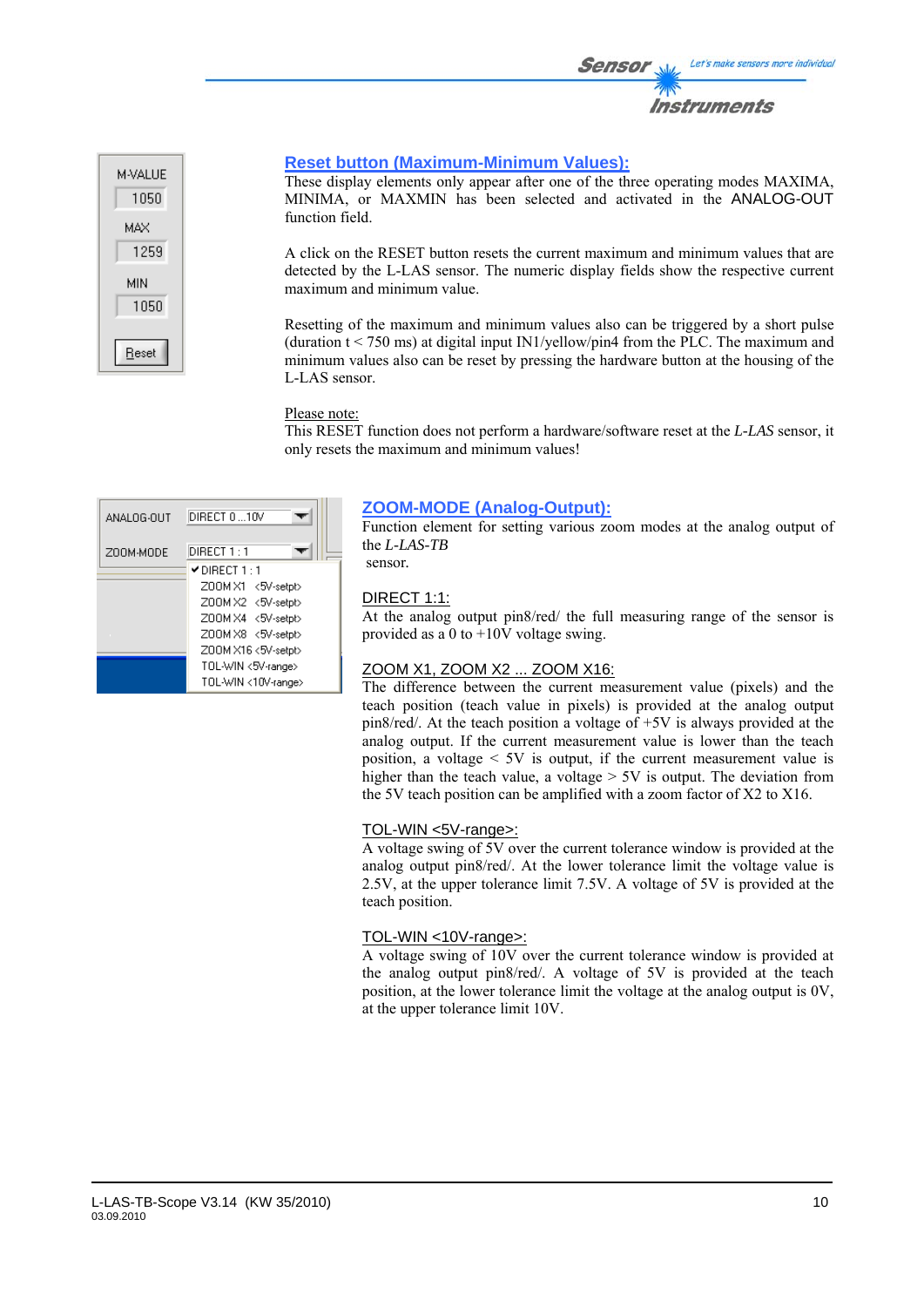| PARA2 REC<br>CALIB<br>PARA1               |          |  |
|-------------------------------------------|----------|--|
| PARA II: GENERAL-PARAMETER                |          |  |
| POWER                                     | V-THD[%] |  |
| $1000 -$                                  | $100 -$  |  |
| 500<br>50÷                                |          |  |
| 츾70<br>400                                |          |  |
| SMOOTH-VIDEO-SIGNAL<br>AVG_8              |          |  |
| VIDEO-THD-MODE<br>AUTO                    |          |  |
| <b>RAM</b><br>REFRESH V-THD<br>ΕE         |          |  |
| TEACH-VALUE (Pixel)<br>Teach<br>$\xi$ 512 |          |  |
| EXT-IN0-MODE<br>CONTINUOUS                |          |  |

| PARA1   PARA2 | - REL- | $\Box$ CALIB |
|---------------|--------|--------------|
|               |        |              |

A click on the PARA2 button opens the PARAMETER II (PARA II) window, where additional parameters at the control unit can be set.

Sensor

Let's make sensors more individual

Instruments





**Changes that are made in the function fields described below only become active at the control unit of the** *L-LAS-TB sensor* **after a click on the SEND button!**



# **POWER:**

In this function field the laser power at the laser transmitter unit of the *L-LAS-TB sensor* can be set by using the arrows or the slider, or by entering a numerical value in the respective input field.



### **FIXED-VIDEO-THD[%]:**

In this function field the video threshold at the *L-LAS-TB sensor* can be set by entering a numerical value or by using the slider or the arrows. With the help of this video threshold the measurement values can be derived from the intensity characteristic (video signal) of the CCD line from the bright/dark transitions. For this purpose the intersection points

between the intensity profile (red curve) and the adjustable video threshold (green horizontal line) are calculated and stored.

The x-value of the respective intersection point is assigned to a pixel on the CCD line. The measurement value can be calculated from this information and from the known distances of the pixels on the CCD line. The intersection points between intensity profile and video threshold that are provided by this method are hereinafter referred to as edges.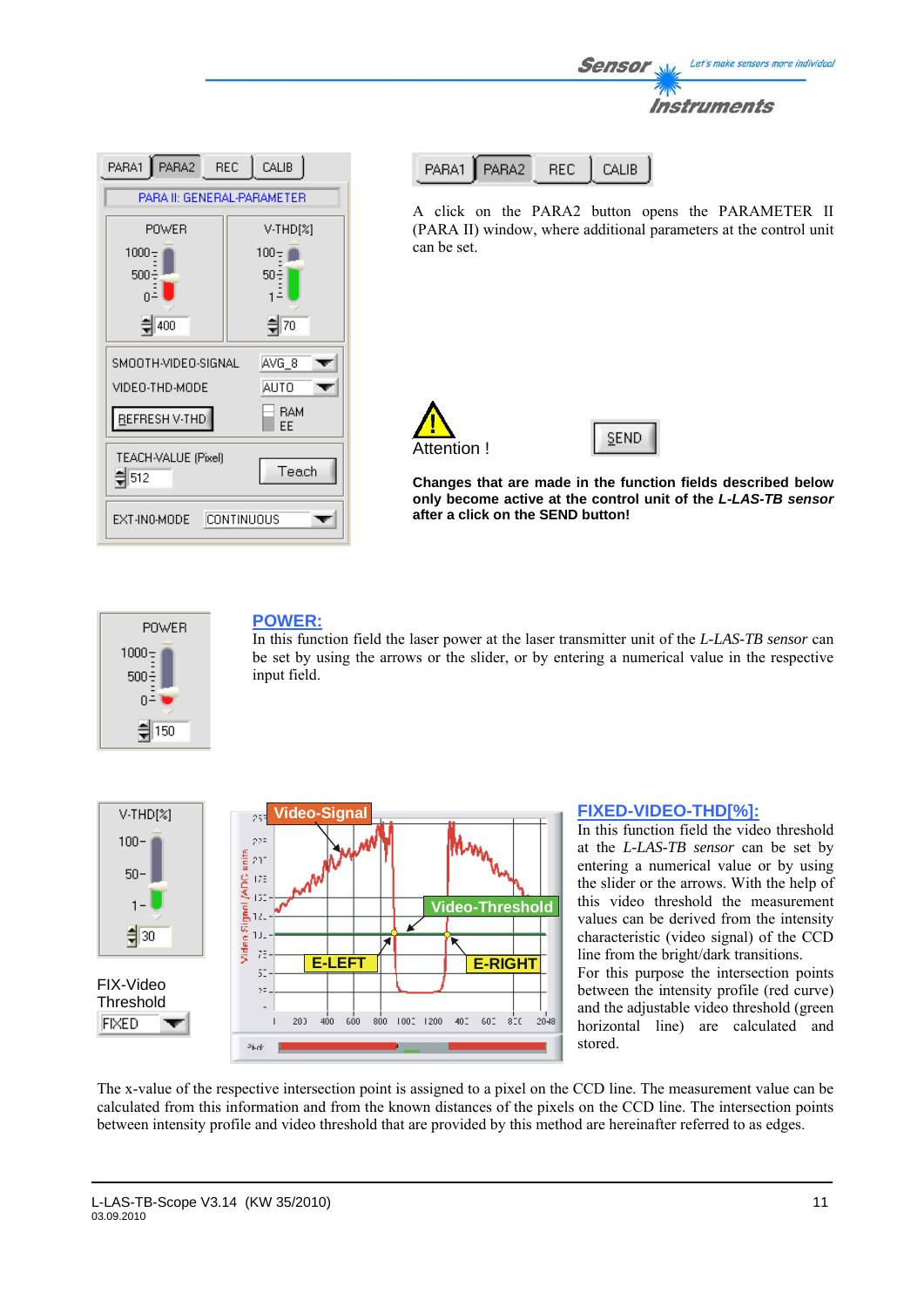







### **AUTO-VIDEO-THD[%]:**

When the toggle switch is in AUTO position, the threshold that is stored in the non-volatile EEPROM of the sensor is used as video threshold.

This threshold (green curve) is not a horizontal line, but is derived from the intensity characteristic of the laser transmitter and thus "tracks" the intensity profile.

As before the measurement values are derived from the intensity characteristic of the CCD line (red curve) and the tracked video threshold (green curve). For this purpose the intersection points between intensity profile and tracked video threshold are calculated again.



### **VIDEO-THD-MODE AUTO:**

The automatic follow-up threshold mode is activated by selecting AUTO from the VIDEO-THD-MODE drop-down list field. A click on the SEND button activates the selected mode at the sensor!



The current threshold can be changed by clicking on the arrow keys in the V-THD[%] slider.

The new video threshold first is shown as a thin green curve. This threshold (green curve) is not a horizontal line but is derived from the intensity characteristic of the laser transmitter (red curve) and thus "follows" the intensity profile. As before, the measurement values are derived from the intensity characteristic of the CCD line (red curve) and the follow-up video threshold (green curve) by calculating the intersection points between intensity profile and follow-up video threshold.



**Before the new video threshold is saved there must be no measurement object in the beam path between transmitter and receiver!** 



### **REFRESH V-THD:**

Only a click on this software button saves the current intensity profile as a new video threshold to the non-volatile EEPROM of the *L-LAS* sensor.

### **GET:**

After a click on this software button the video threshold that is currently saved in the EEPROM will be automatically shown in the graphic display window.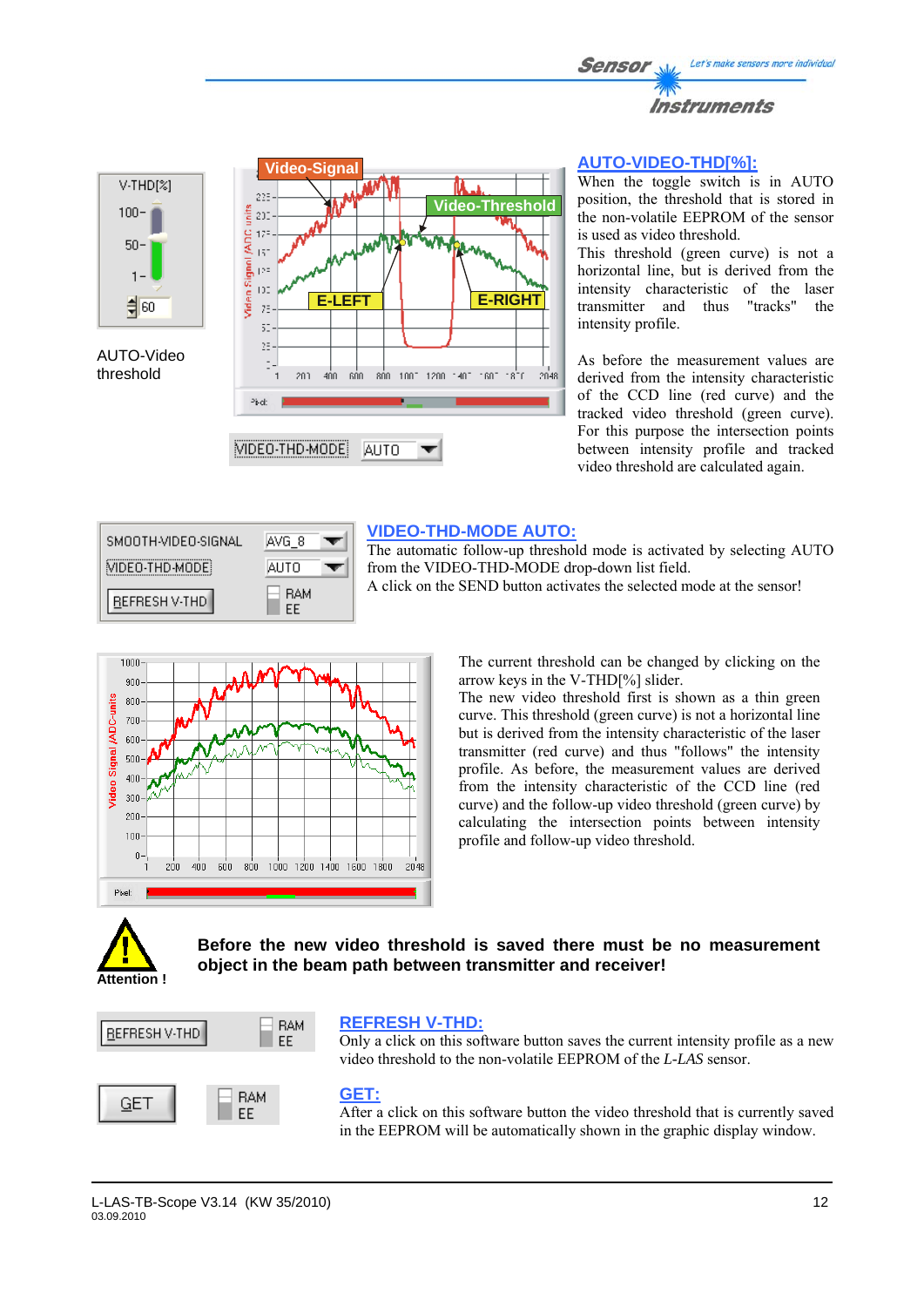| SMOOTH-VIDEO-SIGNAL! | AVG_8  |
|----------------------|--------|
| VIDEO-THD-MODE       | 0 F F  |
|                      | AVG 2  |
| REFRESH V-THD        | AVG 4  |
|                      | AVG_6  |
|                      | ✔AVG 8 |
|                      | AVG 12 |
|                      | AVG 16 |
|                      | AVG 24 |
|                      | AVG 32 |
|                      | AVG 48 |
|                      | AVG 64 |

### **SMOOTH-VIDEO-SIGNAL:**

A click on the SMOOTH-VIDEO-SIGNAL drop-down list field opens the setting options for the activation of a software filter for the video signal characteristic. If a software filter is activated, corresponding filtering of the video signal will be performed after every scan in the main program run.

With digital software filtering the video signal characteristic can be smoothed, if necessary

### OFF:

The video signal is not filtered.

### AVG\_2:

The video signal is subjected to a 2nd-order moving average filter. Over the full video profile two adjacent values (pixels) each are used for averaging.

#### • • • AVG\_64:

The video signal is subjected to a 64th-order moving average filter. For this purpose 64 adjacent values (pixels) each are used for averaging.

| TEACH-VALUE [Pixel] |       |
|---------------------|-------|
| 1023<br>⊐           | Teach |

# $Teach$ +-TEACH/RESET button +- **GET**

**TEACH-VALUE [Pixel]:**

Numeric input field for setting the current teach value (setpoint value) in pixels. The teach value that is set here only is activated at the *L-LAS-TB sensor* after a click on the SEND button.

After a click on the TEACH button the current edge information is stored as a teach value to the RAM memory of the *L-LAS-TB sensor*. Depending on the evaluation mode that has been set (E-MODE), the left edge, the right edge, the width (WIDTH), or the center position (CENTER) will be stored as a teach value in the RAM memory of the L-LAS sensor.

When the teach process is completed, the yellow LED at the housing of the *L-LAS-TB sensor* quickly blinks 3 times.

The teach process also can be started by means of the TEACH/RESET button at the housing (pressing the button for  $t > 1.5s$ ) or by way of a high level at digital input IN1/yellow/pin4 ( $t > 1.5s$ ).

The newly taught setpoint value can be read out through the serial interface by clicking on the GET button.

 $\xi$  695

The new teach value is then shown in the TEACH display field.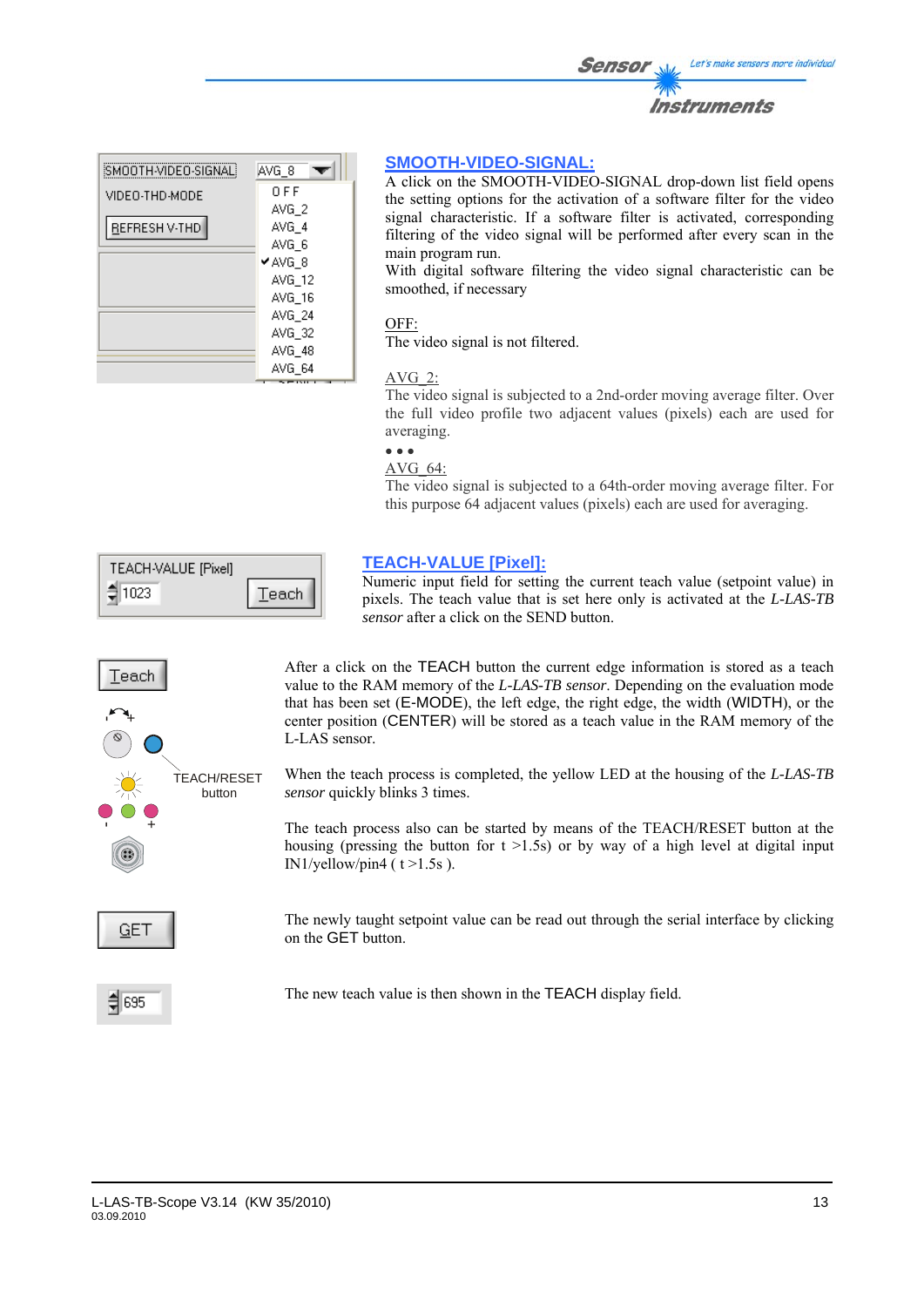| EXT-IN0-MODE    | CONTINUOUS       |  |  |
|-----------------|------------------|--|--|
|                 | ✔ CONTINUOUS     |  |  |
| <b>E</b> RAM    | TRIGG - INO L/H  |  |  |
|                 | TRIGG - INO HIGH |  |  |
| $\Gamma$ EEPROM | SAVE VTHD->RAM   |  |  |
| <b>FILE</b>     | OUTPUT WIDTH     |  |  |



**There must be no measurement object in the beam path between transmitter and receiver before the new video threshold is saved!**

# **EXT-IN0-MODE:**

This drop-down function field can be used to set the operating mode of the external trigger input (IN0/pin3/green, 8-pole PLC socket) at the *L-LAS-TB sensor*.

### CONTINUOUS:

Continuous evaluation of current measurement values. No external trigger functionality.

### TRIGG – IN0 L/H:

External edge-controlled triggering of measurement value evaluation through digital input IN0/pin3/green at the 8-pole PLC socket. The measurement value at the moment of the L/H edge is saved and applied at the digital outputs/analog output.

### EXT. IN0 HIGH:

External triggering of measurement value evaluation through a high level (+Ub) at digital input IN0/pin3/green. Measurement value evaluation / analog output is enabled as long as digital input IN0 is at HIGH level (time window function).

### SAVE VTHD ->RAM:

The external trigger input IN0 is used to save the current video threshold to the RAM memory of the *L-LAS-TB sensor* at the L/H edge. The "follow-up" video threshold is calculated as a percentage value from the current intensity profile over the CCD line. The parameter V-TDH[%] is used to calculate the new threshold.

### OUTPUT WIDTH:

The external trigger input IN0 is used to switch the evaluation mode to WIDTH.

 $IN0 = HIGH \rightarrow EVAL-MODE = WIDTH$ IN0 = LOW -> EVAL-MODE = LEFT, RIGHT or CENTER

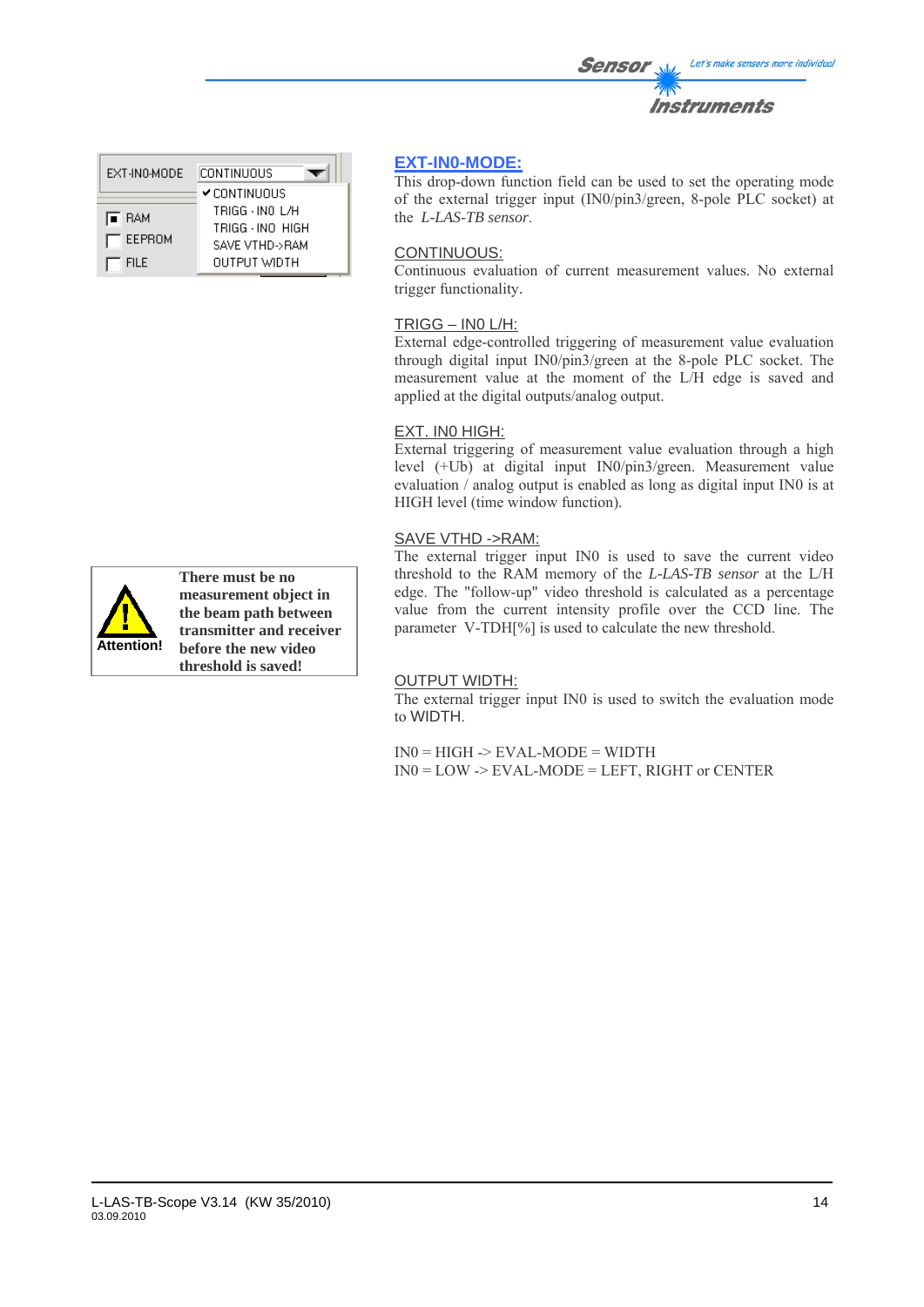| PARA1   PARA2   REC<br>CALIB                                  |
|---------------------------------------------------------------|
| DATA-RECORDER                                                 |
| RS-232-MODE STATIC (REC)                                      |
| TIME-INTERVAL [0.1  3600] sec = 1.0                           |
| $\frac{4}{3}$ 100<br>SAMPLES [MAX 32000]                      |
| DAYS:<br>HOURS:<br>SEC:<br>MIN:<br>$\Omega$<br>$\theta$<br>40 |
| START DATE:<br>START TIME:<br>09-03-2010                      |
| $\boldsymbol{\mathsf{x}}$<br>SAMPLE:<br>n                     |
| c:\Programme\RECORD.DAT                                       |

PARA2 **REC** PARA1 **CALIB** 

A click on the REC button opens the DATA-RECORDER window on the user interface. Please also cf. chapter 5: Data recorder function.

Sensor

Let's make sensors more individual

Instruments

| RS-232-MODE   STATIC (REC) |  | <b>RS-232-MODE:</b> |
|----------------------------|--|---------------------|
|                            |  |                     |

Drop-down function field for setting the serial data request at the *L-LAS-TB sensor*.

### STATIC (REC):

The sensor does not automatically send measurement data through the RS-232 interface. Every individual data transfer is started by the PC/PLC with command no. 18. Upon this request the sensor sends a single data frame (36 bytes) to the PC/PLC. EXT-IN0 L/H (REC):

A single data frame (36 bytes) is sent to the PC/PLC at every LOW/HIGH edge at digital input IN0/pin3/green.

EXT-IN0 L/H (3-Byte): cf. chapter 5.2 CONTINUOUS (3-Byte): cf. chapter 5.2



| MPLES [MAX 320<br>INE |  |
|-----------------------|--|
|                       |  |

| <b>LAS Series Recorder File:</b>                                  |                                                                                                                                                    |                | n              |
|-------------------------------------------------------------------|----------------------------------------------------------------------------------------------------------------------------------------------------|----------------|----------------|
| Directory D Court                                                 |                                                                                                                                                    |                | ä              |
|                                                                   | Sudenin: O Creek.                                                                                                                                  |                | $ +$ B $ -$    |
| Zuktor<br>mendete D<br>c<br>Deddop<br>Eigene Datssen<br>Abelicker | <b>MOUNTER</b><br><b>BOOTLOADER</b><br>-Atthe<br>Codewret<br>Codew70<br>3 Codewtidt<br>SAFC/060<br>DISTURBAD<br>Testhant<br>TOC145<br>B GLASHOWLOR |                |                |
| Natzverkungeli                                                    | Dategame                                                                                                                                           | 13 Abraham Far | $\cdot$<br>OK. |
|                                                                   | Datebur                                                                                                                                            | <b>Turban</b>  | Abbiechen<br>田 |



SAMPLE:

**TIME-INTERVAL [sec]:**

This numeric input field can be used to set a time interval in seconds (0.1s – 3600s). When this time interval is over, the PC software automatically requests measurement data from the sensor.

### **SAMPLES [MAX 32000]:**

Numeric input field for presetting the maximum number of measurement values that should be saved. The value range is 10 to 32000.



# **FILE button**

A click on the FILE button opens a new dialog window for entering the file name and setting the directory for the output file. The currently selected directory and the file name of the output file are shown in a text display beside the FILE button.

d:\Programme\RECORD.DAT

Automatic recording can be started by pressing the START button. If recording should be stopped before the maximum number defined by SAMPLES is reached, this can be done by clicking on the STOP button.

Numeric display field showing the current number of read measurement values.

 $\overline{0}$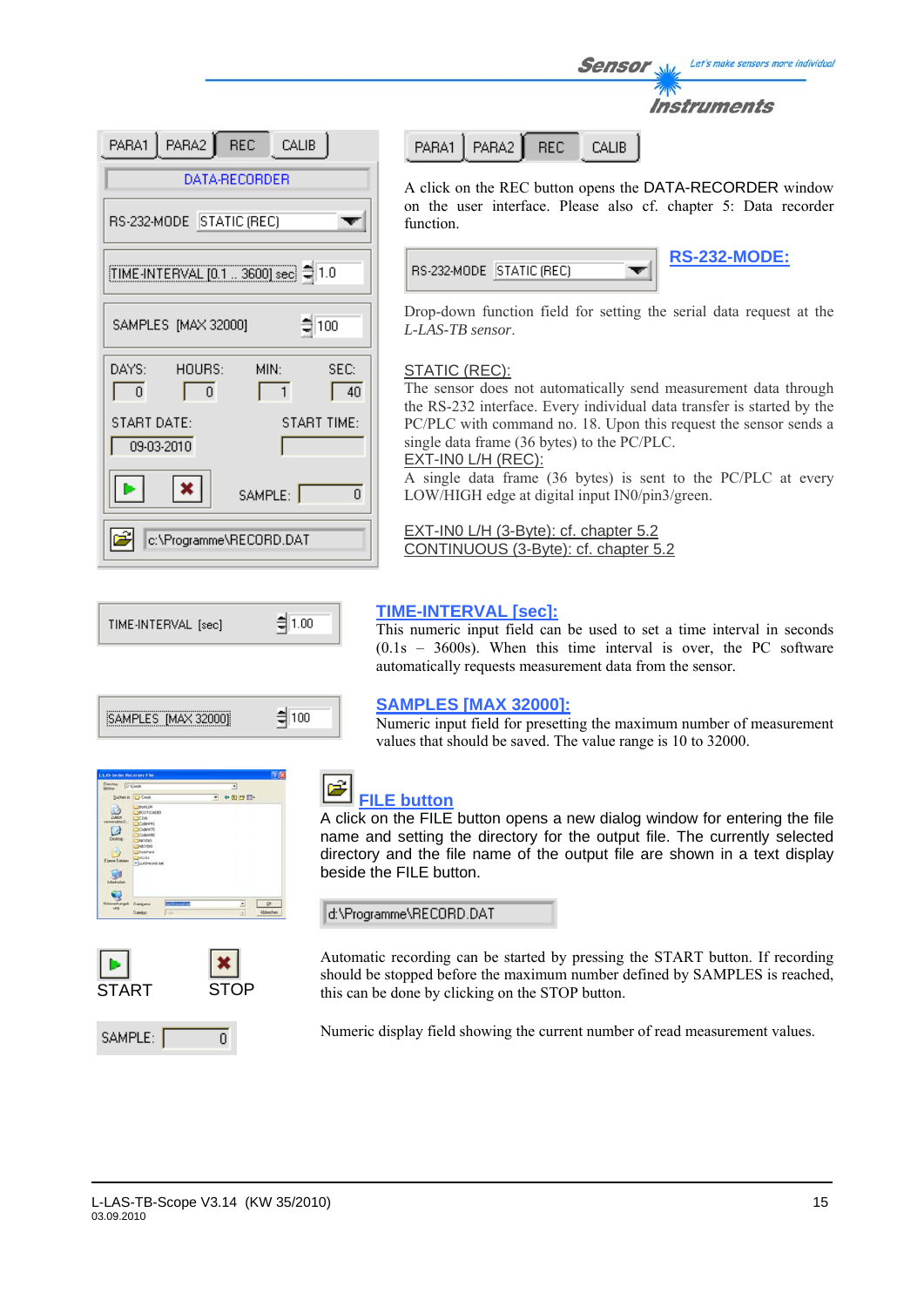| l≣ RAM<br>EEPROM | SEND |
|------------------|------|
| <b>FILE</b>      | GE T |



### **PARAMETER TRANSFER:**

This group of function buttons is used for transferring parameters between the PC and the *L-LAS-TB control unit* through the serial RS232 interface.

### SEND:

When the SEND button is clicked, the parameters currently set on the user interface are transferred to the *L-LAS-TB control unit*.

The target of data transfer is determined by the selected radio-button (RAM, EEPROM, or FILE).



### GET:

When the GET button is clicked, the setting parameters are transferred from the *L-LAS-TB control unit* to the PC and are updated on the user interface. The source of data transfer again is determined by the selected radio-button:

### RAM:

The currently set parameters are written to the volatile RAM memory of the *L-LAS-TB control unit*, or they are read from the RAM and transferred to the PC. Please note: The parameters set in the RAM will be lost when the power supply at the *L-LAS-TB control unit* is turned off.

### EEPROM:

The currently set parameters are written to the non-volatile EEPROM memory of the *L-LAS-TB control unit*, or they are read from the EEPROM and transferred to the PC. Parameters that are saved in the EEPROM will not be lost when the power supply is turned off.

If parameters are read from the EEPROM of the *L-LAS-TB control unit*, these must be written to the RAM of the *L-LAS-TB control unit* by selecting the RAM button and then clicking on SEND. The *L-LAS-TB control unit* then continues to operate with the set RAM parameters.

### FILE:

When the FILE radio-button is selected, a click on the SEND/GET button opens a new file dialog on the user interface. The current parameters can be written to a freely selectable file on the hard disk of the PC, or parameters can be read from such a file.

|                                    | <b>L-LAS-TB-Series Parameter File</b> |         |           |  |
|------------------------------------|---------------------------------------|---------|-----------|--|
| Directory<br>History:              | C:\Programme\L-LAS-TB-ScopeV22        |         |           |  |
| Suchen in:                         | L-LAS-TB-ScopeV22                     | $\vert$ |           |  |
| cvirte<br>LLASpara<br>LLASparaTB50 |                                       |         |           |  |
| Dateiname:                         | LLASpara                              |         | QK        |  |
| Dateityp:                          | *.dat                                 |         | Abbrechen |  |

### **FILE dialog window:**

The standard output file for the parameter values has the file name "LLASpara.dat".

The output file can be opened e.g. with the standard Windows "Editor" program.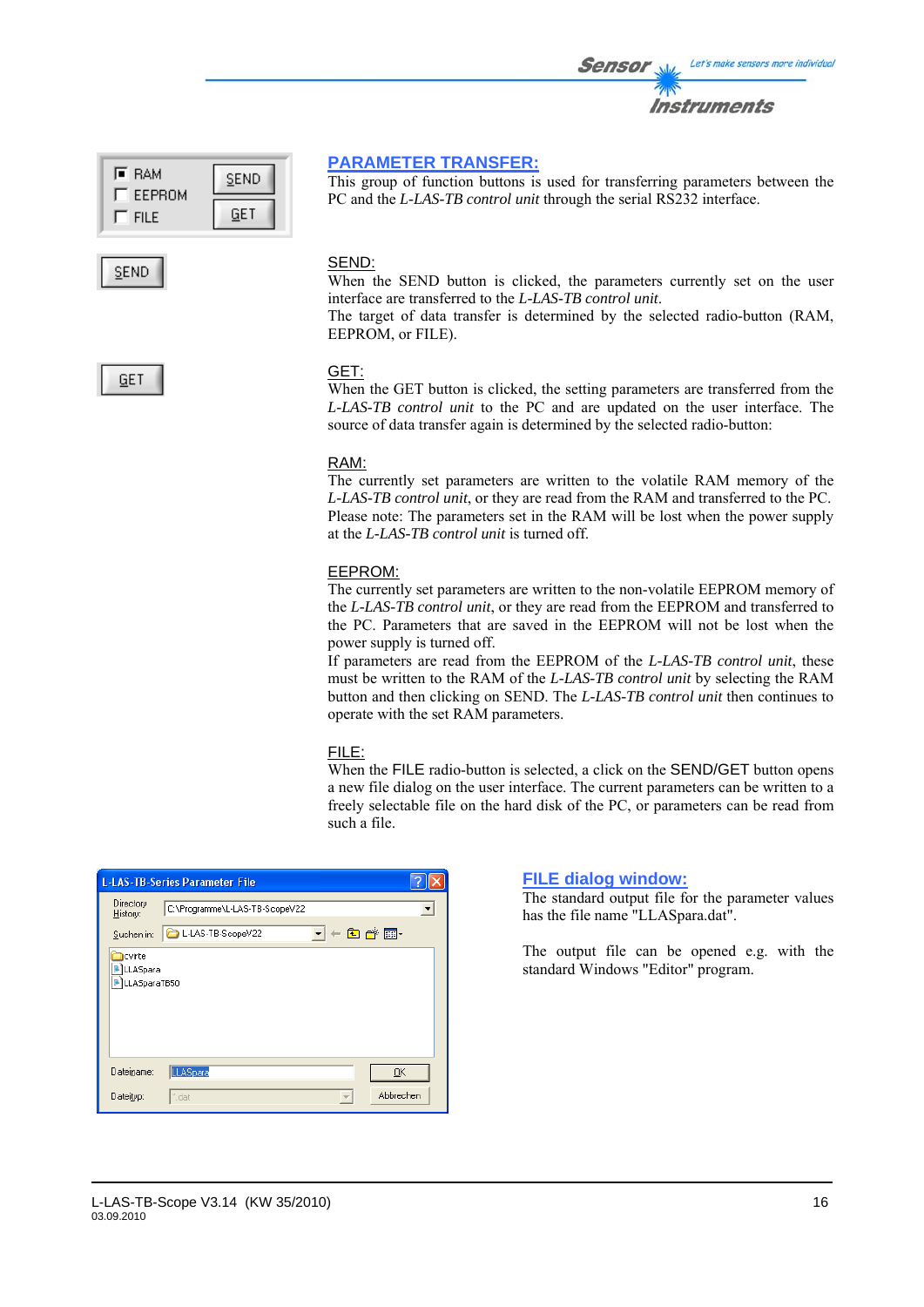# 3.2 Numeric and graphic display elements:



### **VIDEO button:**

After a click on the VIDEO button, the intensity profile measured at the CCD receiver is transferred to the PC and is shown as a red curve in the graphic display window.



The y-axis shows the analog signals of the individual pixels. The analog values (video signals) of the CCD line are converted by means of an AD converter with 10-bit resolution, which results in a y-axis value range of 0 ... 1023.

The currently set video threshold (V-THD) is shown as a green horizontal line in the graphic display. The edge values (pixels) are derived from the intersection points of the intensity profile (red line) with the video threshold (green line).

The x-axis shows a virtual representation of the individual pixels of the CCD line (for example: Pixel 1 .. 2048).

Because of the limited data transfer rate of the serial interface (19200 Baud/s) the graphic display window can only be updated every second.

Beneath the graphic display window there is another display element that shows the currently detected shadowed areas and the illuminated areas of the CCD line. Furthermore the currently detected edge position is indicated in this display element by way of a black circular cursor. A green horizontal bar represents the width of the tolerance band that is currently set around the teach value.





Numeric display field that shows the current left edge position.



### E-RIGHT:

Numeric display field that shows the current right edge position.



### M-VALUE:

Numeric display field that shows the current measurement value (depending on the set evaluation mode).

The left numeric display field shows the current measurement value in pixels, whereas the right display field shows the measurement value converted into millimeters.

Besides, the upper and lower tolerance limits are displayed.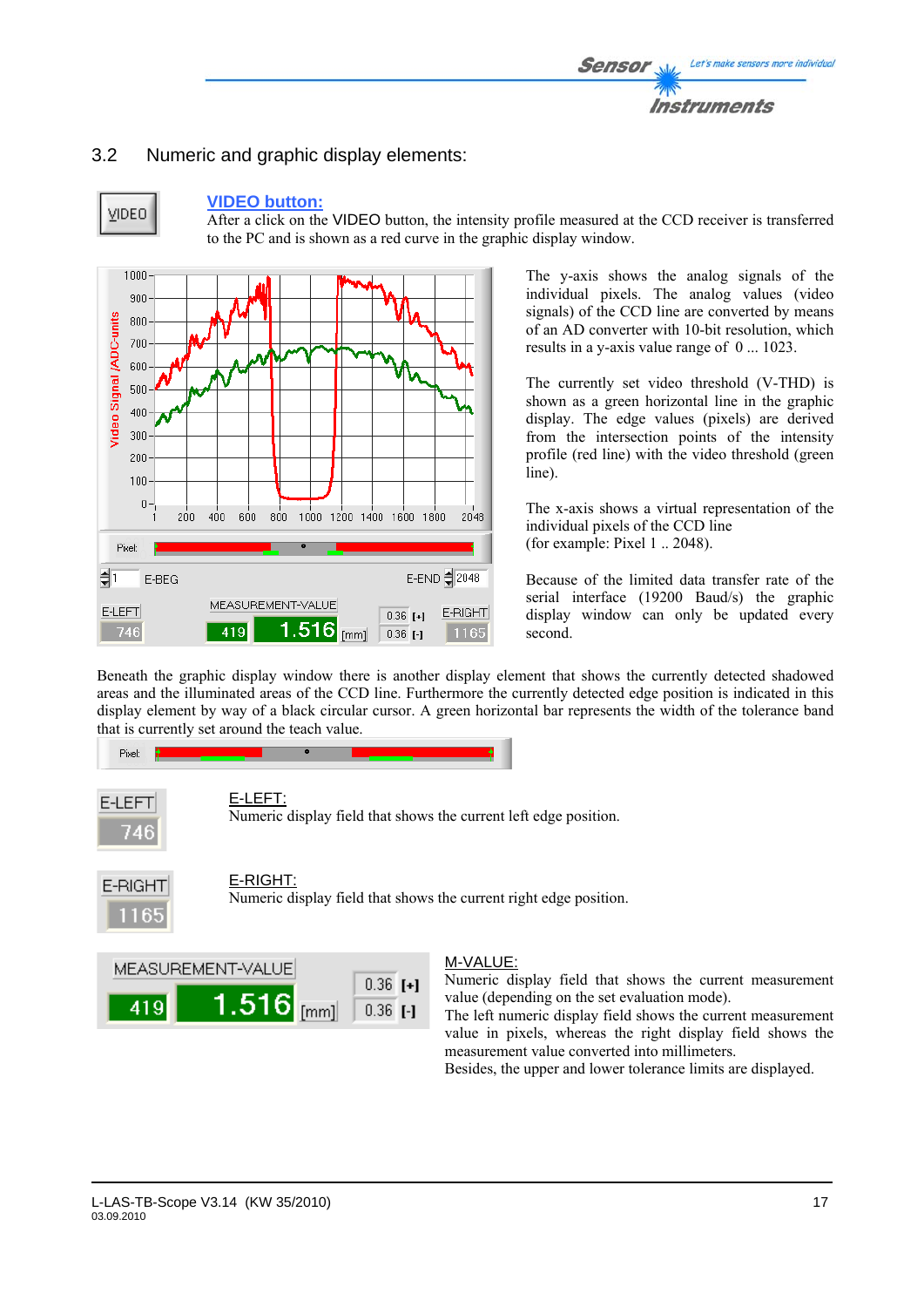



### **RUN button:**

After a click on the RUN button, the current measurement data will be transferred from the *L-LAS-TB sensor* to the PC via the serial interface.



After a click on the RUN button the current measurement value is shown in the graphic display window in "scroll mode". In the form of a red curve the measurement values pass through the graphic display window from the right to the left.

The division of the y-axis corresponds with the pixels of the CCD line, or with the virtual number of sub-pixels of the line. In the graphic display the current measurement value (M-VALUE=717) is shown at the right end at the x-value of 100.

The current setpoint value (TEACH value) is shown as a broken horizontal line.

In addition, the current tolerance window is represented by two horizontal green lines that are applied symmetrically around the setpoint value.

In "RUN mode" the length of the data frame is limited to 18 words (36 bytes), which allows faster updating of the numeric and graphic display elements.

Compared to "DATA mode", data transfer through the serial RS232 interface therefore does not take so much time (in DATA mode the intensity information for every pixel must be transferred).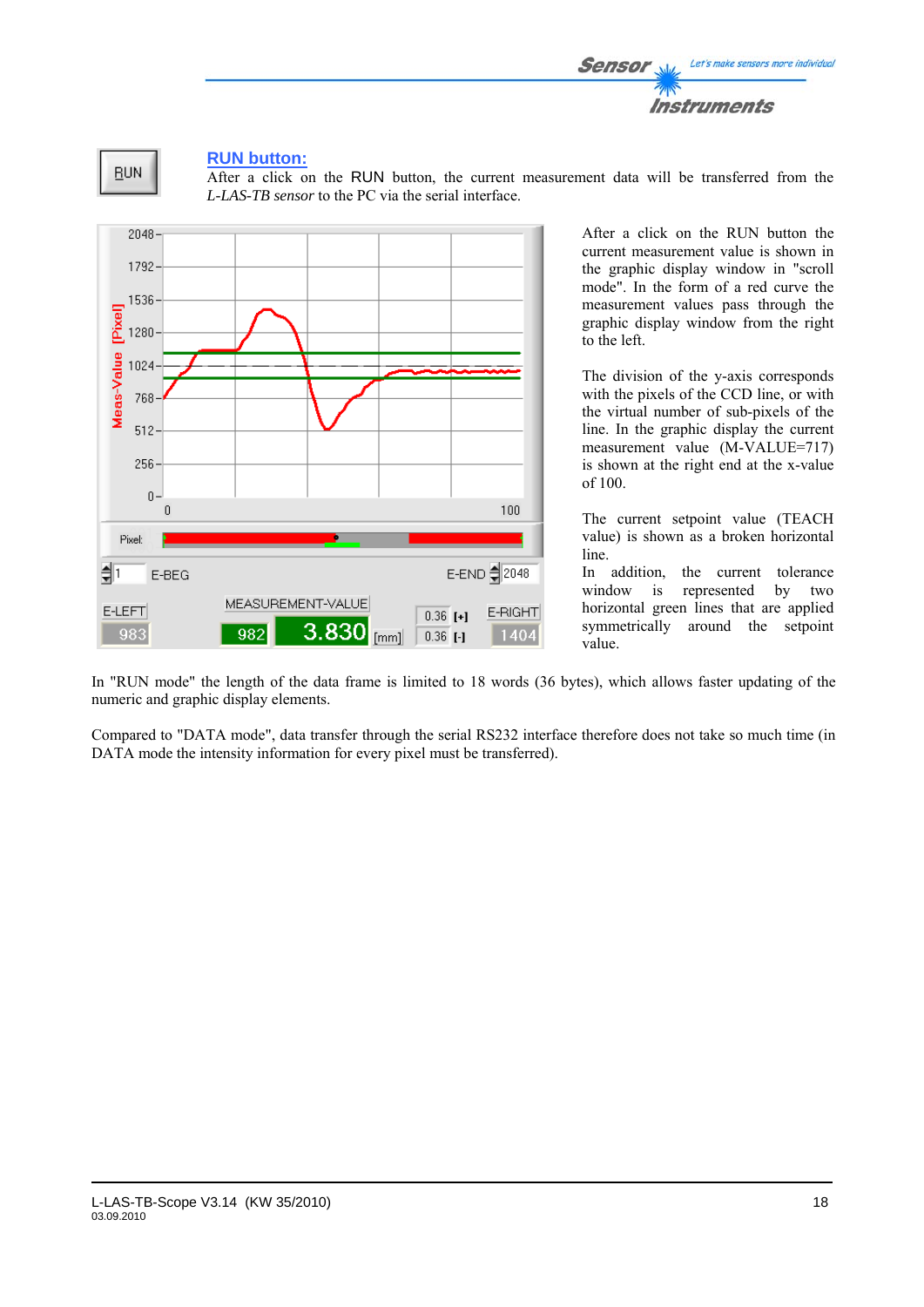### 3.3 Serial RS232 data transfer:

### **RS232 COMMUNICATION:**

- Standard RS232 serial interface without hardware-handshake.
- 3-line-connection: GND, TXD, RXD.
	- Speed: 19200 baud, 8 data bits, no parity bit, 1 stop bit in binary mode, MSB first.



**The stable function of the RS232 interface (status message after program start) is a basic prerequisite for data transfer between the PC and the** *L-LAS-TB control unit***. Due to the low data transfer rate of the serial RS232 interface (19200 bit/s) only slow changes of the analog values can be observed in the graphic display at the PC. In order to guarantee the maximum switching frequency of the** *L-LAS-TB control unit* **it is therefore necessary to stop the data exchange during the normal monitoring process (click on the STOP button).** 

| ∩NNF∩T | `∩M∙ | 1   L-LAS-TB-16-CL V3.12 02/Sep/10 |
|--------|------|------------------------------------|
|        |      |                                    |

### **CONNECT:**

When the software is started, it attempts to establish a connection to the *L-LAS-TB control unit* through the standard COM1 interface. If connection could be established successfully, the current firmware version is displayed in the status line.

| Timeout-RS-232      |  |  |  |
|---------------------|--|--|--|
|                     |  |  |  |
| Invalid port number |  |  |  |
| Cannot open port    |  |  |  |

The serial connection between the PC and the *L-LAS-TB control unit* could not be established, or the connection is faulty.

**In this case it should first be checked whether the** *L-LAS-TB control unit* **is connected to the power supply, and whether the serial interface cable is correctly connected to PC and control unit.** 

If the number of the serial interface that is assigned at the PC should not be known, interfaces COM1 to COM9 can be selected by using the CONNECT drop-down list.

If there is an "Invalid port number" status message, the selected interface, e.g. COM2, is not available at your PC.

If there is a "Cannot open port" status message, the selected interface, e.g. COM2, may already be used by another device.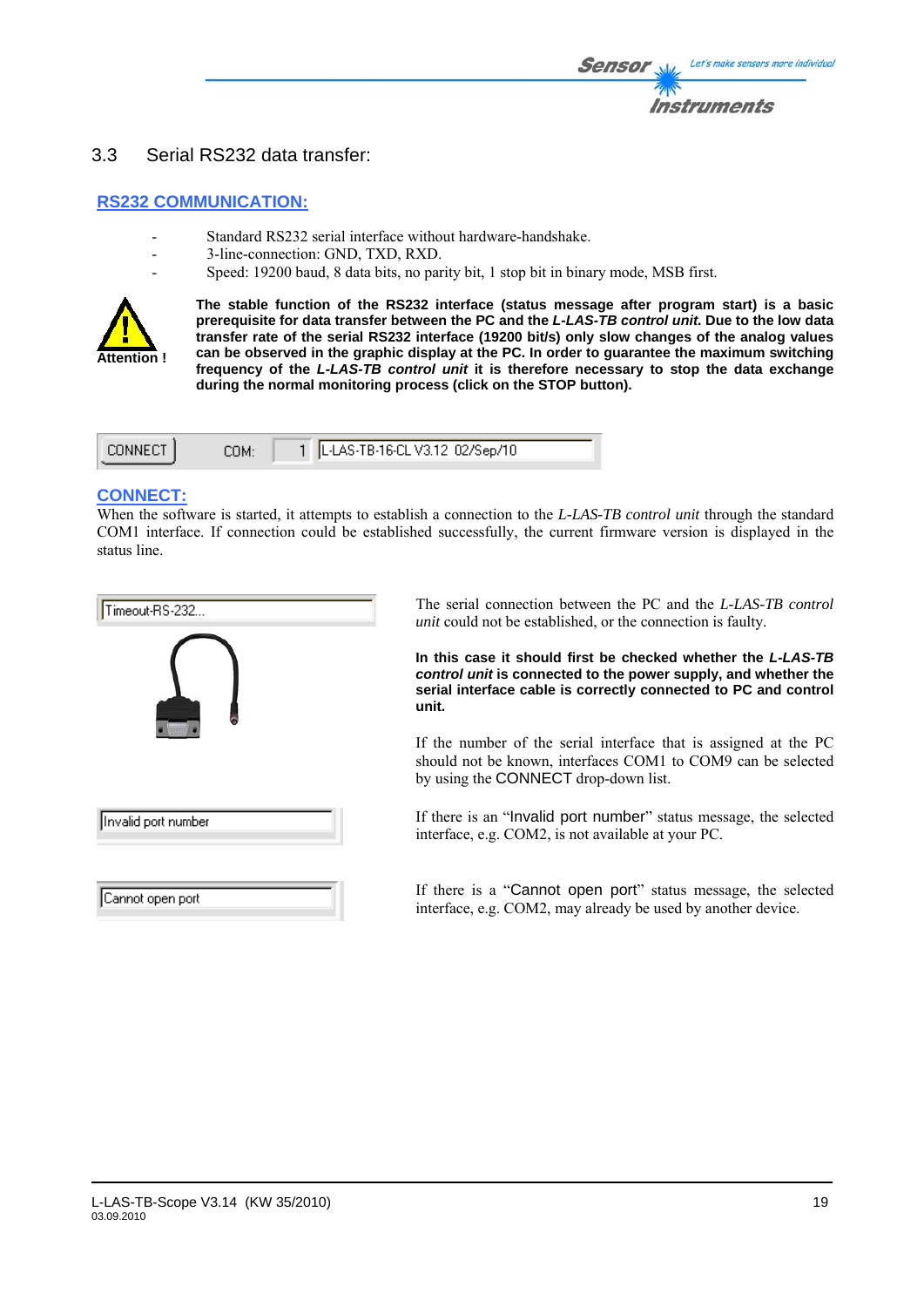

| CONNECTION SETTINGS                                                |                          |  |  |  |  |  |  |  |  |
|--------------------------------------------------------------------|--------------------------|--|--|--|--|--|--|--|--|
| 츾<br>SELECT COM PORT [1256]<br>CHANGE Baudrate<br>BAUDRATE : 19200 |                          |  |  |  |  |  |  |  |  |
|                                                                    | TRY TO CONNECT           |  |  |  |  |  |  |  |  |
| L-LAS-TB-16-CL V3.12 02/Sep/10<br>ACCEPT COM SETTINGS              | <b>DISCARD</b>           |  |  |  |  |  |  |  |  |
| <b>CONNECT</b><br>COM:                                             | 1   L-LAS-TB-16-CL V3.12 |  |  |  |  |  |  |  |  |
| SELECT COM PORT [1256]                                             | 1                        |  |  |  |  |  |  |  |  |

TRY TO CONNECT

L-LAS-TB-16-CL V3.12 02/Sep/10

ACCEPT COM SETTINGS

**DISCARD** 

 $^-$  FILE



GET

**CONNECT** 

### **CONNECT-Taste:**

A click on the CONNECT button opens a popup window where various settings for the serial interface can be made.

Setting of the current COM port number. Possible value range: 1...256.

After a click on this button the software tries to establish a connection with the sensor hardware by way of the currently set baud rate and the currently set COM port.

If connection could be successfully established, a firmware status message is displayed in the status line.

A click on the ACCEPT COM SETTINGS button saves the current settings in the L-LAS-LT-Scope PC software. The popup window will then be closed.

A click on the DISCARD button closes the CONNECT popup window without saving any new values. The settings for baud rate and COM port number are reset to the previous values

Baud rate setting at the sensor: Possible setting values are 9600Baud, 19200Baud, 38400Baud, 57600Baud or 115200 Baud.

The baud rate will only be changed at the sensor hardware when the CHANGE Baudrate button is pressed. When the baud rate change at the sensor was successful, a corresponding status message will be displayed.

The baud rate change is performed in the volatile RAM memory of the sensor. If the baud rate should be permanently stored, it must be written to the sensor's EEPROM memory. To do this, select EE and press the SEND button.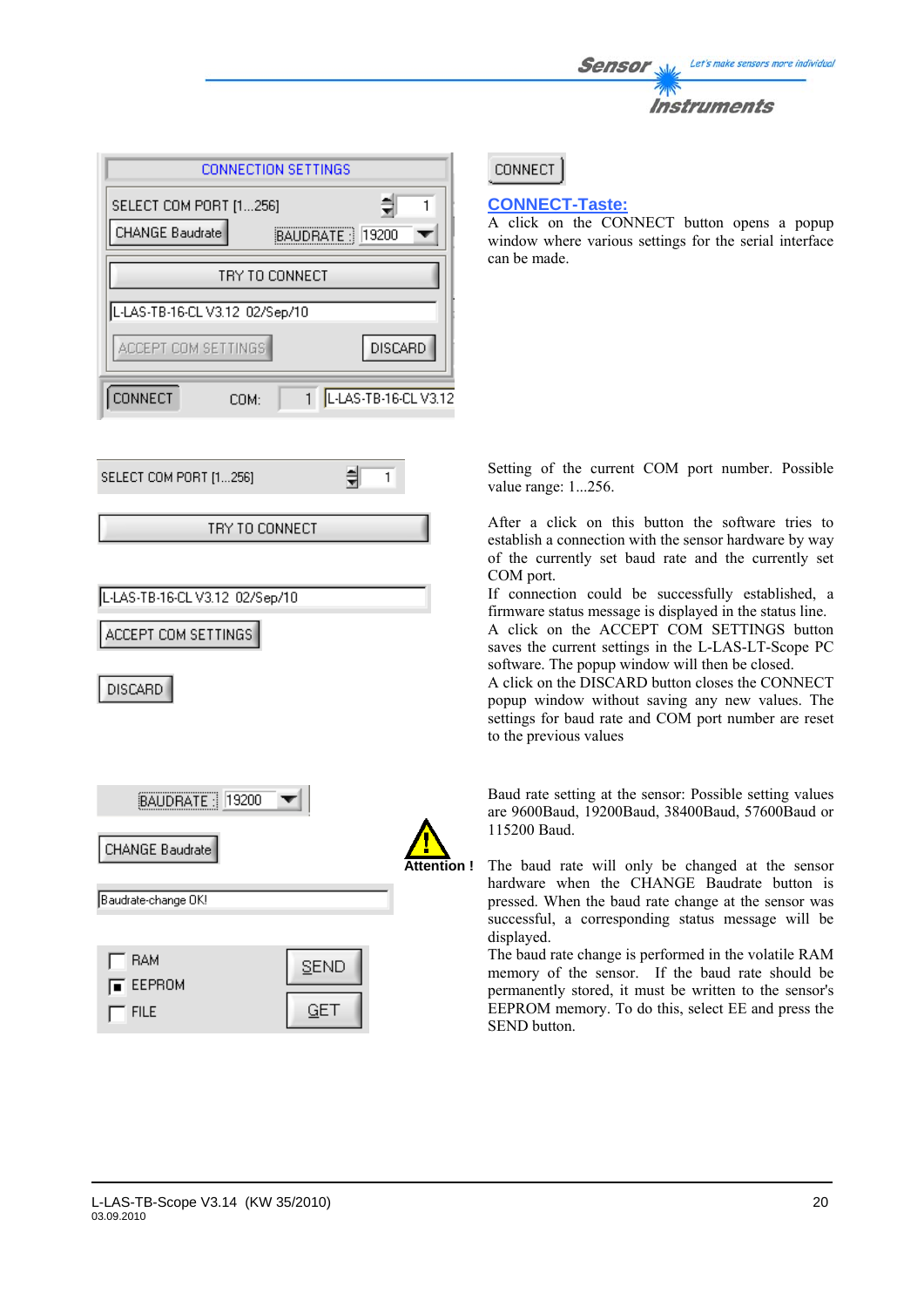# 3.4 *L-LAS-TB-Scope* as an aid for sensor adjustment:

# **VIDEO**

### **VIDEO:**

After a click on the VIDEO button, the fine adjustment between the *L-LAS transmitter unit and the receiver* can be observed in the graphic display window. Because of the limited data transfer rate of the RS232 interface the display window can only be updated every second.

# **STOP**

# **STOP:**

A mouse-click on the STOP button stops the data transfer between the *L-LAS-TB control unit* and the PC.



### Optimal adjustment:

In the graphic display window the intensity profile is shown as a red curve. The numerical values 1 ... 1024 on the x-axis represent the individual pixels of the CCD line. The analog values of the CCD line are converted by way of an AD converter with 10-bit resolution, which results in a y-axis value range of  $0 \dots 1023$ .

As can be seen in the picture on the left, the CCD pixels 1 to 1024 are uniformly illuminated by the transmitter beam.



### Wrong adjustment - right:

The transmitter beam no longer sufficiently illuminates the pixels at the right end of the CCD line. The red curve (intensity profile) in this part clearly is under the video threshold. The alignment of the laser transmitter unit or the CCD receiver unit must be readjusted in such a way that the pixels at the right end are illuminated again.



### Wrong adjustment - left:

The transmitter beam no longer sufficiently illuminates the pixels at the left end of the CCD line. The alignment of the laser transmitter unit or the CCD receiver unit must be readjusted in such a way that the pixels at the left end are illuminated again.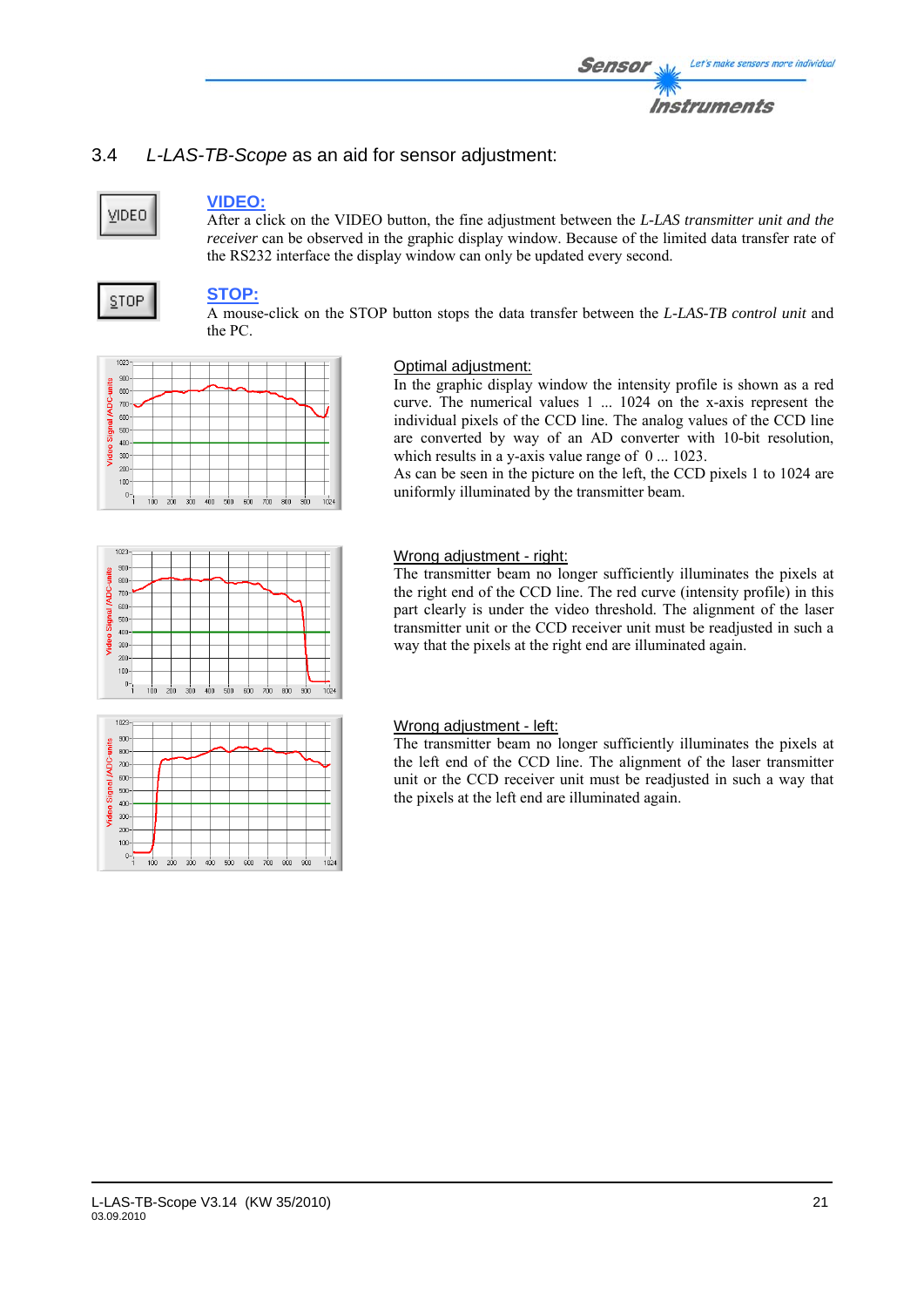

# 3.5 *L-LAS-TB-Scope* as an aid for transmitter power adjustment:



VIDEO

### **POWER:**

In this field the laser power at the laser transmitter unit of the *L-LAS-TB sensor* can be set by using the slider or by entering a numerical value in the respective input field.



The laser power at the transmitter unit of the *L-LAS-TB sensor* is only updated when the SEND button is pressed.



# **VIDEO:**

After a click on the VIDEO button, the current intensity profile is transferred from the *L-LAS-TB sensor* to the PC and is shown in the graphic display window. When the VIDEO function is active, the sensor's laser power can be changed (press the SEND button), and the effect of such a change can be observed in the intensity profile.







### Optimal adjustment:

In the graphic display window the intensity profile is shown as a red curve. Through the complete CCD line the intensity characteristic lies above the video threshold (green line).

In the shadowed area the intensity characteristic is at low ADC values  $(offset < 120)$ .

In the shadowed areas the intensity characteristic does not show any sporadic "spikes".

### Transmitter power too high:

The transmitter beam overloads individual pixels of the CCD line. There are sporadic short upward "spikes" in the shadowed areas.

#### **If such "spikes" intersect with the green horizontal video threshold, there will be incorrect measurements!**

### Remedy:

Reduce the laser power in steps, until such "spikes" in the shadowed area do not occur any more.

### Transmitter power too low:

The intensity profile of the CCD line completely lies under the video threshold (green horizontal line).

The *L-LAS-TB sensor* does not detect any edges (bright/dark transitions, i.e. intersections between red curve and green video threshold) in the image of the beam.

### Remedy:

Increase the laser power in steps, at the same time observing the intensity characteristic, until the red curve (intensity profile) from pixel 1 to pixel 1024 lies above the video threshold.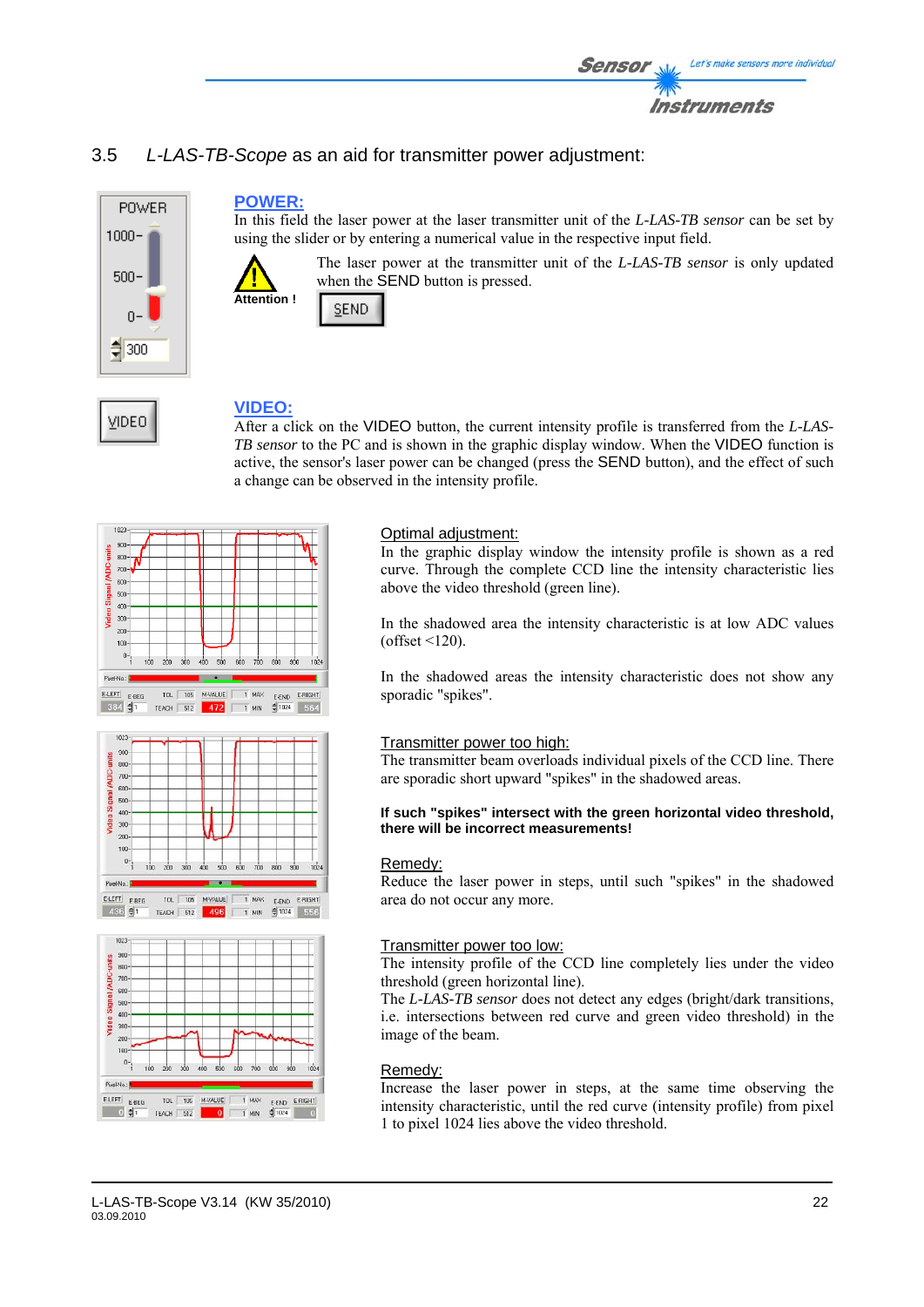# **4 Evaluation modes**

# 4.1 LEFT-EDGE



The first detected edge in the intensity profile of the CCD line is evaluated.

The criterion for edge detection is the transition between illuminated and shadowed areas in the intensity characteristic of the CCD line.

The one pixel of the CCD line at which this bright/dark transition takes place can be determined from the intersection between the video threshold (green horizontal line) and the intensity characteristic (red curve).

In the example picture on the left, the first bright/dark transition is detected at pixel no. 488.

The current measurement value  $M-VALUE = E-$ LEFT is shown in the red numeric display element.

# 4.2 RIGHT-EDGE

EVAL-MODE **R-EDGE**  **R-EDGE:**

The second detected edge in the intensity profile of the CCD line is evaluated.



▼

The one pixel of the CCD line at which the second bright/dark transition takes place can be determined from the intersection between the video threshold (green horizontal line) and the intensity characteristic (red curve).

In the example picture on the left, the second bright/dark transition is detected at pixel no. 668.

The black dot-shaped curser beneath the graphic display window represents the current right edge (R-EDGE) of the shadowed area.

The current measurement value  $M-VALUE = E-$ RIGHT is shown in the red numeric display element.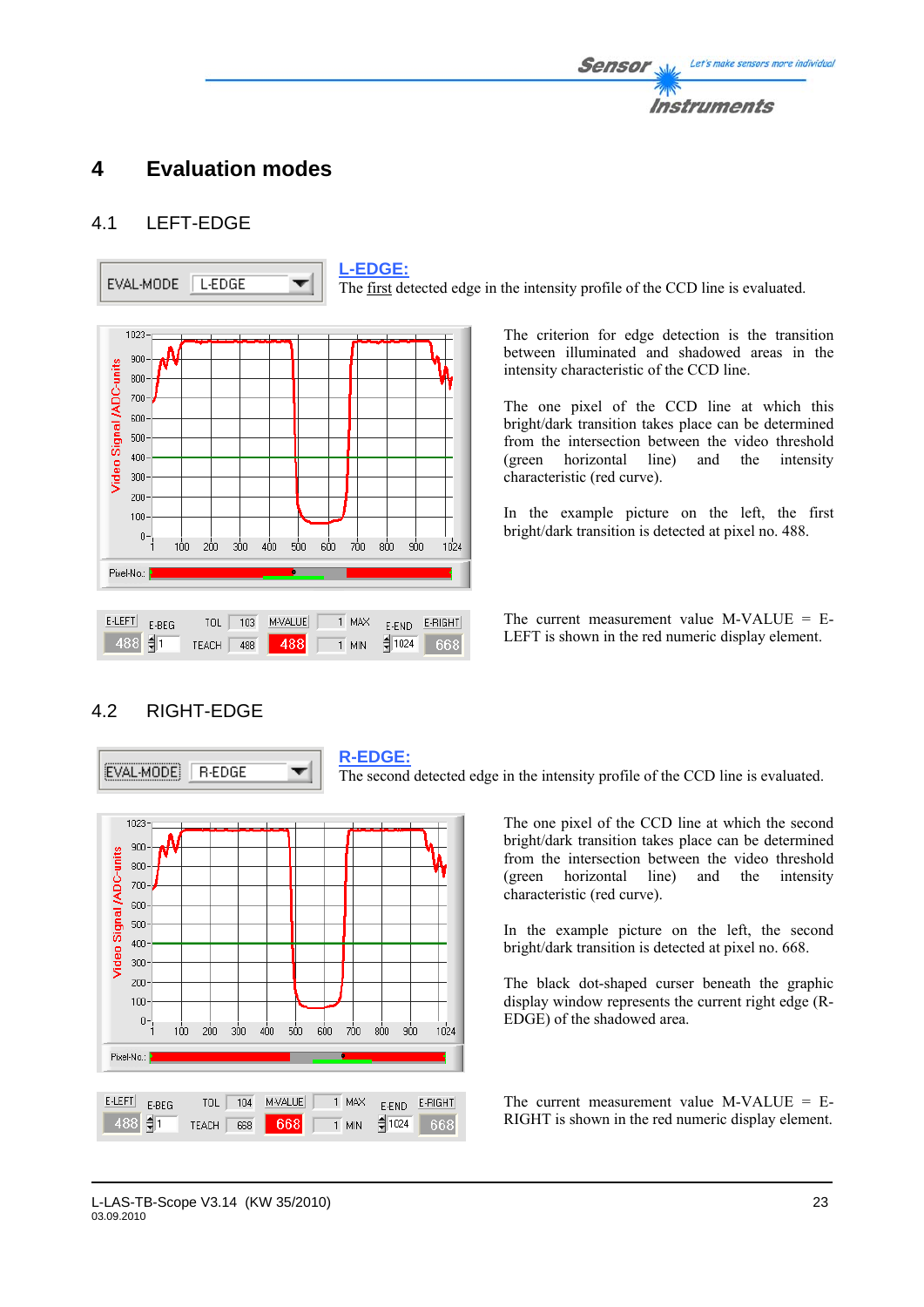

# 4.3 WIDTH



### **WIDTH:**

The difference between the second edge and the first edge in the intensity profile of the CCD line is evaluated.



The two pixels where the bright/dark transition occurs can be determined from the two intersections between the video threshold (green horizontal line) and the intensity characteristic (red curve).

In the example picture on the left, the second bright/dark transition is detected at pixel no. 668, and the first bright/dark transition at pixel no. 488.

The difference is calculated as follows:

 $WIDTH = E$   $RIGHT - E$   $LEFT$ 

The current measurement value M-VALUE = WIDTH is shown in the red numeric display element.

### 4.4 CENTER

 $1023 300<sub>1</sub>$ 

 $800 700 600 500 -$ 400  $300<sub>1</sub>$  $200$  $100 0 - 1$ 

Video Signal *IADC-units* 

Pixel-No.:

 $E$ -LEFT

 $488$   $\frac{5}{11}$ 

 $E-BEG$ 



### **CENTER:**

800  $900$ 

 $1024$ 

 $1$  MAX

 $\overline{1}$  MIN

1024

E-END E-RIGHT

668

The mean value of the first and the second edge is used as measurement value:  $CENTER = (R-EDGE+L-EDGE)/2$ 

> The two pixels where the bright/dark transition occurs can be determined from the two intersections between the video threshold (green horizontal line) and the intensity characteristic (red curve).

> In the example picture on the left, the second bright/dark transition is detected at pixel no. 668, and the first bright/dark transition at pixel no. 488.

The mean value is calculated as follows:

$$
CENTER = \frac{(E_RIGHT + E_LLEFT)}{2}
$$

The current measurement value M-VALUE = CENTER is shown in the red numeric display element.

TOL  $\sqrt{104}$ 

TEACH 576

M-VALUE

576

 $100 200 -$ 300 400  $500$ 600 700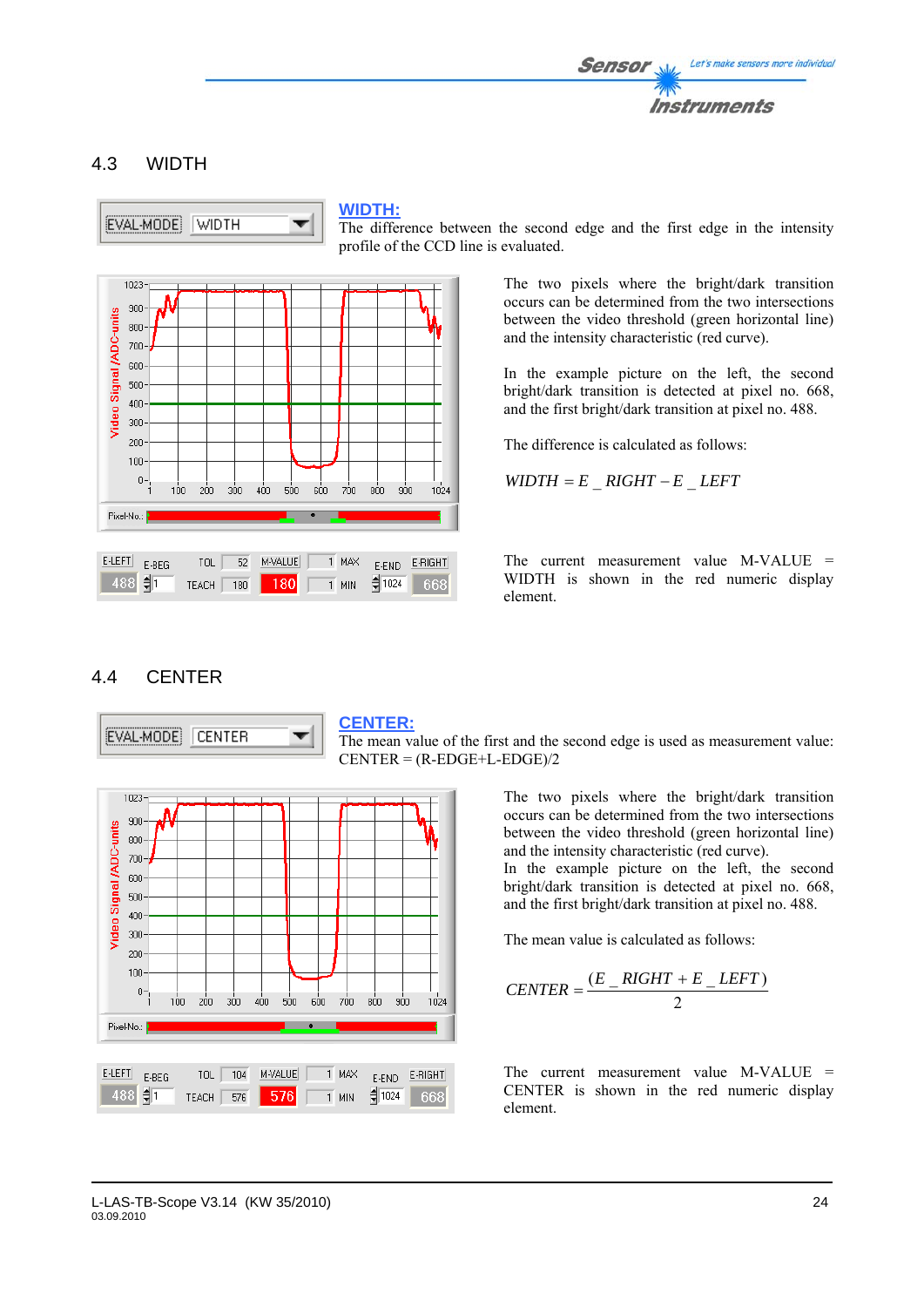

# **5 Function of the data recorder**

|                                     | <b>APPEND TO DATA-FILE</b>                        |  |  |  |  |  |  |  |
|-------------------------------------|---------------------------------------------------|--|--|--|--|--|--|--|
| RS-232-MODE STATIC (REC)            |                                                   |  |  |  |  |  |  |  |
| TIME-INTERVAL [0.1  3600] sec @ 1.0 |                                                   |  |  |  |  |  |  |  |
| ≑  ឈ<br>SAMPLES [MAX 32000]         |                                                   |  |  |  |  |  |  |  |
| DAYS:<br>HOURS:<br>$\Omega$<br>Ū.   | MIN:<br>SEC:<br>$\overline{12}$<br>$\overline{0}$ |  |  |  |  |  |  |  |
| START DATE:<br>09-03-2010           | <b>START TIME:</b><br>10:38:45                    |  |  |  |  |  |  |  |
|                                     | 12<br>SAMPLE:                                     |  |  |  |  |  |  |  |
| c:\Programme\RECORD.DAT             |                                                   |  |  |  |  |  |  |  |

$$
TIME\text{-}INTERVAL \text{ [sec]} \qquad \qquad \frac{1}{2} \boxed{1.00}
$$

| SAMPLES [MAX 32000]       | ╡100                    |            |
|---------------------------|-------------------------|------------|
|                           |                         |            |
| START DATE:<br>02-06-2008 | START TIME:<br>16:48:31 |            |
|                           |                         |            |
| HOURS:<br>DAYS:<br>U      | MIN:                    | SEC:<br>40 |

PARA1 PARA2 **REC** CALIB

A click on the REC button opens the DATA-RECORDER window on the user interface.

| RS-232-MODE   STATIC (REC) | <b>RS-232-MODE:</b> |
|----------------------------|---------------------|
|----------------------------|---------------------|

Drop-down function field for setting the data request at the *L-LAS-Sensor* hardware.

### STATIC(REC):

The sensor does not automatically send measurement data through the RS-232 interface. Every individual data transfer is started by the PC/PLC with command no. 18. Upon this request the sensor sends a single data frame (36 bytes) to the PC/PLC.

### TRIG-IN0 L/H (REC):

A single data frame (36 bytes) is sent to the PC/PLC at every LOW/HIGH edge at digital input IN0/pin3/green.

### TRIG-IN0 L/H (3-BYTE), CONTINUOUS (3-BYTE):

**Cannot be used with the data recorder!** 

High-speed 3-BYTE data transfer -> see chapter 5.2.

### **TIME-INTERVAL [sec]:**

This numeric input field can be used to set a time interval in seconds. When this time interval is over, the PC software automatically requests measurement data from the sensor (command 18). The PC/PLC waits until the complete data frame (36 bytes) from the sensor has arrived in the input buffer of the serial interface of the PC. Then the PC saves the new measurement data in an output file on the hard disk. Minimum value: 0.1 [sec]. When the TIME-INTERVAL [sec] is over, the PC/PLC initiates a new transfer.

### **SAMPLES [MAX 32000]:**

Numeric input field for presetting the maximum number of measurement values that should be saved. The value range is 10 to 32000.

Numeric display fields providing information about the start date and start time. These displays are updated when the START button is pressed.

Numeric display elements showing the time interval in seconds that has passed since the recorder function was started.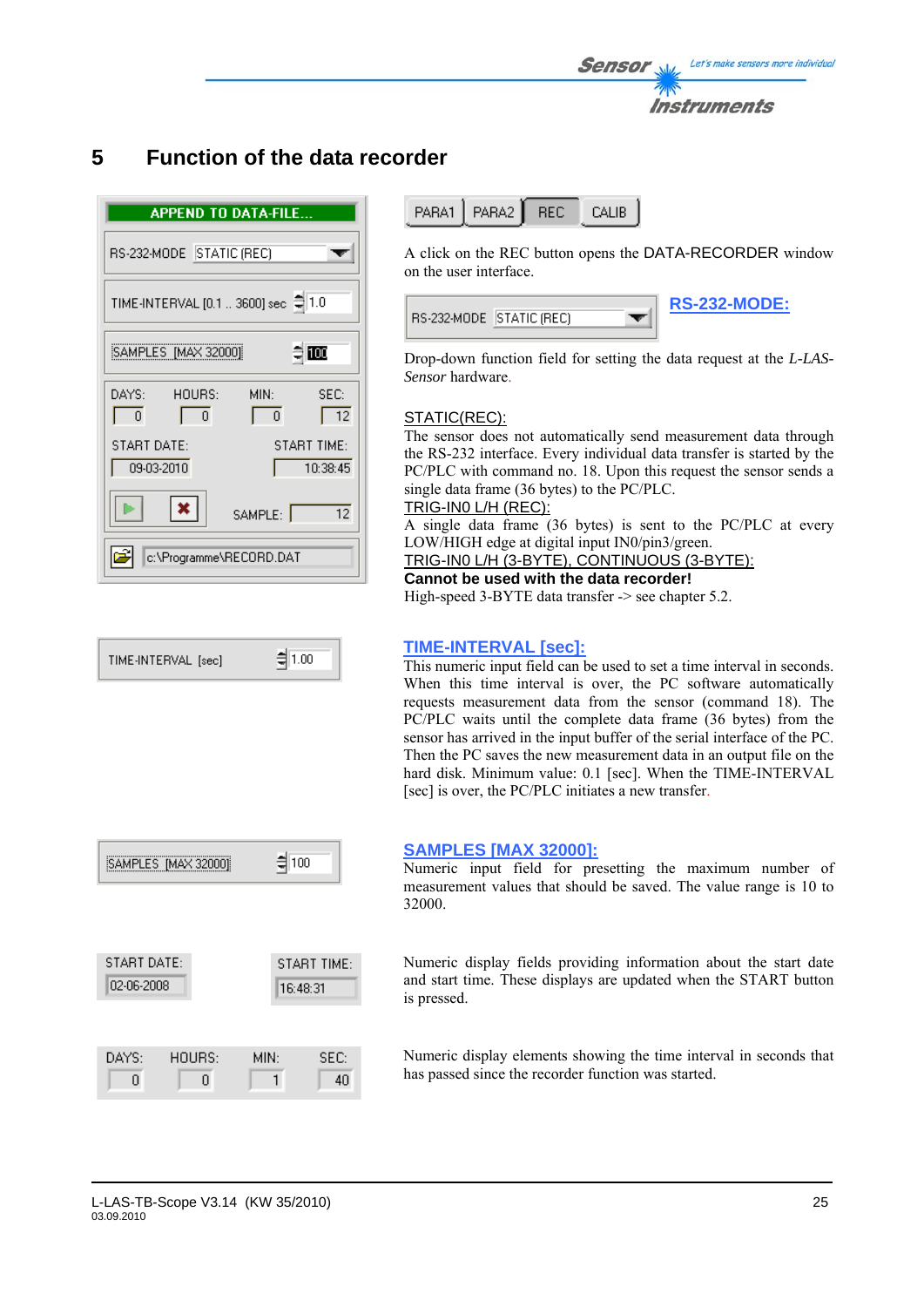

START STOP

# FILE button

A click on the FILE button opens a new dialog window for entering the file name and for setting the directory for the output file.

Sensol

Let's make sensors more individual

Instruments

The currently selected directory and the file name of the output file are shown in a text display beside the FILE button.

d:\Programme\RECORD.DAT

Automatic recording can be started by pressing the START button. If recording should be stopped before the maximum number defined by SAMPLES is reached, this can be done by clicking on the STOP button.

# 5.1 Data format of the output file

The output file of the data recorder consists of 7 header lines, followed by the actual measurement data. The measurement data are written to the output file line-by-line. Each line comprises 5 columns that are separated from each other by a TAB control character.

The output file can be opened with a simple text editor or a spreadsheet program (e.g. Microsoft EXCEL).

| <b>NECORD.DAT - Editor</b><br>Datei<br>Date:<br>Time:<br>Time-Increment[s]:<br>Number of Samples:<br>Offset-Value [µm]:<br>E-LEFT<br>1618<br>1618<br>1618<br>1618<br>1618<br>1616<br>1618<br>1618<br>1618<br>1618<br>1618<br>1618<br>1618<br>1618<br>1842<br>1622<br>1356<br>1458<br>1480<br>1480<br>1480<br>1480<br>1480<br>1480 | $02 - 06 - 2008$<br>16:48:31<br>2636<br>2638<br>2638<br>2638<br>2638<br>2638<br>2638<br>2638<br>2638<br>2638<br>2638<br>2638<br>2638<br>2636<br>2838<br>2642<br>2404<br>2494<br>2514<br>2514<br>2514<br>2514<br>2514<br>2514 | Bearbeiten Format Ansicht ?<br>E-RIGHT M-VALUE EDGES<br>2127<br>2128<br>2128<br>2128<br>2128<br>2127<br>2128<br>2127<br>2128<br>2128<br>2128<br>2128<br>2128<br>2127<br>2340<br>2131<br>1880<br>1974<br>1997<br>1997<br>1997<br>1997<br>1997<br>1997 | 1<br>100<br>55000<br> Slope-Value [µm/pixel]: 2.699951<br>4<br>4 | M-VAL[um]<br>55213<br>55215<br>55215<br>55215<br>55215<br>55213<br>55215<br>55213<br>55215<br>55215<br>55215<br>55215<br>55215<br>55213<br>55788<br>55224<br>54546<br>54800<br>54862<br>54862<br>54862<br>54862<br>54862<br>54862 | <u>L 101</u><br>$\overline{\phantom{a}}$ | 1. column = Measurement value (pixel) M-VALUE<br>2. column = Measurement value (pixel) E-LEFT<br>3. column = Measurement value (pixel) E-RIGHT<br>4. column = Number of $EDGES$<br>5. column = Measurement value (micrometer) M-VAL [µm] |
|-----------------------------------------------------------------------------------------------------------------------------------------------------------------------------------------------------------------------------------------------------------------------------------------------------------------------------------|------------------------------------------------------------------------------------------------------------------------------------------------------------------------------------------------------------------------------|------------------------------------------------------------------------------------------------------------------------------------------------------------------------------------------------------------------------------------------------------|------------------------------------------------------------------|-----------------------------------------------------------------------------------------------------------------------------------------------------------------------------------------------------------------------------------|------------------------------------------|------------------------------------------------------------------------------------------------------------------------------------------------------------------------------------------------------------------------------------------|
| 1480<br>1480<br>1480<br>1480<br>1480<br>1480<br>1480<br>1480<br>1480<br>1480                                                                                                                                                                                                                                                      | 2514<br>2514<br>2516<br>2514<br>2514<br>2514<br>2514<br>2514<br>2516<br>2516                                                                                                                                                 | 1997<br>1997<br>1997<br>1997<br>1997<br>1997<br>1997<br>1997<br>1998<br>1998                                                                                                                                                                         |                                                                  | 54862<br>54862<br>54862<br>54862<br>54862<br>54862<br>54862<br>54862<br>54865<br>54865                                                                                                                                            |                                          |                                                                                                                                                                                                                                          |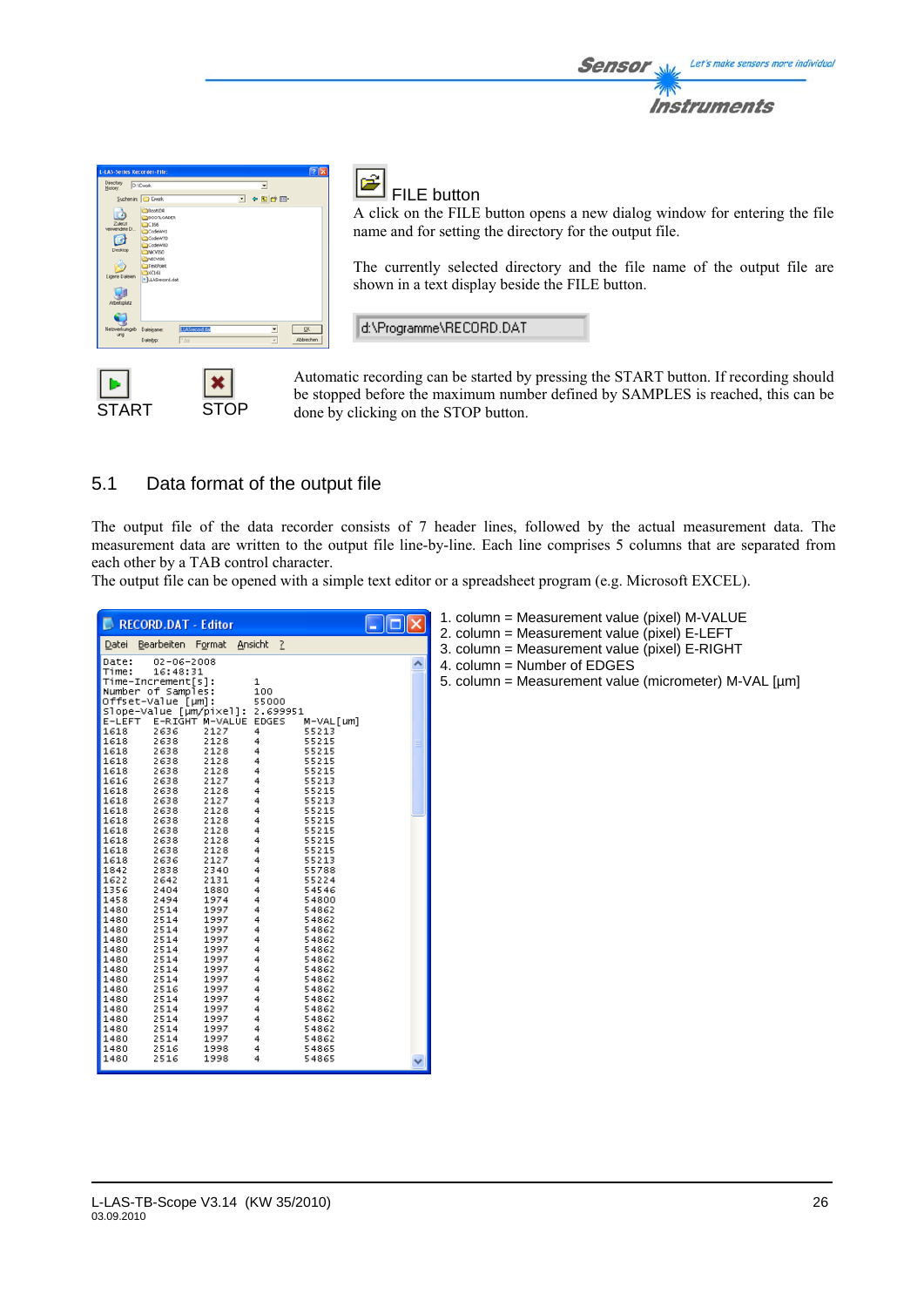# 5.2 3-Byte RS232 data transfer

Fast data transfer of digital values (pixel values) from the *L-LAS-TB sensor* to the PLC can be realised by way of two RS-232-MODE (3-byte) operating modes. With a baud rate of 19200 kBit/s the transfer of a 3-byte data frame takes approx. 1.0ms, with 115.2 kBit/s data exchanged takes approx. 0.2ms.

| RS-232-MODE STATIC (REC) |                      |
|--------------------------|----------------------|
|                          | ✔ STATIC (REC)       |
|                          | EXT-IN0-L/H (REC)    |
| TIME-INTERVA             | EXT-IN0-L/H (3-Byte) |
|                          | CONTINUOUS (3-Byte)  |

### **3-byte data transfer:**

EXT-IN0-L/H (3-Byte): 3-byte data transfer is triggered by a low/high or high/low edge (hardware specific) at IN0/pin3/green/ at the 8-pole PLC connector. CONTINUOUS (3-Byte): Continuous 3-byte data transfer during the main program run.

### Setting of the RS-232 interface:

- Standard RS-232 serial interface, no hardware handshake

- 3-wire-connection: GND, TXD, RXD
- Speed: 9600 baud, 19200 baud, 38400 baud, 57600 baud or 115200 baud
- 8 data-bits, NO parity-bit, 1 stop-bit, binary-mode.

### Transmission format of 3-byte data transfer:

| START |  |  | 6-Bit (D5D0) |  | STOP STAR T |  | 6-B it (D11  D6) STOP START |  |  | 6-Bit(S 1, S 0, D 15  D12) STOP |  |
|-------|--|--|--------------|--|-------------|--|-----------------------------|--|--|---------------------------------|--|
|       |  |  |              |  |             |  |                             |  |  |                                 |  |

| L-BYTE | $\bf{0}$ | $\bf{0}$     | D <sub>5</sub> | D4           | D <sub>3</sub> | D <sub>2</sub> | D <sub>1</sub> | D <sub>0</sub>  |
|--------|----------|--------------|----------------|--------------|----------------|----------------|----------------|-----------------|
| M-BYTE | $\bf{0}$ | $\mathbf{1}$ | D11            | $D$ 10       | D9             | D8             | D7             | D <sub>6</sub>  |
| H-BYTE | 1        | $\mathbf 0$  | <b>S1</b>      | $\mathbf{S}$ | D15            | D14            | $D$ 13         | D <sub>12</sub> |

### **Extraction of the digital value (D0 – D15):**

The first two bits are used for recognising the LOW-byte (0|0), Middle-byte  $(0|1)$  and High-byte  $(1|1)$ . The High-byte also transfers two status bits (S1|S0).

### **Digital value DW = D0 ... D15**

| D <sub>8</sub><br>D <sub>9</sub><br>D11<br>D10<br>D7<br>D <sub>6</sub><br>D <sub>4</sub><br>D <sub>3</sub><br>DI3<br>D12<br>D <sub>5</sub><br>DI <sub>5</sub><br>D <sub>2</sub><br>D <sub>0</sub><br>D14 |  |  |  |  |  |  |  |  |  |
|----------------------------------------------------------------------------------------------------------------------------------------------------------------------------------------------------------|--|--|--|--|--|--|--|--|--|
|                                                                                                                                                                                                          |  |  |  |  |  |  |  |  |  |

### Conversion of digital value into mm – value:

**CCD-CALIBRATION** 

-------- L-LAS-TB-16-CL --------1024 subpixel - pixel-pitch = 15.875µm working range = 16.2 mm resolution = +/-16  $\mu$ m

The millimetre value can be determined from the digital value and the pixel pitch. The pixel pitch is sensor-specific.

Example: *L-LAS-TB-16-CL* with 15.875µm pixel pitch: **Measurement value [mm] = DW \* 0.015875mm**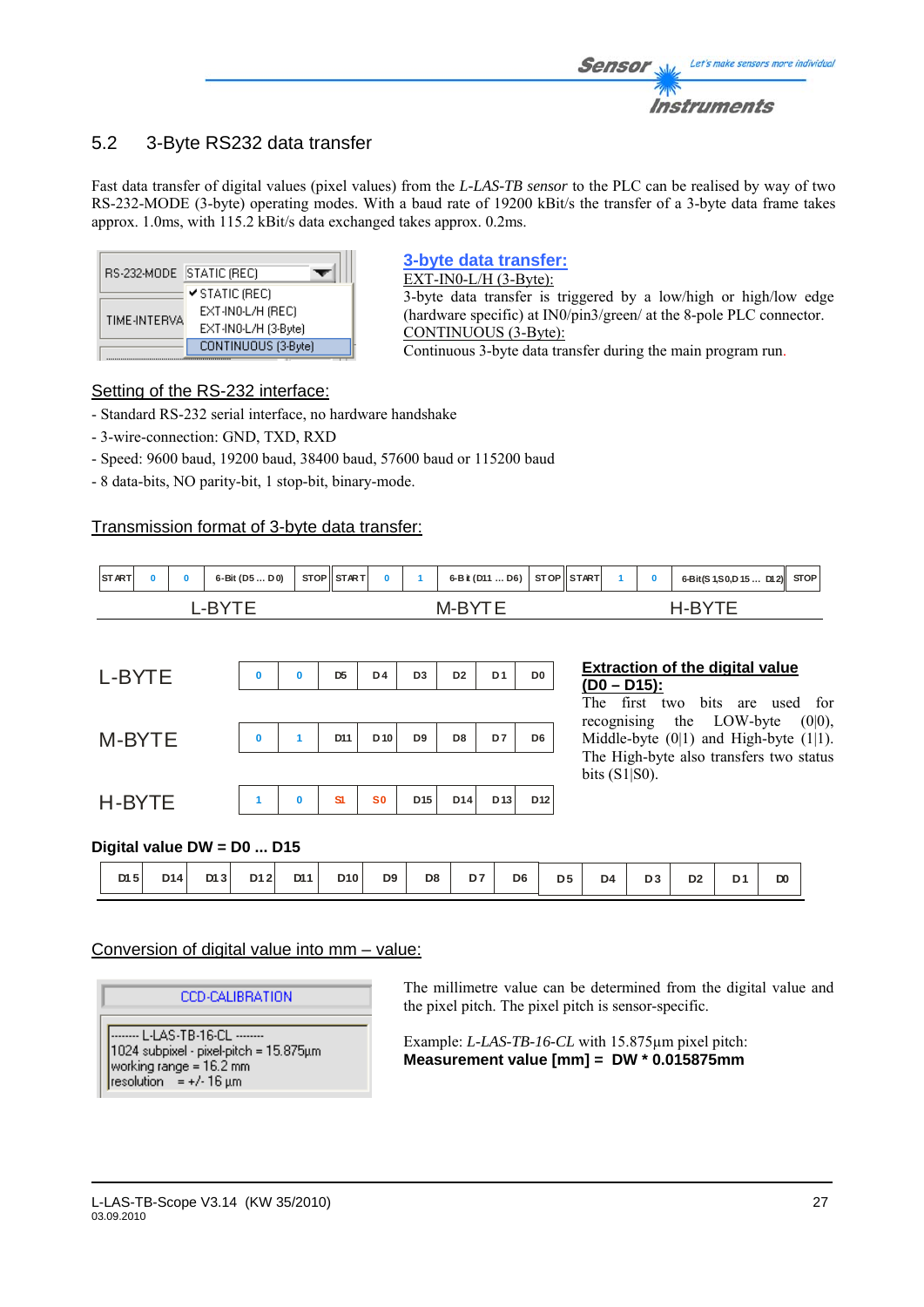

### Examples for the extraction of the digital value:

Output of a typical hyperterminal program – The object is placed at two different positions in the operating range:

|                                                                                                                  |                   |                            | do HTerm 0.8.1beta - [hterm.cfg] |                      |                |                              |                                                            |                                      |                             |           |             |      |
|------------------------------------------------------------------------------------------------------------------|-------------------|----------------------------|----------------------------------|----------------------|----------------|------------------------------|------------------------------------------------------------|--------------------------------------|-----------------------------|-----------|-------------|------|
| File Options View Help                                                                                           |                   |                            |                                  |                      |                |                              |                                                            |                                      |                             |           |             |      |
|                                                                                                                  | <b>Disconnect</b> | Port                       | COM1                             | $\checkmark$         | R              | <b>Baud</b> 19200            | $\checkmark$<br>Data 8                                     | $\checkmark$                         | Stop 1                      |           | Parity None |      |
| $0 \leq$<br>5<br>$\mathbf{0}$<br>Newline at None<br>Rx<br>24<br>: Count<br>Reset<br>Reset<br>Reset<br><b>T</b> x |                   |                            |                                  |                      |                |                              |                                                            |                                      |                             |           |             |      |
| Clear received                                                                                                   |                   |                            |                                  | Ascii PHex PDec PBin |                | Save output $\ \star\ $<br>÷ | Clear at                                                   | $\ddot{\ddot{\ }}$<br>$\overline{0}$ | Newline every<br>characters | 3         | Autoscroll  |      |
| <b>Received Data</b>                                                                                             |                   |                            |                                  |                      |                |                              |                                                            |                                      |                             |           |             |      |
|                                                                                                                  | 1                 | $\overline{c}$             | 3                                | $\overline{a}$       | 5              | 6                            | 7                                                          | 8                                    | 9                           | 10        | 11          |      |
|                                                                                                                  |                   | $\mathbb{R}$               | $\Box$                           |                      |                |                              |                                                            |                                      |                             |           |             |      |
|                                                                                                                  | 00                | 40                         | 80                               |                      |                |                              |                                                            |                                      |                             |           |             |      |
|                                                                                                                  | 000               | 064                        | 128                              |                      |                |                              | Digita I-Word DW = Pixel-Value = $0$ (Se nsor uncovered)   |                                      |                             |           |             |      |
|                                                                                                                  |                   | annonana alananan          | 10000000                         |                      |                |                              |                                                            |                                      |                             |           |             |      |
|                                                                                                                  |                   | H                          | $\Box$                           |                      |                |                              |                                                            |                                      |                             |           |             |      |
|                                                                                                                  | 08                | 48                         | 80                               |                      |                |                              | Digital-Word DW = Pixel-Value = $520$ (position 1)         |                                      |                             |           |             |      |
|                                                                                                                  | 008               | 072                        | 128                              |                      |                |                              | $0+0+8+0+0$ + $0+0+0+0+512+0$ + $0+0+0+0$ = 520            |                                      |                             |           |             |      |
| 00001000                                                                                                         |                   | 01001000                   | 10000000                         |                      |                |                              |                                                            |                                      |                             |           |             |      |
|                                                                                                                  | $\star$           | E                          | $\mathsf{r}$                     |                      |                |                              |                                                            |                                      |                             |           |             |      |
|                                                                                                                  | 2A                | 45                         | 80                               |                      |                |                              | Digital-Word DW = Pixel-Value = $362$ (position 2)         |                                      |                             |           |             |      |
|                                                                                                                  | 042               | 069                        | 128                              |                      |                |                              | $0+2+0+8+0+32 + 64+0+256+0+0+0 +$                          |                                      |                             | $0+0+0+0$ | $= 362$     |      |
|                                                                                                                  |                   | 00101010 01000101          | 10000000                         |                      |                |                              |                                                            |                                      |                             |           |             |      |
|                                                                                                                  | $\geq$            | 0                          | $\Box$                           |                      |                |                              |                                                            |                                      |                             |           |             |      |
|                                                                                                                  | 3E                | 4F                         | 80                               |                      |                |                              | Digital-Word DW = Pixel-Value = 1022 (Sensor full covered) |                                      |                             |           |             |      |
|                                                                                                                  | 062               | 079                        | 128                              |                      |                |                              | $0+2+4+8+16+32 + 64+128+256+512+0+0 +$                     |                                      |                             |           | $0+0+0+0$   | 102P |
|                                                                                                                  |                   | 00111110 01001111 10000000 |                                  |                      |                |                              |                                                            |                                      |                             |           |             |      |
|                                                                                                                  |                   |                            |                                  |                      |                |                              |                                                            |                                      |                             |           |             |      |
| Selection (-)                                                                                                    |                   |                            |                                  |                      |                |                              |                                                            |                                      |                             |           |             |      |
|                                                                                                                  |                   |                            |                                  |                      | History -/0/10 |                              | Connect to COM1 (b:19200 d:8 s:1 p:None)                   |                                      |                             |           |             |      |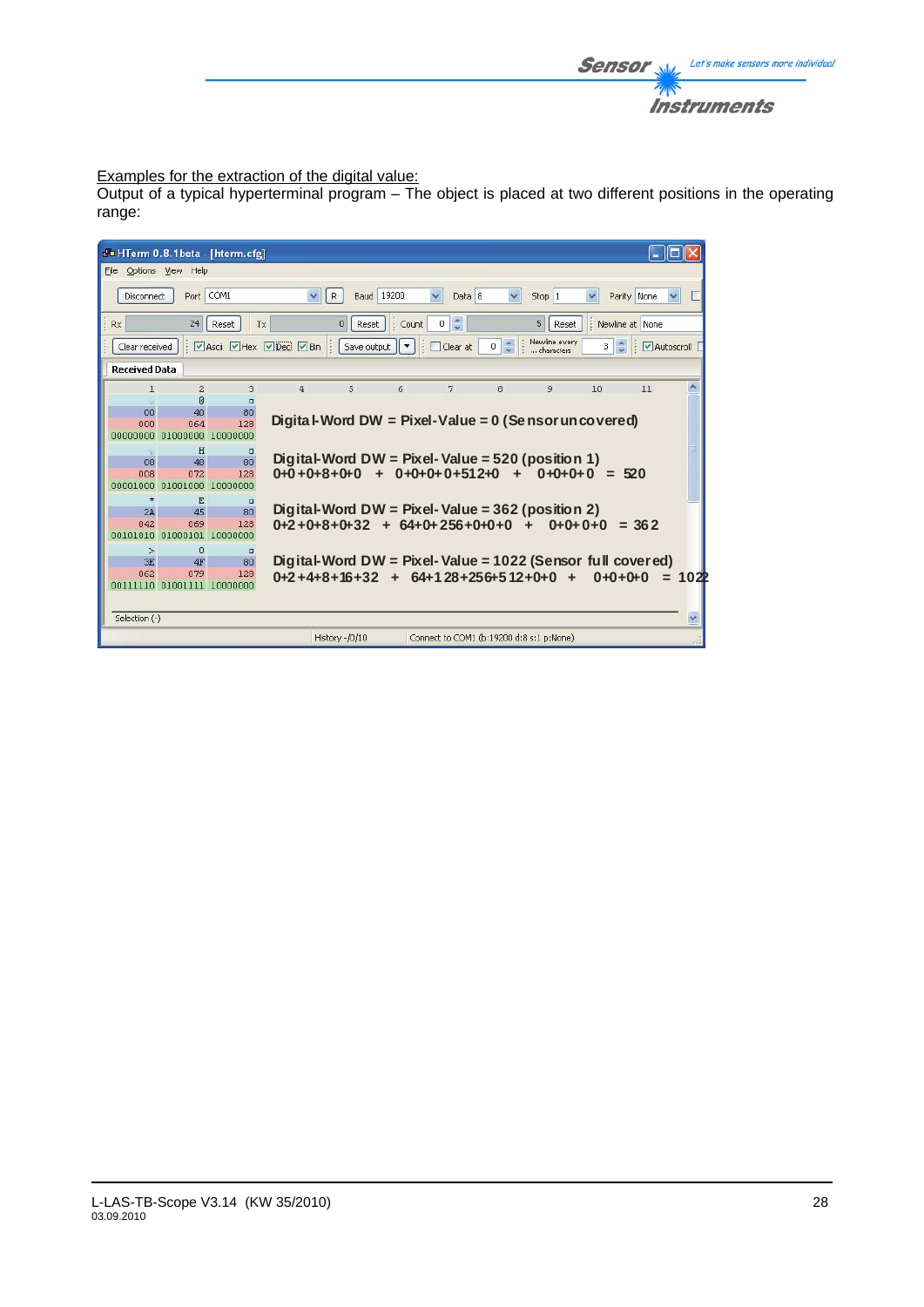# **6 Two-point calibration**

| <b>CCD-CALIBRATION</b>                                                                          |  |  |  |  |  |  |  |  |
|-------------------------------------------------------------------------------------------------|--|--|--|--|--|--|--|--|
| 1024 subpixel - pixel-pitch = 15.875µm<br>working range = 16.2 mm<br>resolution = $+/-16 \mu m$ |  |  |  |  |  |  |  |  |
| <b>DIGITAL-COMPARATION-MODE</b><br>ANALOG-PIGITAL CONV MODE                                     |  |  |  |  |  |  |  |  |
| <b>T DIAMETER 1</b><br>PIXEL_1:<br>10000<br>Π<br>$[\mu m]$                                      |  |  |  |  |  |  |  |  |
| <b>T DIAMETER 2</b><br>PIXEL 2:<br>$\xi$ 20000<br>Т                                             |  |  |  |  |  |  |  |  |
| SLOPE-VALUE A [µm/pixel]<br>Colic<br>15.875<br>0.000                                            |  |  |  |  |  |  |  |  |
| SAVE<br>INTERSECTION B [µm]<br>Ω<br>EXIT!<br>n                                                  |  |  |  |  |  |  |  |  |

| PARA1   PARA2   REC   CALIB |  |
|-----------------------------|--|
|                             |  |

### **CCD-CALIBRATION:**

A click on the CALIB button opens the CCD-CALIBRATION window. This CCD-CALIBRATION window allows two-point calibration at the sensor. The purpose of two-point calibration is to provide and output a highly accurate width measurement value in micrometers at the sensor in evaluation mode EVALMODE=WIDTH.



The problem with width measurement is that depending on the set video threshold and the set transmitter power, the measurement value for the width information will be calculated differently. This is caused by the constantly rising analog characteristic (slope) of the video signal in the transition area between object shading and direct laser light impingement on the pixels of the CCD line. The object width is calculated indirectly from the two intersection points of the video signal characteristic (red curve) with the green horizontal video threshold.



High video threshold, the object appears wider in the "shadow zone". Measured value = 180 pixel. The measured value in  $\mu$ m is calculated from this by multiplying the number of pixels with the respective pixel pitch.

```
M-VALUE = 180 pixel x 15.875µm = 2.86 mm
```


Low video threshold, the object appears somewhat narrower in the "shadow zone". Measured value = 188 pixel.

The measured value in  $\mu$ m is calculated from this by multiplying the number of pixels with the respective pixel pitch.

### M-VALUE = 188 pixel x 15.875µm = 2.98mm

**In order to compensate this problem, two-point calibration can be performed with a fixed transmitter power (POWER) and a fixed video threshold (V-THD).**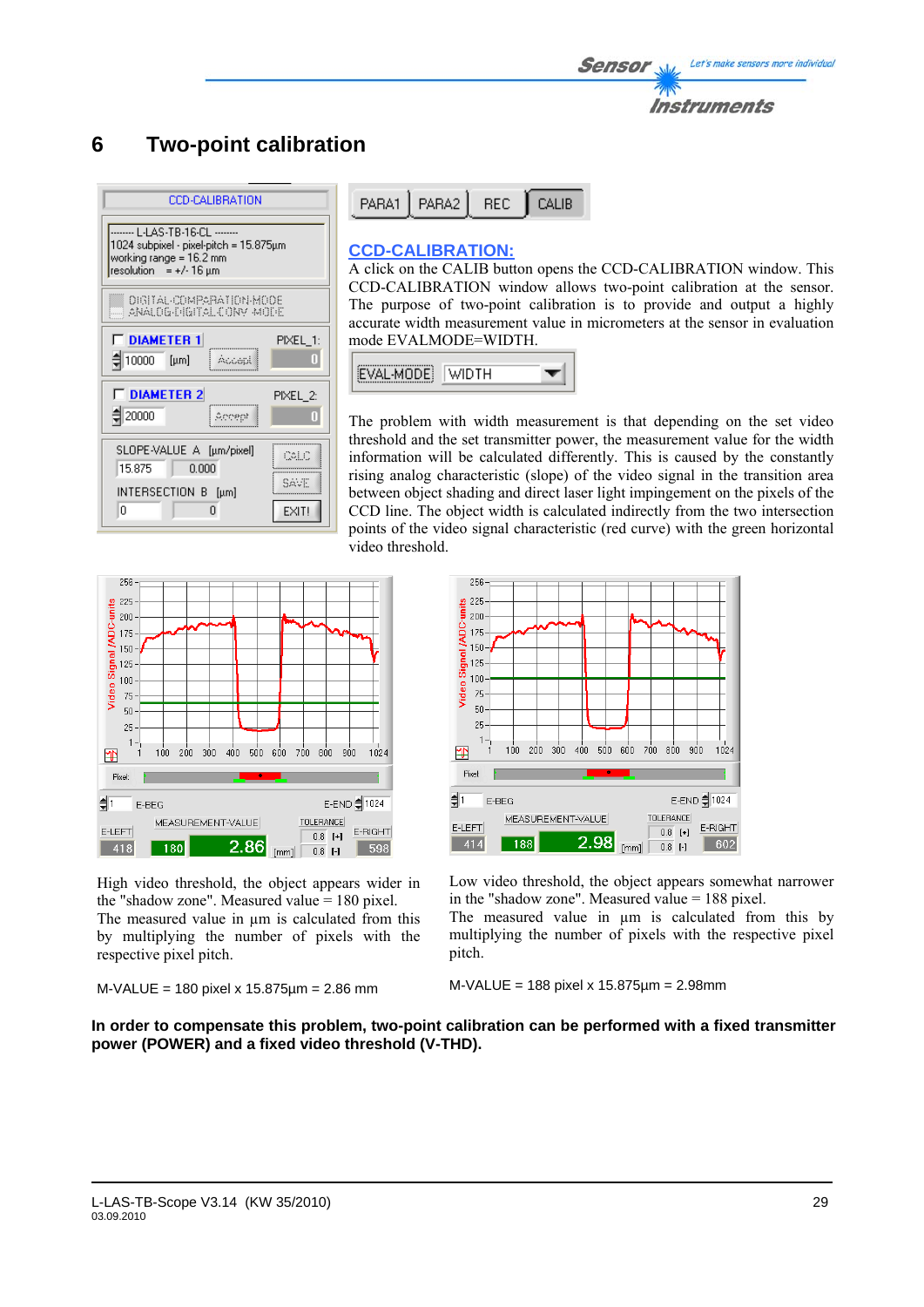



| IV. | <b>NAMETER 11</b> |         |  |
|-----|-------------------|---------|--|
|     | uml               | Accept. |  |

e.g. object of 2.5mm diameter results in 160 pixels covering

| <b>DIAMETER 2</b><br>⊽ |         | PIXEL 25 |
|------------------------|---------|----------|
| חחו                    | Accept. |          |

e.g. object of 7.1mm diameter results in 448 pixels covering



In two-point calibration, a mean straight line through two points is calculated on the basis of two known objects (dimensions in µm are known) of different width.

The most important parameters of this mean straight line are its slope (SLOPE-VALUE A) and, if applicable, the Y-axis section B.

The slope A indicates the change in micrometers per change of pixel. The Y-axis section B (INTERSECTION-VALUE B) defines the zero-point offset.

### DIAMETER1

When the ON/OFF checkmark is activated, the object with the smaller diameter should be placed in the center of the operating range. The smaller object for example should cover 20-40% of the maximum operating range.

The known diameter value in micrometers must then be entered in the numerical input field.

### Accept

A click on the Accept Object 1 button saves the first value pair (DIAMETER-1, PIXEL\_1).

### DIAMETER2:

When the ON/OFF checkmark is activated, the object with the bigger diameter should be placed in the center of the operating range. The bigger measuring object for example should cover 60- 80% of the maximum operating range.

The known diameter value in micrometers must then be entered in the numerical input field.

# Accept

A click on the Accept Object 2 button saves the second value pair (DIAMETER-2, PIXEL\_2).

> When calibration is started, the actions of the RUN button on the user interface are performed automatically. In the graphic display section under the large "scroll graph" the centered placing of the objects in the operating range of the sensor can be checked. The area with the grey background (shadow area) represents the position of the object. The pixels that are hit by the laser beam are represented as red areas.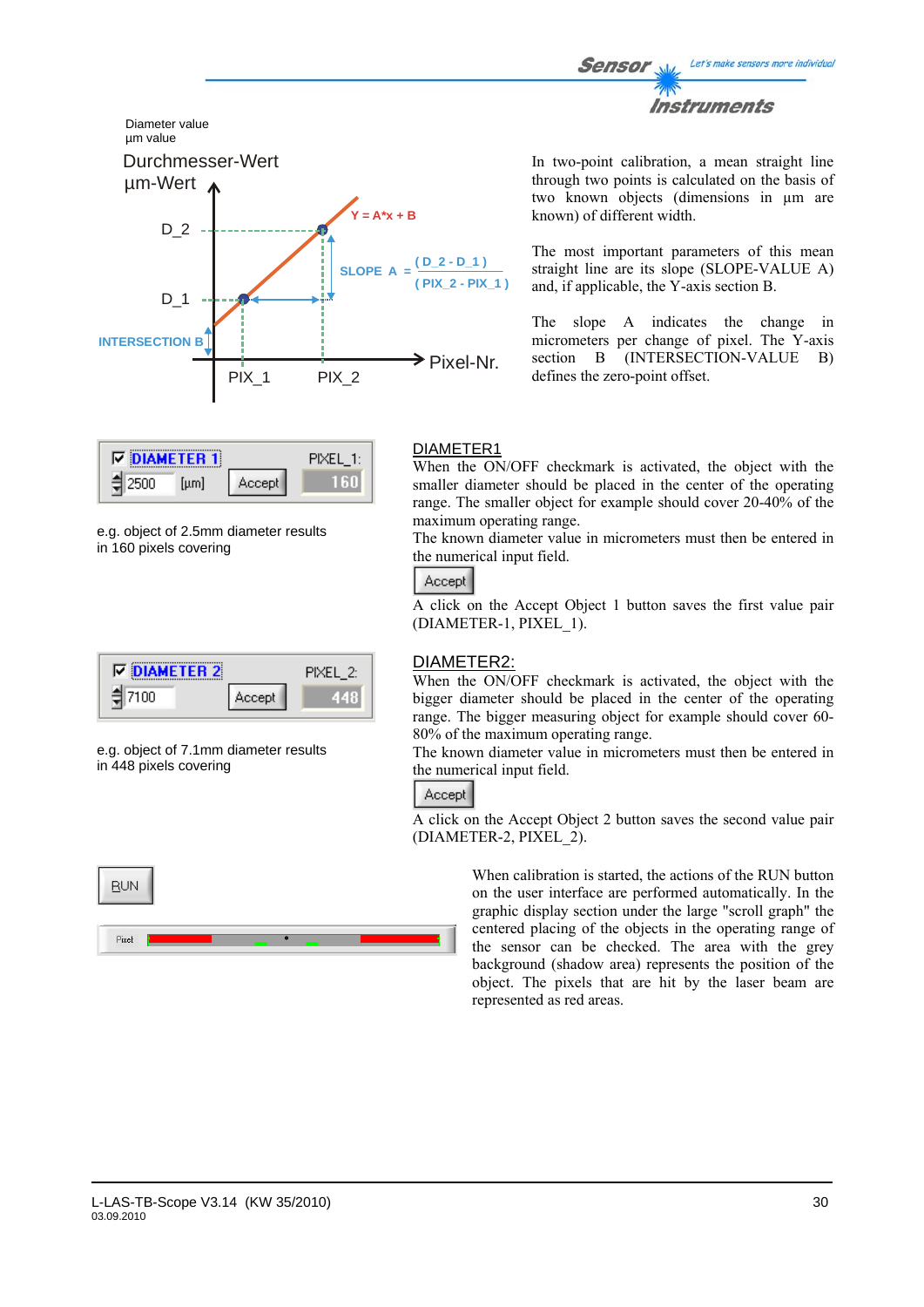| 15.972<br>15.875<br><b>SAVE</b><br>INTERSECTION B [µm] |   | SLOPE-VALUE A [µm/pixel] | COLO  |
|--------------------------------------------------------|---|--------------------------|-------|
|                                                        |   |                          |       |
|                                                        | n | -56                      | EXIT! |



| <b>RAM</b><br><b>EEPROM</b> | <b>SEND</b> | Attention ! |
|-----------------------------|-------------|-------------|
| <b>FILE</b>                 |             |             |

EXIT!



After a click on the CALC button, the slope and the Y-axis section are calculated anew from the two known point pairs of the objects.

The newly calculated values for the slope (SLOPE-VALUE A) and for the offset (INTERSECTION B) are shown in the display fields with gray background.

The previously set values are shown in the numerical input fields with white background.

# SAVE

If the newly calculated values make sense, they can be saved to the RAM memory of the control unit in the sensor by clicking on the SAVE NEW VALUES button.

# EXIT!

If the last calibration should be discarded, this can be done by clicking on the EXIT! button.

**The last calculated calibration values are only saved to the NON-VOLATILE EEPROM memory of the control unit when EEPROM is selected as the target and the SEND button is then pressed!** 



### Manual entering of calibration data:



| <b>E</b> RAM<br>EEPROM | SEND |
|------------------------|------|
| <b>FILE</b>            | ⊢הו  |

The calibration data also can be modified manually at the control unit of the sensor.

When the PARA II pop-up window has been opened, the numerical values can at any time be changed manually in the corresponding numerical input fields, without having to go through the calibration procedure.

The newly entered calibration values must first be activated at the control unit by clicking on the SEND button.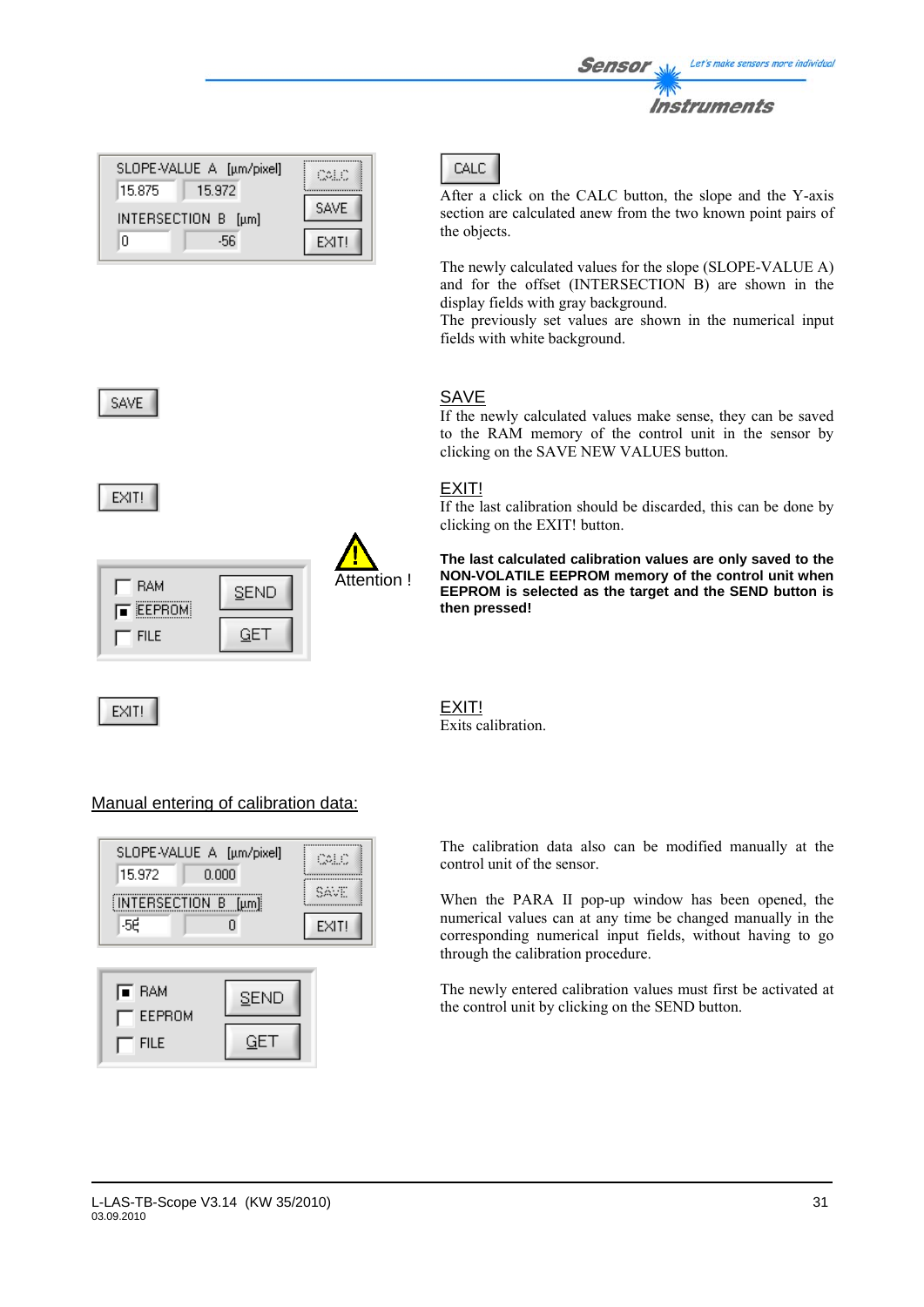

# **7 Annex**

# 7.1 Laser warning



# 7.2 Function of the Teach/Reset button

The housing of the *L-LAS-TB sensor* features a pushbutton with two functions:



### **RESET function:**

When the button is pressed for a short time  $(t < 750 \text{ms})$ , the current maximum and minimum values are reset.

A hardware/software RESET is not performed!

### **TEACH function:**

When the button is pressed for a longer time  $(t > 1.5s)$ , the current edge coverings are stored as teach value in the RAM memory. When the teach process has been performed successfully, the green LED blinks three times.

### **(CL) Compact-Line types:**

These types have no teach/reset button at the housing. The teach/reset functionality can be performed through digital input IN1/yel/pin4.

Reset: LED/yellow blinks shortly 1x Teach: LED/yellow blinks shortly 3x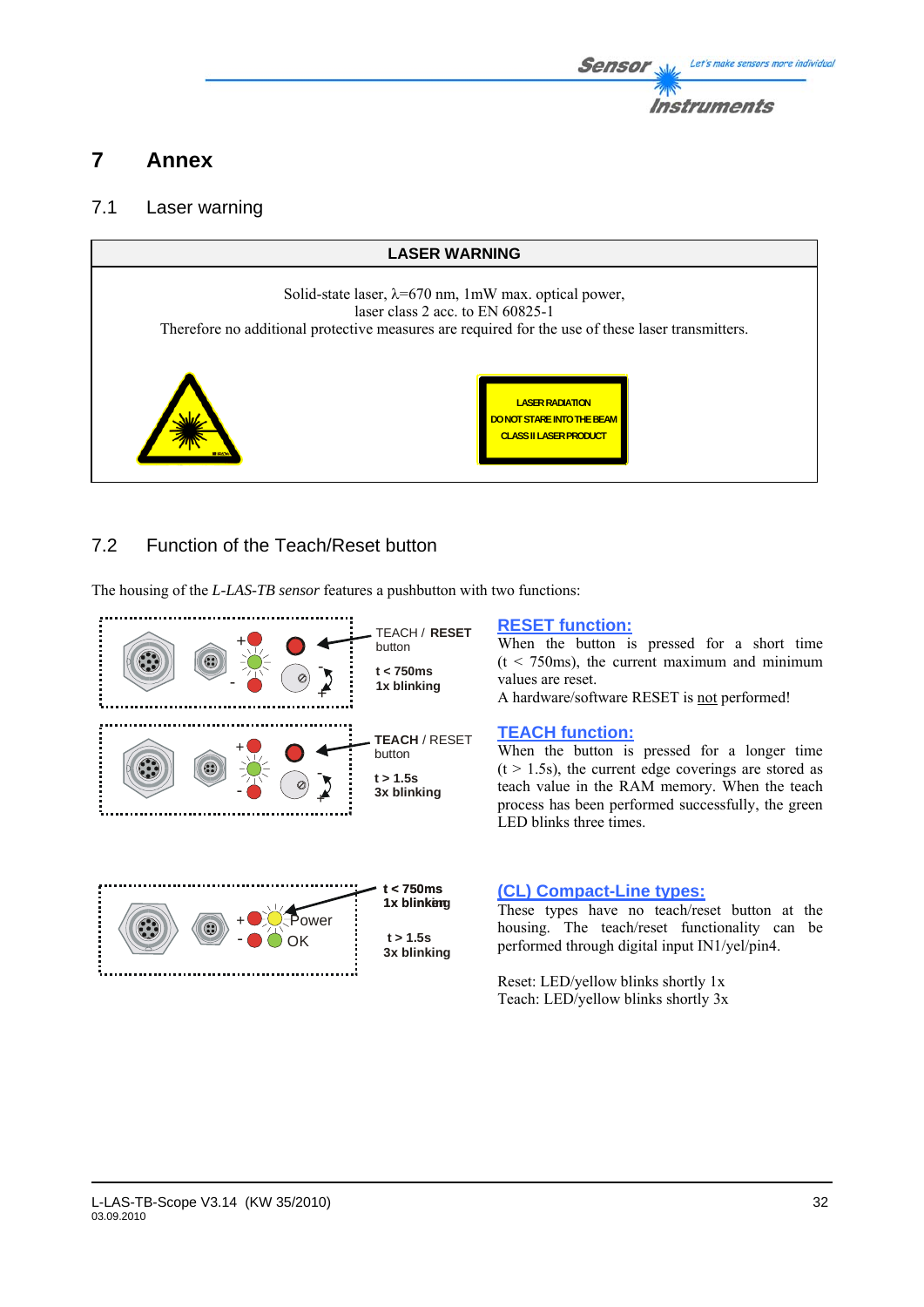

# 7.3 Function of the Tolerance potentiometer:

**Tolerance** + potentiometer 6 - - + HW-MODE ENABLE ALL

**TOLERANCE potentiometer:**

The housing of the *L-LAS-TB sensor* features a potentiometer for setting the tolerance band width.

Turning the potentiometer clockwise increases the tolerance band width. Turning it counter-clockwise decreases the tolerance band width.

The potentiometer must be activated (switch position ENABLE ALL or ENABLE TOL SET) in order to use it for setting the tolerance band width at the *L-LAS-TB sensor*.

# 7.4 Function of digital inputs IN0 and IN1

The *L-LAS-TB sensor* has two digital inputs IN0 and IN1 that can be contacted through the 8-pole female connector (type Binder 712).



**DIGITAL INPUT IN0 (pin3/green) EXT-TRIGGER:**

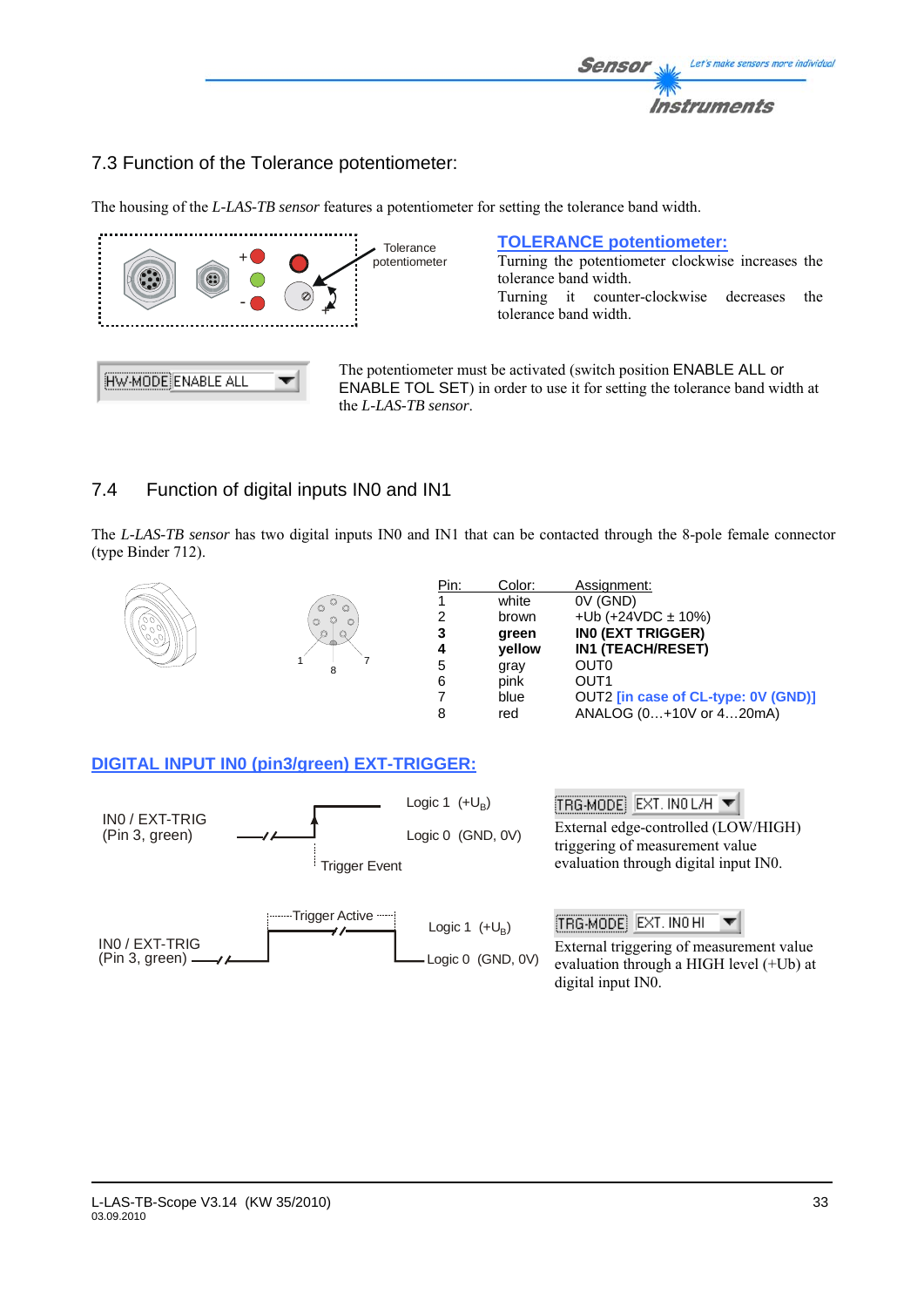### **DIGITAL INPUT IN1 (pin4/yellow) TEACH/RESET:**

### RESET function:

When a HIGH pulse of less than **750 ms** duration is applied, the RESET function is performed at the *L-LAS-TB sensor*. This resets the current maximum and minimum values (drag pointer). A hardware/software RESET is not performed! When a RESET pulse is detected, the yellow LED flashes shortly one time.



### TEACH function:

When a HIGH pulse of more than **1.5s** duration is applied, the TEACH function is performed at the *L-LAS-TB sensor*. When a TEACH pulse is detected, the green LED at the housing flashes shortly three times.

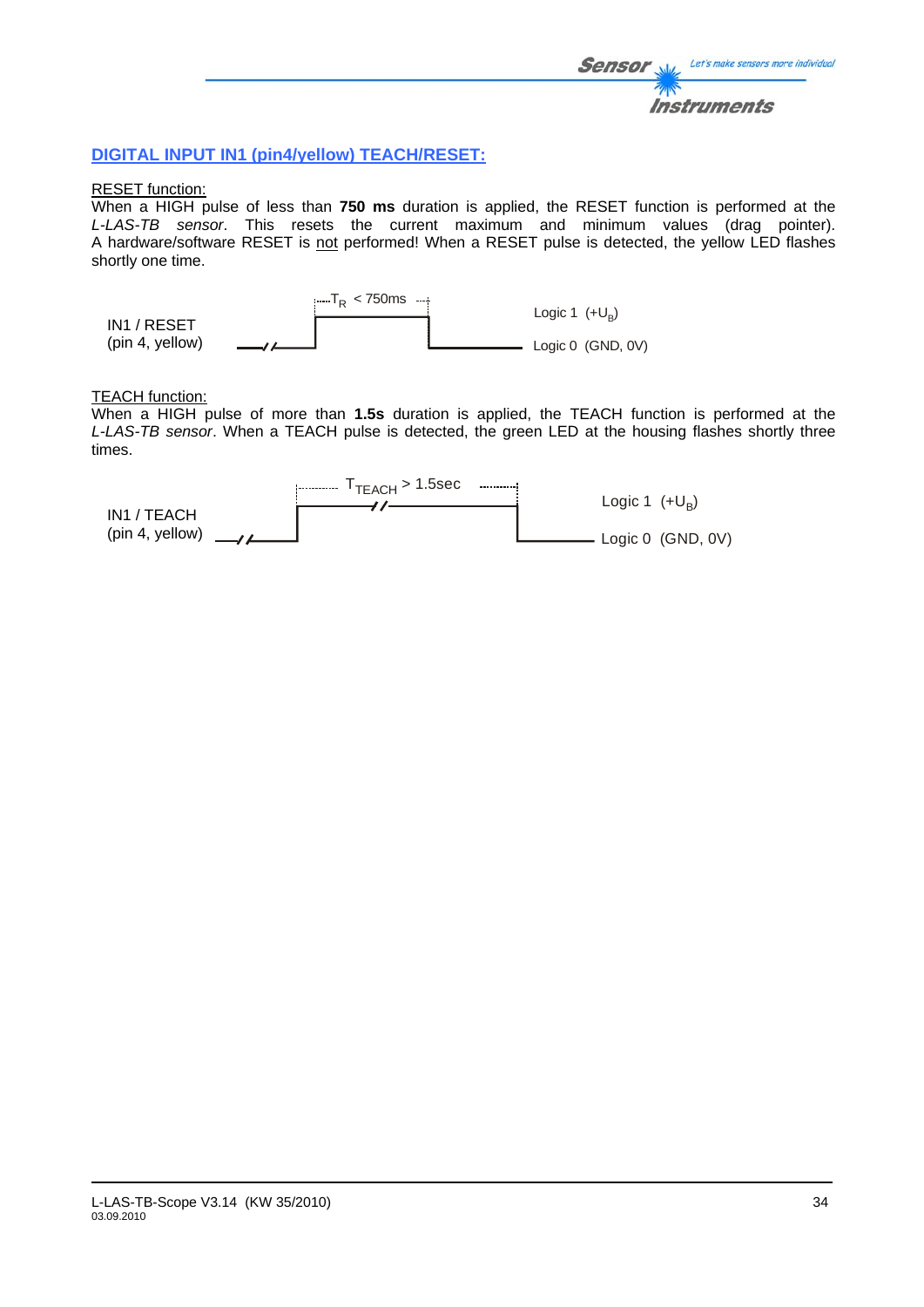

# 7.5 Connector assignment



At the housing of the *L-LAS-TB* sensor there is a female connector for power supply connection (8-pol. type Binder 712) and a second female connector for connecting a serial RS232 connecting cable (4-pol. type Binder 707).

*L-LAS-TB Compact-Line* types (*L-LAS-TB-…-CL*)

### **RS232 connection to the PC:**

4-pole M5 female connector type Binder 707



Connecting cable: cab-las4/PC (length 2m, cable jacket: PUR)

(O)

# **Interface to PLC/voltage supply:**

8-pole female connector type Binder 712



Connecting cable: cab-las8/SPS (length 2m, cable jacket: PUR)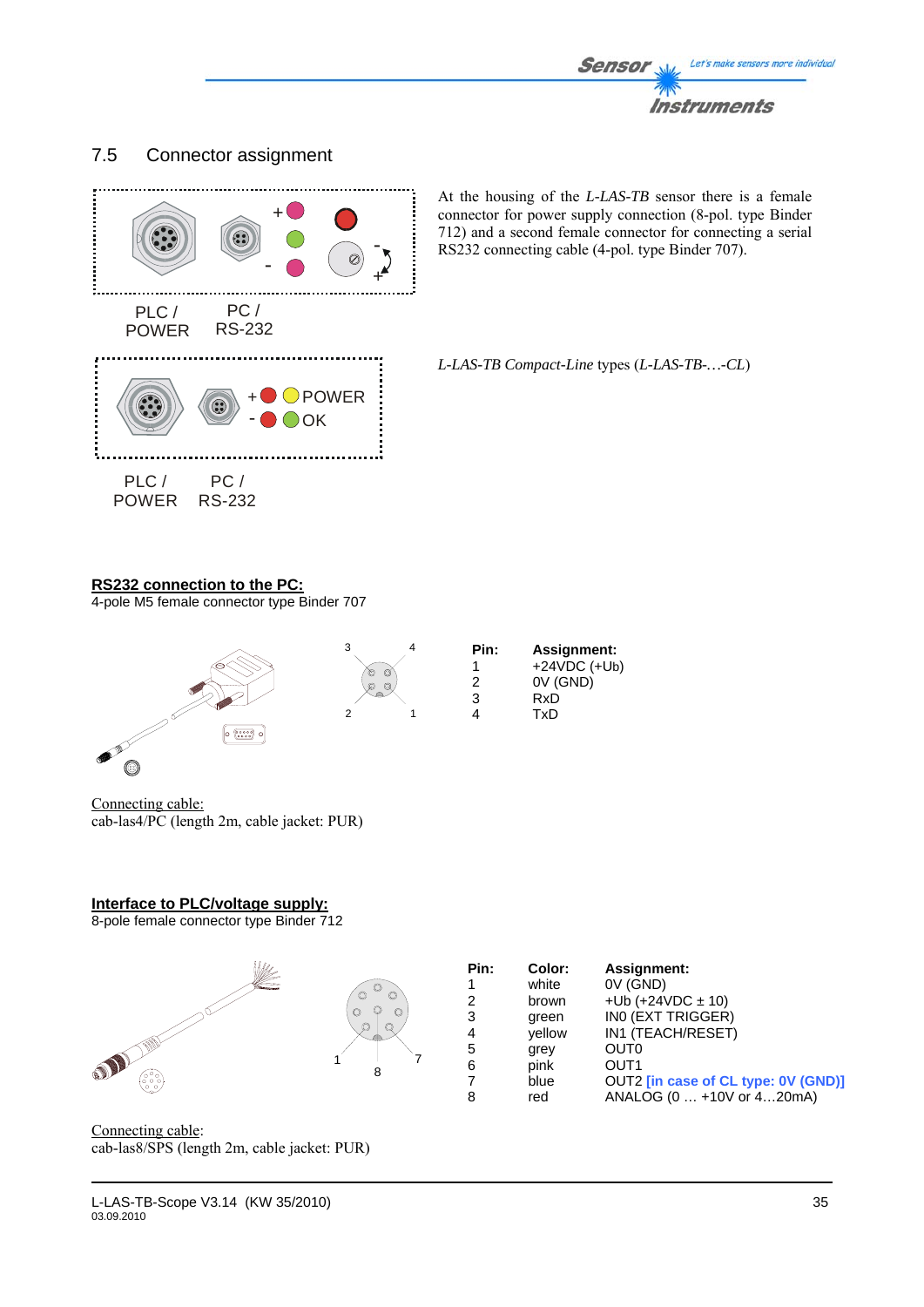# 7.6 RS232 interface protocol

### **RS232 Interface-Protocol PC** ⇔ *L-LAS-TB Sensor Firmware Version 3.1x*

- Standard RS232 serial interface, no hardware handshake

- 3-wire-connection: GND, TXD, RXD

- Speed: 9600 baud, 19200 baud, 38400 baud, 57600 baud or 115200 baud

- 8 data-bits

- NO parity-bit

- 1 stop-bit

- binary-mode.

The control device (PC or PLC) have to send a frame of *18-words (1 word = 2 byte = 16 bit)* to the *L-LAS-TB*  hardware. All words must be transmitted in binary format. The most significant byte must be transmitted first (MSBfirst).

### METHOD:

The microcontroller of the *L-LAS-TB* sensor is permanently reading (polling) the input-buffer of the RS-232 module. If the incoming word =  $0x0055$  ( $0x55$  hexadecimal = 85 decimal), this is interpreted as the synchronisation-event ( **<sync-word>** ). After this, the 2.nd word with the order number ( *<***order-word>** ) is read in by the microcontroller.

The order word (*<***order-word>)**, is followed by a further word, which contents parameter-set number 0 or 1 ( *<***para-set>** ). The para-set-word is followed by 15 further words **<parameter-word>,** which contents the actual parameters.

After reading the complete data-frame (18-words = 36 bytes), the *L-LAS-TB* sensor-hardware executes the order which is coded at the 2.nd word ( <**order-word**> ) of the data-frame (c.f. order-table).



Let's make sensors more individual

Instruments

Sensol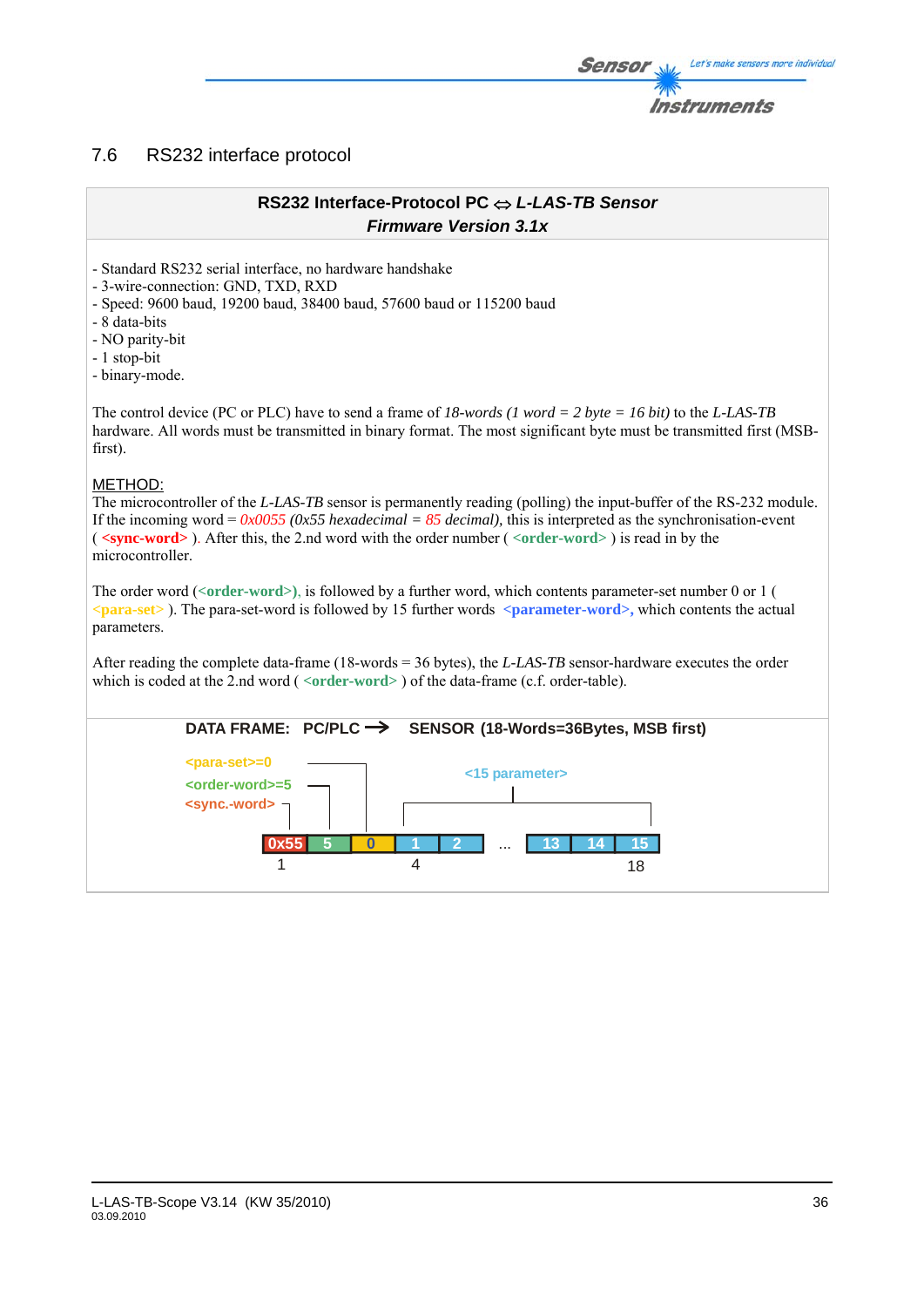**Sensor** W/<sub>2</sub> Let's make sensors more individual 柳 **Instruments** 

| Format of the data-frame: $\epsilon$ para-set = 0> |                                                |                                                                                                                          |
|----------------------------------------------------|------------------------------------------------|--------------------------------------------------------------------------------------------------------------------------|
| Word                                               | <b>Meaning</b>                                 | <b>Comment</b>                                                                                                           |
| 1                                                  | <sync-word></sync-word>                        | hex-code 0x55, binary=0000 0000 0101 0101, dec.=85                                                                       |
| $\overline{2}$                                     | <order-word></order-word>                      | Order word (c.f. table below)                                                                                            |
| $\overline{3}$                                     | $\epsilon$ <parameter-set> = 0</parameter-set> | $0$ = parameter-set number 0                                                                                             |
| 4                                                  | <b>POWER</b>                                   | Laser intensity (0  1000)                                                                                                |
| 5                                                  | POWER-MODE                                     | Transmitter-mode: $(0 = STATIC)$ , $(1 = DYNAMIC)$ , not used                                                            |
| 6                                                  | <b>POLARITY</b>                                | Polarity setting for OUT0, OUT1, OUT2 (0=DIRECT, 1=INVERSE)                                                              |
| $\overline{\mathbf{z}}$                            | EVAL-MODE                                      | Evaluation mode (0=L-EDGE, 1=R-EDGE, 2=WIDTH, 3=CENTER)                                                                  |
| 8                                                  | E-BEGIN                                        | Evaluation start -pixel (1. E_END-1)                                                                                     |
| $\overline{9}$                                     | E-END                                          | Evaluation end-pixel (E_BEG+1  SUBPIXEL)                                                                                 |
| 10                                                 | <b>TEACH-VALUE</b>                             | Teach-value (1  SUBPIXEL)                                                                                                |
| 11                                                 | <b>TOLERANCE-HIGH VALUE</b>                    | Upper-tolerance TOL-HIGH: (0  SUBPIXEL/2)                                                                                |
| 12                                                 | TOLERANCE-LOW-VALUE                            | Lower-tolerance TOL-LOW: (0  SUBPIXEL/2)                                                                                 |
| 13                                                 | AVERAGE                                        | Average-setting (1,2,4,8,16,32,64,128 or 256)                                                                            |
| 14                                                 | <b>TRIGG-MODE</b>                              | Trigger mode (0=CONTINOUS, 1=EXT. IN0 L/H, 2=EXT.IN0<br>HIGH, 3=SAVE VTHD, 4=OUTPUT WIDTH)                               |
| 15                                                 | ANALOG-OUT                                     | Analog-output-mode:<br>(0=DIRECT 010V, 1=MAXIMA, 2=MINIMA, 3=MAX-MIN)                                                    |
| 16                                                 | <b>OPERATION-MODE</b>                          | CCD-operation-mode (0=LOW-GAIN / 1=HIGH-GAIN)                                                                            |
| 17                                                 | HW-MODE                                        | Enable/disable TOL-potentiometer and button at housing<br>(DISABLE-ALL=0, ENABLE-ALL=1, ENABLE-BTN=2, ENABLE<br>$POTI=3$ |
| 18                                                 | VIDEO-THD-MODE                                 | Video-threshold -mode 0=FIX, 1=AUTO                                                                                      |

| Format of the data-frame: $\leq$ para-set = 1> |                                                |                                                                 |
|------------------------------------------------|------------------------------------------------|-----------------------------------------------------------------|
| Word.                                          | <b>Meaning</b>                                 | <b>Comment</b>                                                  |
| $\blacktriangleleft$                           | $<$ sync-word> = 0x0055                        | hex-code 0x55, binary=0000 0000 0101 0101, dec.=85              |
| 2 <sup>1</sup>                                 | <order-word></order-word>                      | Order-word (c.f. table below)                                   |
| 3                                              | $\epsilon$ <parameter-set> = 1</parameter-set> | $1 = parameter-set-number 1$                                    |
| 4                                              | VIDEO-THD-FIX                                  | Video-threshold (0  100) percent of full ADC-range              |
| 5                                              | VIDEO-THD-AUTO                                 | Video-threshold (0  100) percent of full ADC-range              |
| 6                                              | RS-232-MODE                                    | Data-recorder-mode: 0 = STAT, 1=EXT-IN0 L/H, 2=EXT-IN0 L/H      |
|                                                |                                                | (3-Byte), 3=CONTINOUS (3-Byte)                                  |
| 7                                              | RS-232-BAUD                                    | Baudrate: 0=9600, 1=19200, 2=38400, 3=57600, 4=115200 baud      |
| 8                                              | SMOOTH-VIDEO-SIGNAL                            | Smooth video signal over (1,2,4,6,8,12,16,24,32,48 or 64) pixel |
| 9                                              | ANALOG-ZOOM                                    | Zoom-mode for analog-output (0=DIRECT, 1=ZOOMx1,                |
|                                                |                                                | 2=ZOOMx2, 3=ZOOMx4, 4=ZOOMx8, 5=ZOOMx16, 6=WIN-5V,              |
|                                                |                                                | 7=WIN-10V)                                                      |
| 10                                             | Parameter 7                                    | 0, not used                                                     |
| 11                                             | Parameter 8                                    | 0, not used                                                     |
| 12                                             | Parameter 9                                    | 0, not used                                                     |
| 13                                             | Parameter 10                                   | 0, not used                                                     |
| 14                                             | Parameter 11                                   | 0, not used                                                     |
| 15                                             | SLOPE VALUE L-WORD                             | Slope value for calibration (x 1024), low-word                  |
| 16                                             | SLOPE VALUE H-WORD                             | Slope value for calibration (x1024), high-word                  |
| 17                                             | REF-OFFSET L-WORD                              | Intersection parameter with offset = 32767                      |
| 18                                             | REF-OFFSET H-WORD                              | Intersection parameter (not used)                               |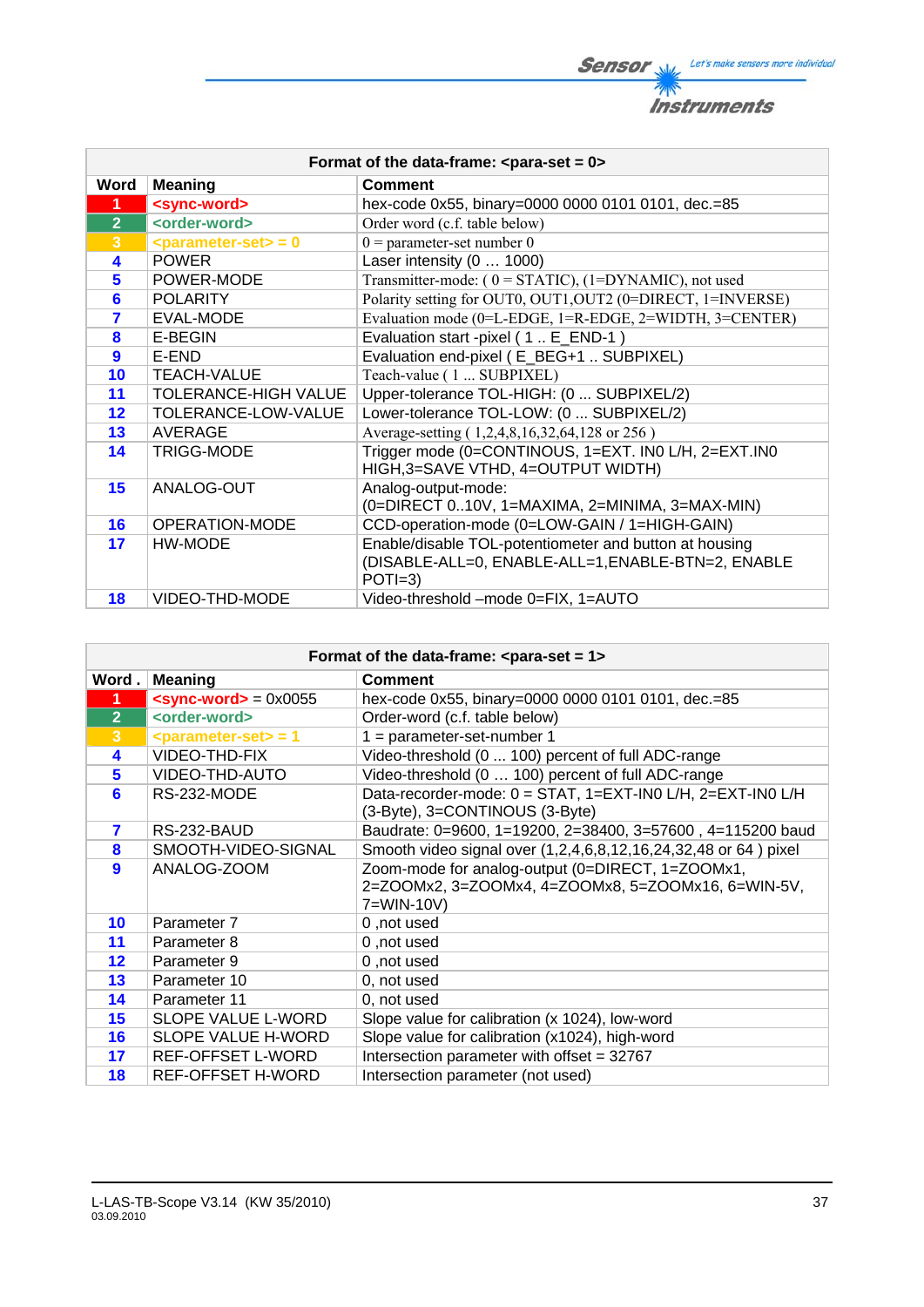| Meaning of the 2.nd word of the data-frame: <order-word><br/><b>ORDER-TABLE</b></order-word> |                                                    |                                             |  |  |
|----------------------------------------------------------------------------------------------|----------------------------------------------------|---------------------------------------------|--|--|
| <b>Meaning / Action</b><br>value                                                             |                                                    |                                             |  |  |
| $\bf{0}$                                                                                     | <b>NOP</b>                                         | no operation                                |  |  |
| 1                                                                                            | Send parameter from PC to L-LAS-RAM                | 18 words, $PC \Rightarrow L\text{-LAS-RAM}$ |  |  |
| $\overline{2}$                                                                               | Get parameter from L-LAS-RAM                       | 18 words, L-LAS-RAM $\Rightarrow$ PC        |  |  |
| 3                                                                                            | Send parameter from PC to EEPROM                   | 18 words, $PC \Rightarrow$ L-LAS-EEPROM     |  |  |
| 4                                                                                            | Get parameter from EEPROM of L-LAS                 | 18 words, L-LAS-EEPROM $\Rightarrow$ PC     |  |  |
| 5                                                                                            | Echo check: Get echo of L-LAS                      | 18 words, first word=0x00AA=170dec          |  |  |
| 6                                                                                            | Activate teach at L-LAS, store in RAM              | 18 words $PC \Rightarrow L\text{-LAS-RAM}$  |  |  |
| 7                                                                                            | Get software version info of L-LAS                 | 72-bytes, L-LAS $\Rightarrow$ PC            |  |  |
| 8                                                                                            | Get measured values out of L-LAS-RAM               | 18 words, L-LAS-RAM $\Rightarrow$ PC        |  |  |
| 9                                                                                            | Get video-buffer info from L-LAS                   | 64 words, L-LAS-RAM $\Rightarrow$ PC        |  |  |
| 11                                                                                           | Reset maximum/minimum values at analog-output      | 18 words $PC \Rightarrow L\text{-LAS-RAM}$  |  |  |
| 13                                                                                           | Refresh auto-video-threshold to RAM or EEPROM      | 18 words $PC \Rightarrow L\text{-LAS-RAM}$  |  |  |
| 18                                                                                           | Get measured values from L-LAS-RAM (data-recorder) | 18 words $PC \Rightarrow L\text{-LAS-RAM}$  |  |  |
| 190                                                                                          | Change RS232-baud-rate (L-LAS-RAM)                 | 18 words $PC \Rightarrow L\text{-LAS-RAM}$  |  |  |

# **Examples for the data-transfer**:

| Echo check: $\leq$ order-word $>$ = 5                                               |                      |    |                               |    |
|-------------------------------------------------------------------------------------|----------------------|----|-------------------------------|----|
| $\left\langle \text{order-words} \right\rangle = 5$                                 |                      |    |                               |    |
| Echo check: L-LAS sensor sends echo: word=0x00AA=170 to PC                          |                      |    |                               |    |
| <b>DATA FRAME:</b><br><b>PC</b>                                                     | $\rightarrow$ SENSOR |    | (18-Words=36Bytes, MSB first) |    |
| $<$ para-set $> = 0$<br><order-word>=2<br/><sync.-word> ¬</sync.-word></order-word> |                      |    |                               |    |
|                                                                                     | 4                    | 15 | 16<br>17                      | 18 |
| Ω                                                                                   |                      |    |                               |    |
| SENSOR $\rightarrow$ PC<br><b>DATA FRAME:</b>                                       |                      |    | (18-Words=36Bytes, MSB first) |    |
| $ECHO=0xAA=170$<br><sync.-word> ¬</sync.-word>                                      | 4                    | 15 | 16<br>17                      | 18 |
|                                                                                     |                      |    |                               |    |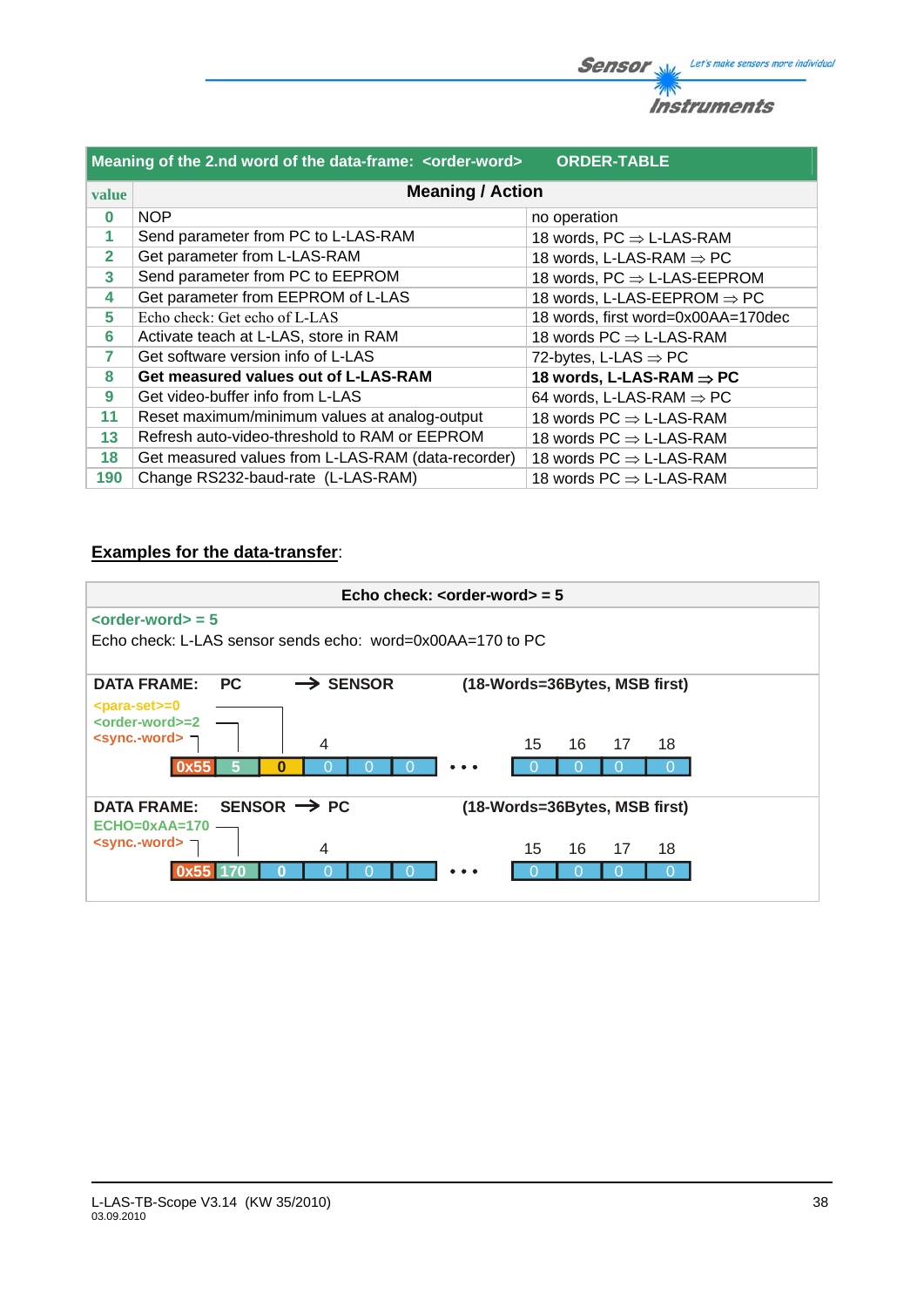

**Attention !**

**To activate the full parameter set (set 0 and set 1) at the L-LAS-sensor, both parameter sets (para-set-0 and para-set-1)must be transmitted!** 

Let's make sensors more individual

Sensor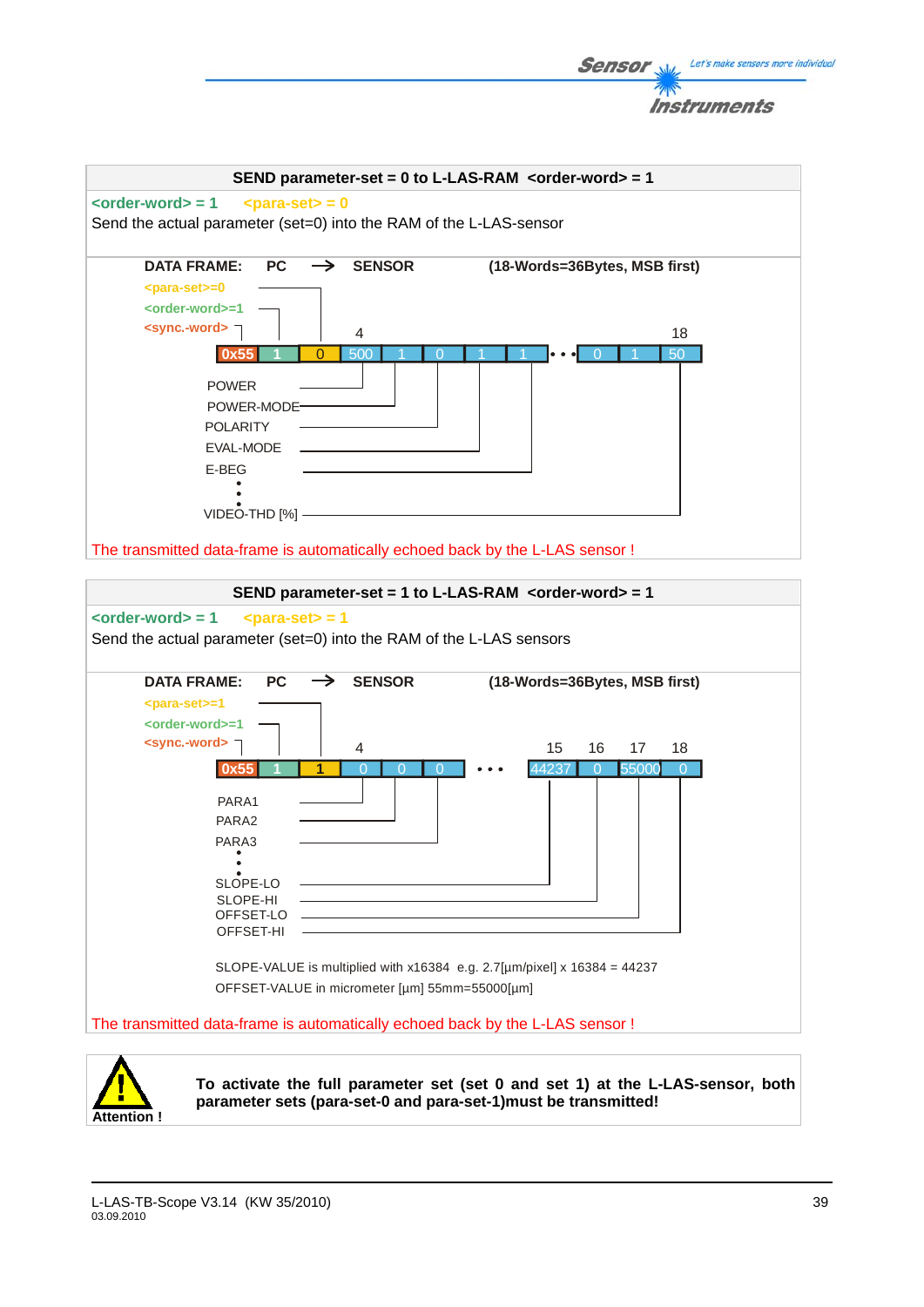



Let's make sensors more individual

**Sensor**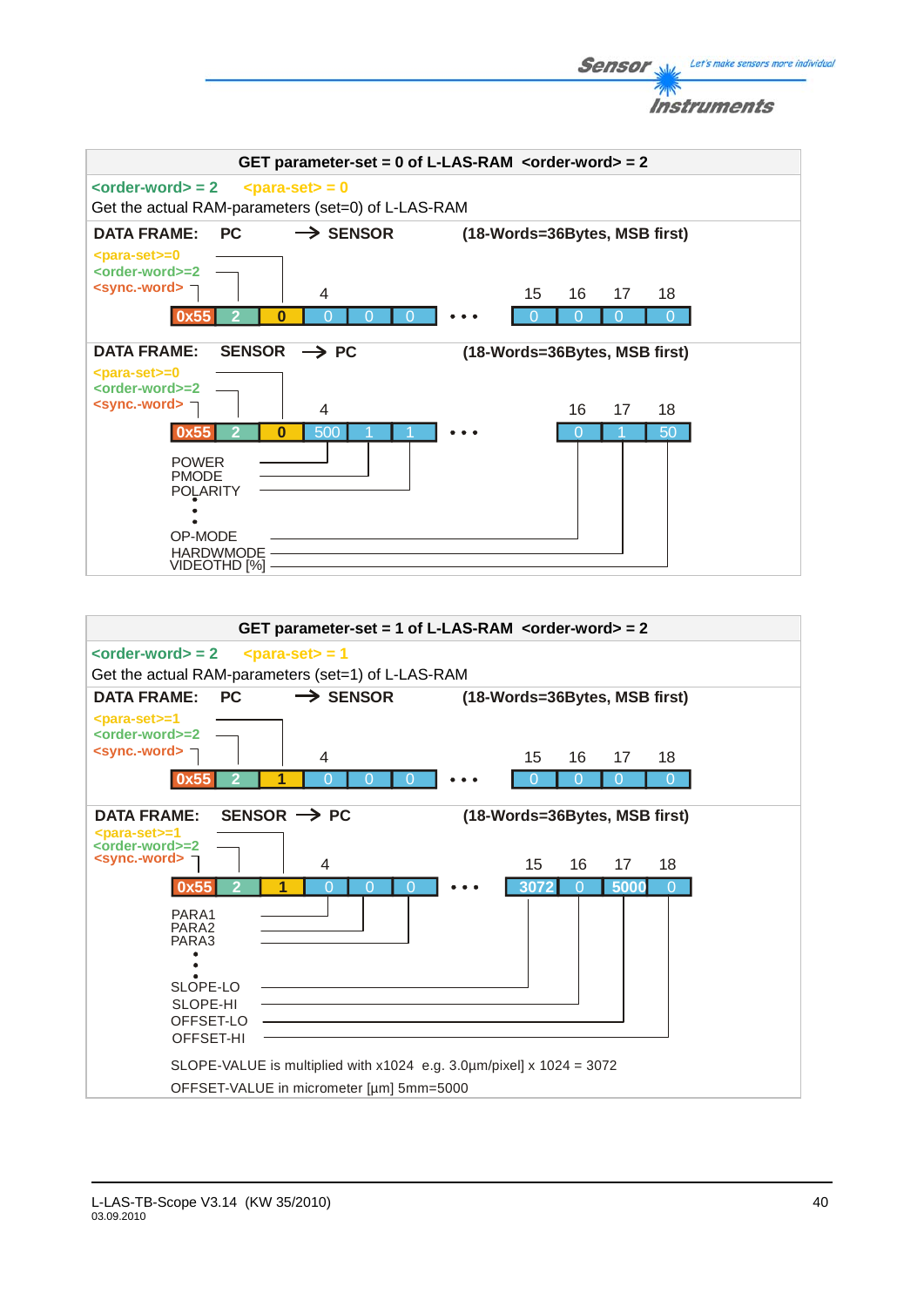**Sensor** Well Let's make sensors more individual Instruments



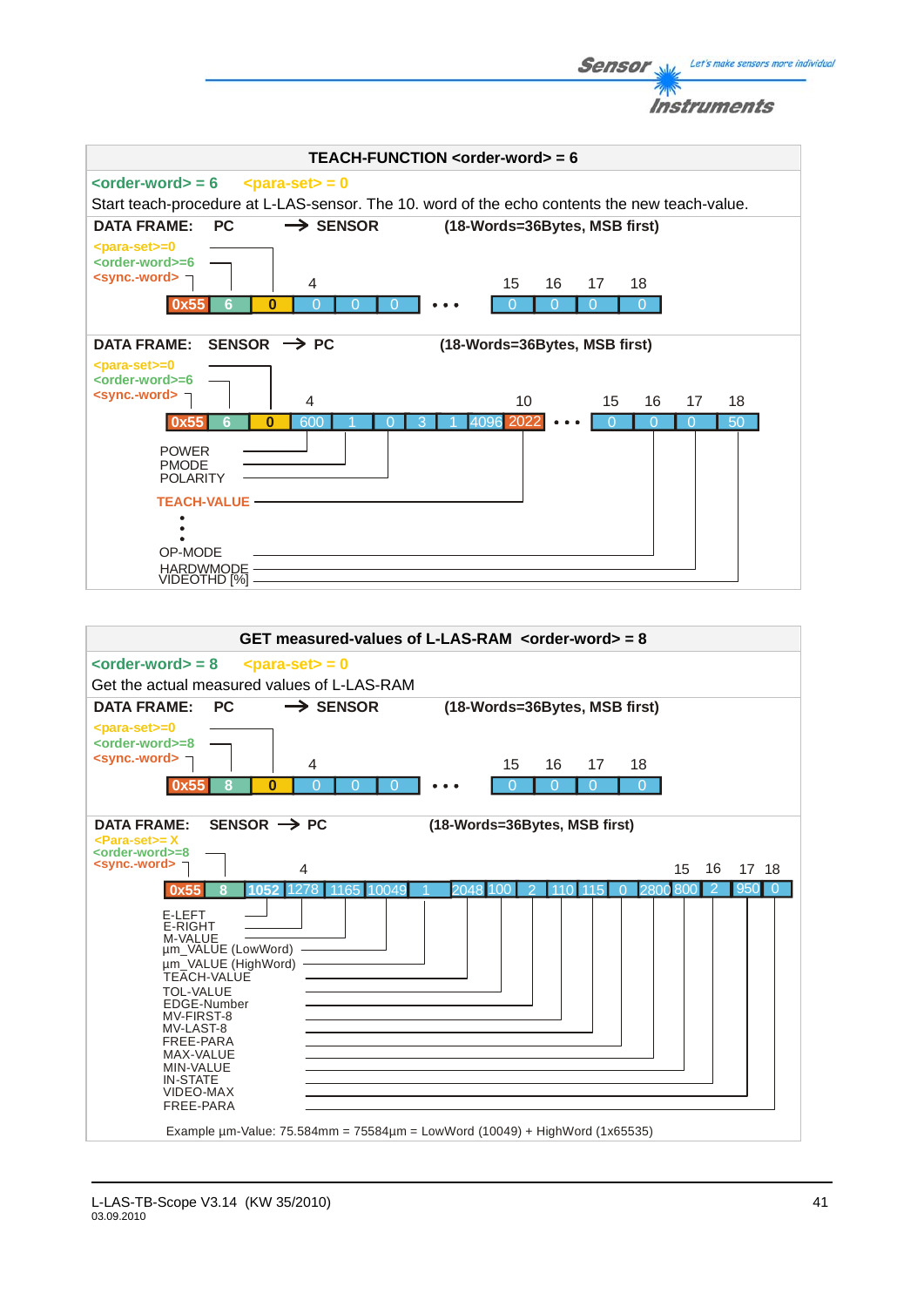|                                                                                                                                                                                                        | Instruments                            |
|--------------------------------------------------------------------------------------------------------------------------------------------------------------------------------------------------------|----------------------------------------|
| REFRESH-VIDEO-THRESHOLD <order-word> = 13</order-word>                                                                                                                                                 |                                        |
| $\le$ order-word $>$ = 13<br>$\epsilon$ <para-set> = 0<br/>Start the refresh of the auto-video-threshold at L-LAS-sensor. The new video threshold is calculated</para-set>                             |                                        |
| from the actual intensity profile over the ccd-line. The parameter VIDEO-THD-AUTO is used for<br>calculation.<br>ATTENTION: Make sure that the laser-beam is not covered before you start this action! |                                        |
| $\rightarrow$ SENSOR<br><b>DATA FRAME:</b><br><b>PC</b>                                                                                                                                                | (18-Words=36Bytes, MSB first)          |
| <para-set>=1=RAM<br/><math>&lt;</math>para-set&gt;=2=EE<br/><order-word>=13 -<br/><sync.-word><br/>4</sync.-word></order-word></para-set>                                                              | 15<br>16<br>18<br>17                   |
| B                                                                                                                                                                                                      |                                        |
| SENSOR $\rightarrow$ PC<br><b>DATA FRAME:</b><br>$<$ para-set $> = 1$ or 2 -                                                                                                                           | (18-Words=36Bytes, MSB first)          |
| <order-word>=13 -<br/><sync.-word> コ<br/>4<br/>75<br/>13<br/>0x55</sync.-word></order-word>                                                                                                            | 10<br>15<br>16<br>18<br>17<br>$\Omega$ |
| 1=STORED IN RAM -<br>2=STORED IN EEPROM                                                                                                                                                                |                                        |
| VTHD-AUTO [%] -                                                                                                                                                                                        |                                        |

**Sensor** W/<sub>2</sub> Let's make sensors more individual

 $\mathcal{P}_1$ 

| GET measured-values / recorder-of L-LAS-RAM <order-word> = 18</order-word>               |
|------------------------------------------------------------------------------------------|
| $\le$ order-word $>$ = 18<br>$<$ para-set $>$ = 0                                        |
| Get the current measurement values of RAM                                                |
| $\rightarrow$ SENSOR<br><b>PC</b><br><b>DATA FRAME:</b><br>(18-Words=36Bytes, MSB first) |
| <para-set>=0<br/><order-word>=18</order-word></para-set>                                 |
| $\le$ sync.-word> $\equiv$<br>15<br>4<br>16<br>17<br>18                                  |
| $\bf{0}$                                                                                 |
|                                                                                          |
| SENSOR $\rightarrow$ PC<br><b>DATA FRAME:</b><br>(18-Words=36Bytes, MSB first)           |
| $\epsilon$ Para-set $\epsilon$ = X<br><order-word>=18</order-word>                       |
| <sync.-word><br/>16<br/>17 18<br/>15<br/>4</sync.-word>                                  |
| 1278.<br>1052<br>1165<br>1004                                                            |
| M-VALUE                                                                                  |
| E-LEFT                                                                                   |
| <b>E-RIGHT</b>                                                                           |
| um_VALUE (LowWord)                                                                       |
| um_VALUE (HighWord)                                                                      |
| EDGE-COUNT                                                                               |
|                                                                                          |
| Example $\mu$ m-Value: 75.584mm = 75584 $\mu$ m = LowWord (10049) + HighWord (1x65535)   |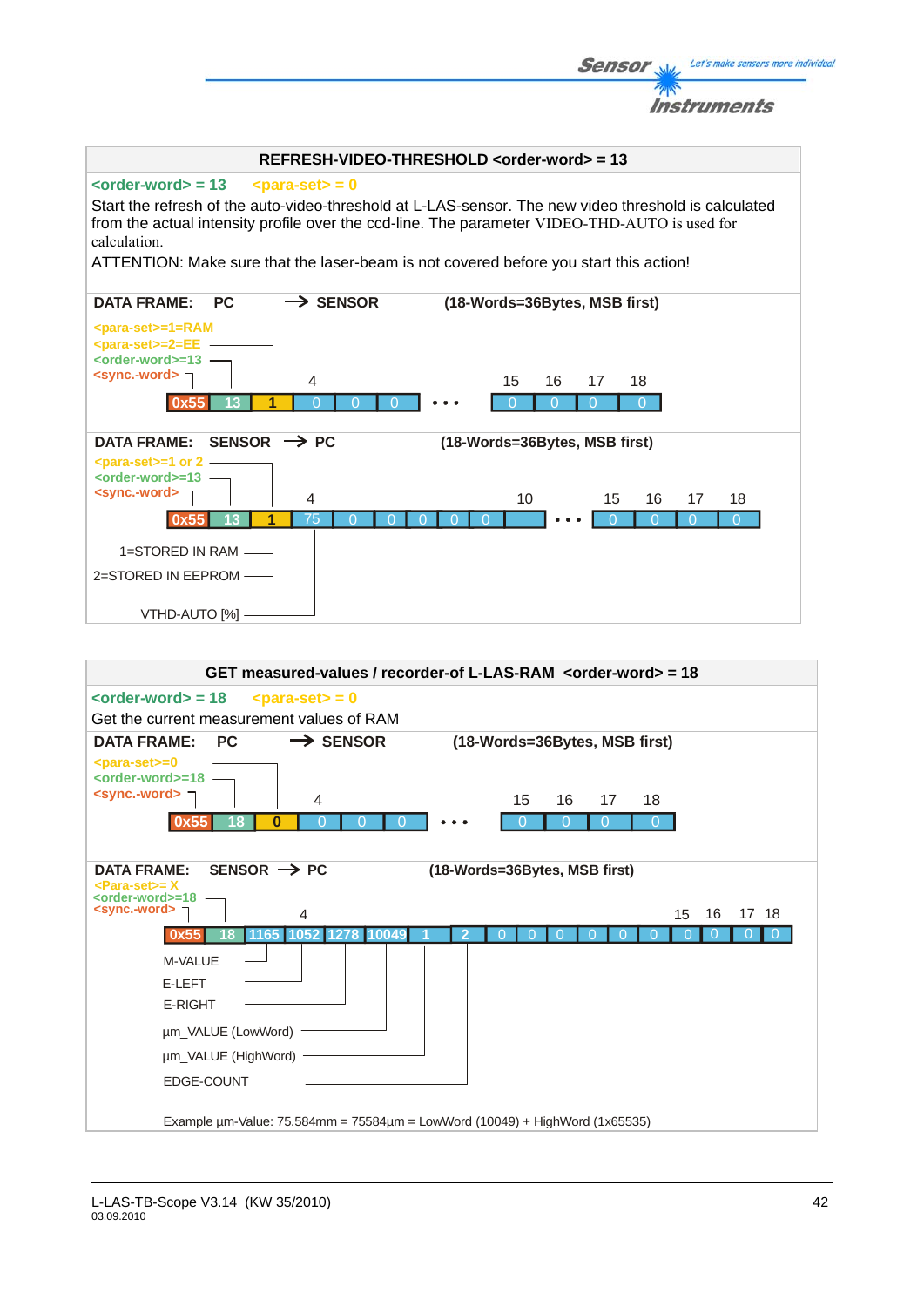|                                                                                                                                                                                                                                                                                                                                                                                                                                                                                                                                                                                                                                                         | Instruments                   |
|---------------------------------------------------------------------------------------------------------------------------------------------------------------------------------------------------------------------------------------------------------------------------------------------------------------------------------------------------------------------------------------------------------------------------------------------------------------------------------------------------------------------------------------------------------------------------------------------------------------------------------------------------------|-------------------------------|
|                                                                                                                                                                                                                                                                                                                                                                                                                                                                                                                                                                                                                                                         |                               |
| Change baudrate: $\leq$ order-word $>$ = 190                                                                                                                                                                                                                                                                                                                                                                                                                                                                                                                                                                                                            |                               |
| $\leftarrow$ <order-word> = 190<br/>Change rs-232-baudrate at the L-LAS Sensor.<br/>The new baudrate-parameter is transmitted in the 3.rd word <para-set>.<br/>9600 baud = 0, 19200 baud = 1, 38400 baud = 2, 57600 baud = 3, 115200 baud = 4<br/>The transmitted data-frame is automatically echoed back from the L-LAS Sensor by using the old<br/>baudrate!!<br/>The new baudrate is stored in the RAM-memory (volatile). To change the baudrate permanently this<br/>must be done by the parameter RS-232-BAUD of the second parameter-set=1 by saving the parameter<br/>frame to the EEPROM <math>(c.f. order = 3)</math>.</para-set></order-word> |                               |
| <b>DATA FRAME:</b><br>PC.<br>$\rightarrow$ SENSOR                                                                                                                                                                                                                                                                                                                                                                                                                                                                                                                                                                                                       | (18-Words=36Bytes, MSB first) |
| $\epsilon$ para-set>= 3 = 57600 Baud-<br><order-word><br/><math>\le</math>sync.-word&gt; <math>\neg</math><br/>4<br/>3<br/>о</order-word>                                                                                                                                                                                                                                                                                                                                                                                                                                                                                                               | 15<br>16<br>18<br>17<br>∩     |
| SENSOR $\rightarrow$ PC<br><b>DATA FRAME:</b>                                                                                                                                                                                                                                                                                                                                                                                                                                                                                                                                                                                                           | (18-Words=36Bytes, MSB first) |
| <order-word><br/><sync.-word> ¬<br/>4<br/>3</sync.-word></order-word>                                                                                                                                                                                                                                                                                                                                                                                                                                                                                                                                                                                   | 16<br>15<br>17<br>18<br>∩     |

**Sensor** Web Let's make sensors more individual